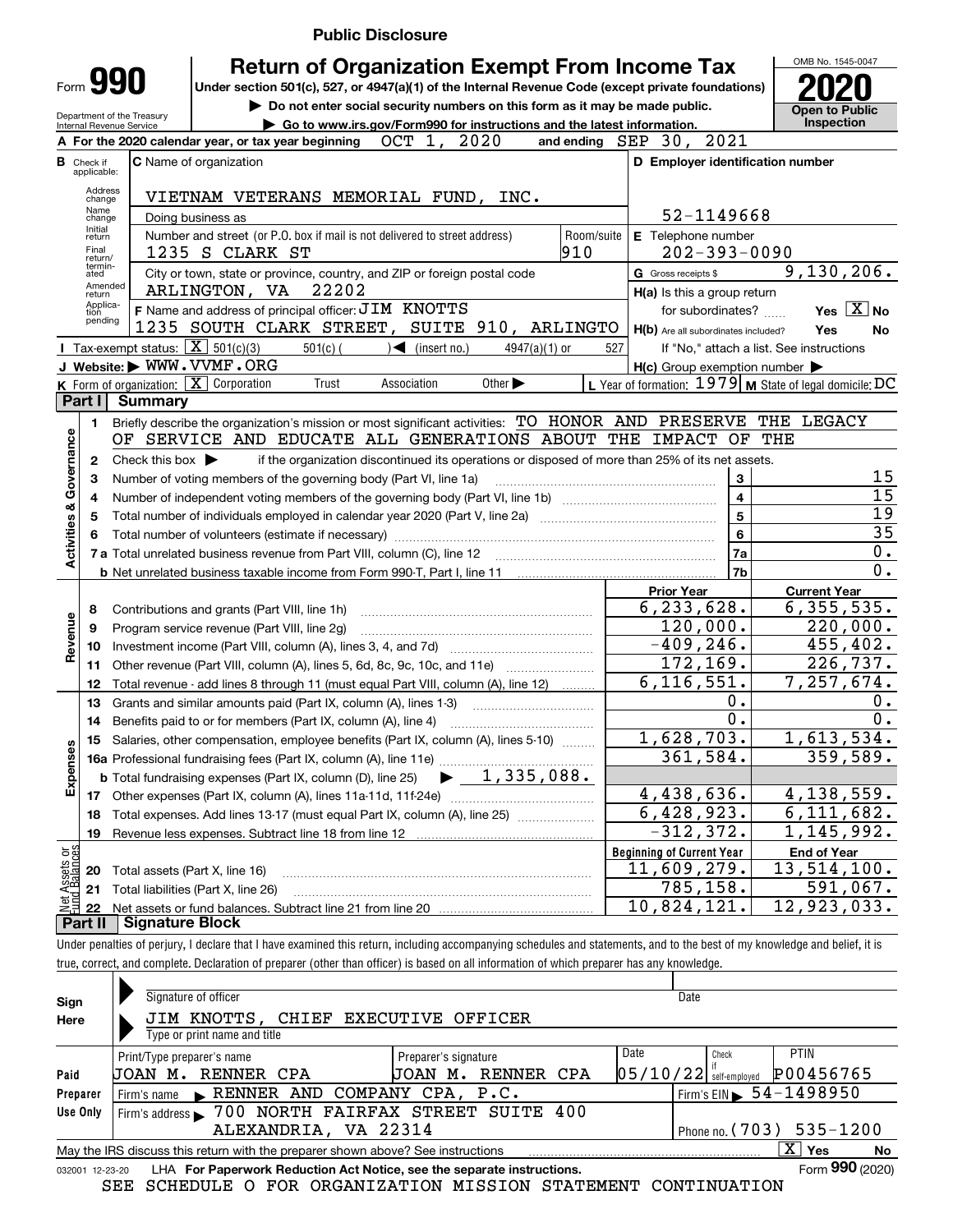|              | 52-1149668<br>VIETNAM VETERANS MEMORIAL FUND, INC.<br>Page 2<br>Form 990 (2020)                                                                           |
|--------------|-----------------------------------------------------------------------------------------------------------------------------------------------------------|
|              | <b>Statement of Program Service Accomplishments</b><br>Part III                                                                                           |
|              | $\overline{\mathbf{x}}$<br>Check if Schedule O contains a response or note to any line in this Part III                                                   |
| 1            | Briefly describe the organization's mission:                                                                                                              |
|              | TO HONOR AND PRESERVE THE LEGACY OF SERVICE AND EDUCATE ALL                                                                                               |
|              | GENERATIONS ABOUT THE IMPACT OF THE VIETNAM WAR.                                                                                                          |
|              |                                                                                                                                                           |
|              |                                                                                                                                                           |
| $\mathbf{2}$ | Did the organization undertake any significant program services during the year which were not listed on the<br>$Yes$ $X$ No<br>prior Form 990 or 990-EZ? |
|              | If "Yes," describe these new services on Schedule O.                                                                                                      |
| 3            | $X$ Yes<br>Did the organization cease conducting, or make significant changes in how it conducts, any program services?<br><b>No</b>                      |
|              | If "Yes," describe these changes on Schedule O.                                                                                                           |
| 4            | Describe the organization's program service accomplishments for each of its three largest program services, as measured by expenses.                      |
|              | Section 501(c)(3) and 501(c)(4) organizations are required to report the amount of grants and allocations to others, the total expenses, and              |
|              | revenue, if any, for each program service reported.                                                                                                       |
| 4a           | 2,850,193. including grants of \$<br>) (Expenses \$<br>) (Revenue \$<br>(Code:                                                                            |
|              | THE ORGANIZATION PRESERVES THE LEGACY OF THE MEMORIAL AND PROMOTES                                                                                        |
|              | HEALING THROUGH CEREMONIES, ACTIVITIES, REMEMBRANCE EVENTS AND VISITOR                                                                                    |
|              | ENGAGEMENT BY THE GENERAL PUBLIC AT THE MEMORIAL.<br>IN PERSON, ONLINE                                                                                    |
|              | AND THROUGH PUBLIC SERVICE ANNOUNCEMENTS THE ORGANIZATION PROVIDES                                                                                        |
|              | INFORMATION ABOUT THE HISTORY OF THE MEMORIAL AND RESPONDS TO QUESTIONS<br>FROM POTENTIAL VISITORS. THE ORGANIZATION MAINTAINS A COMMEMORATIVE WEB        |
|              | SITE CALLED THE WALL OF FACES, THAT ALLOWS FAMILIES,<br>FRIENDS AND                                                                                       |
|              | VETERANS TO POST REMEMBRANCES OF THOSE WHOSE NAMES ARE INSCRIBED ON THE                                                                                   |
|              | MEMORIAL, EXTENDING THE HEALING POWER AND EMOTIONAL IMPACT OF THE WALL                                                                                    |
|              | TO MILLIONS OF PEOPLE THROUGH THE INTERNET.                                                                                                               |
|              |                                                                                                                                                           |
|              |                                                                                                                                                           |
| 4b           | $650, 637$ . including grants of \$<br>220,000.<br>) (Revenue \$<br>(Expenses \$<br>(Code:                                                                |
|              | THE ORGANIZATION PROMOTES HEALING AND PROVIDES EDUCATION ABOUT THE                                                                                        |
|              | IMPACT OF THE VIETNAM WAR THROUGH ITS TRAVELING MOBILE EXHIBIT CALLED                                                                                     |
|              | "THE WALL THAT HEALS". THE ORGANIZATION EXHIBITS A THREE-OUARTER SCALE                                                                                    |
|              | REPLICA OF THE VIETNAM VETERANS MEMORIAL IN LOCATIONS THROUGHOUT THE                                                                                      |
|              | MAKING IT POSSIBLE FOR MILLIONS OF INDIVIDUALS WHO ARE<br>UNITED STATES,<br>AND HONOR                                                                     |
|              | TO WASHINGTON, D.C., TO RECOGNIZE, REMEMBER,<br>UNABLE TO TRAVEL<br>THOSE WHO SERVED AND DIED AND TO EXPERIENCE A CONNECTION WITH LOST                    |
|              | COMRADES AND LOVED ONES. THE TRAVELING MEMORIAL ALSO INCLUDES A MOBILE                                                                                    |
|              | EDUCATION CENTER.                                                                                                                                         |
|              |                                                                                                                                                           |
|              |                                                                                                                                                           |
|              |                                                                                                                                                           |
| 4с           | ) (Expenses \$<br>) (Revenue \$<br>(Code:                                                                                                                 |
|              | THE ORGANIZATION EDUCATES STUDENTS ABOUT THE IMPACT OF THE VIETNAM WAR                                                                                    |
|              | AND PRESERVES THE LEGACY OF THE VIETNAM VETERANS MEMORIAL THROUGH ITS                                                                                     |
|              | PROGRAMS RELATED TO THE EDUCATION OF STUDENTS AND TEACHERS REGARDING                                                                                      |
|              | THE VIETNAM WAR, THE VIETNAM VETERANS MEMORIAL AND THE MEMORIAL'S                                                                                         |
|              | LEGACY IN CULTURE AND SOCIETY. THE ORGANIZATION'S EDUCATION PROGRAMS                                                                                      |
|              | REACH TEACHERS AND STUDENTS FROM GRADES 7 TO 12 AS WELL AS HIGHER<br>EDUCATION. THE HOMETOWN HEROES EDUCATION PROGRAM, DEVELOPED TO PROMOTE               |
|              | A GREATER UNDERSTANDING OF THE VIETNAM WAR, THE VIETNAM ERA, AND THE                                                                                      |
|              | PERSONAL SACRIFICE OF THE INDIVIDUALS WHOSE NAMES ARE INSCRIBED ON THE                                                                                    |
|              | MEMORIAL, PROVIDES PROGRAM INFORMATION TO SCHOOLS AND COMMUNITY                                                                                           |
|              | ORGANIZATIONS ENCOURAGING STUDENTS TO WRITE BIOGRAPHIES OF MEN AND                                                                                        |
|              | WOMEN FROM THEIR COMMUNITY WHOSE NAMES ARE INSCRIBED ON THE MEMORIAL.                                                                                     |
|              | 4d Other program services (Describe on Schedule O.)                                                                                                       |
|              | $588, 614$ . including grants of \$<br>(Expenses \$<br>(Revenue \$                                                                                        |
|              | $4,391,940$ .<br>4e Total program service expenses                                                                                                        |
|              | Form 990 (2020)                                                                                                                                           |

| 032002 12-23-20          | SEE SCHEDULE O FOR CONTINUATION(S) |  |  |                                               |  |
|--------------------------|------------------------------------|--|--|-----------------------------------------------|--|
|                          |                                    |  |  |                                               |  |
| 10310510 783690 0403.001 |                                    |  |  | 2020.05094 VIETNAM VETERANS MEMORIAL 0403.002 |  |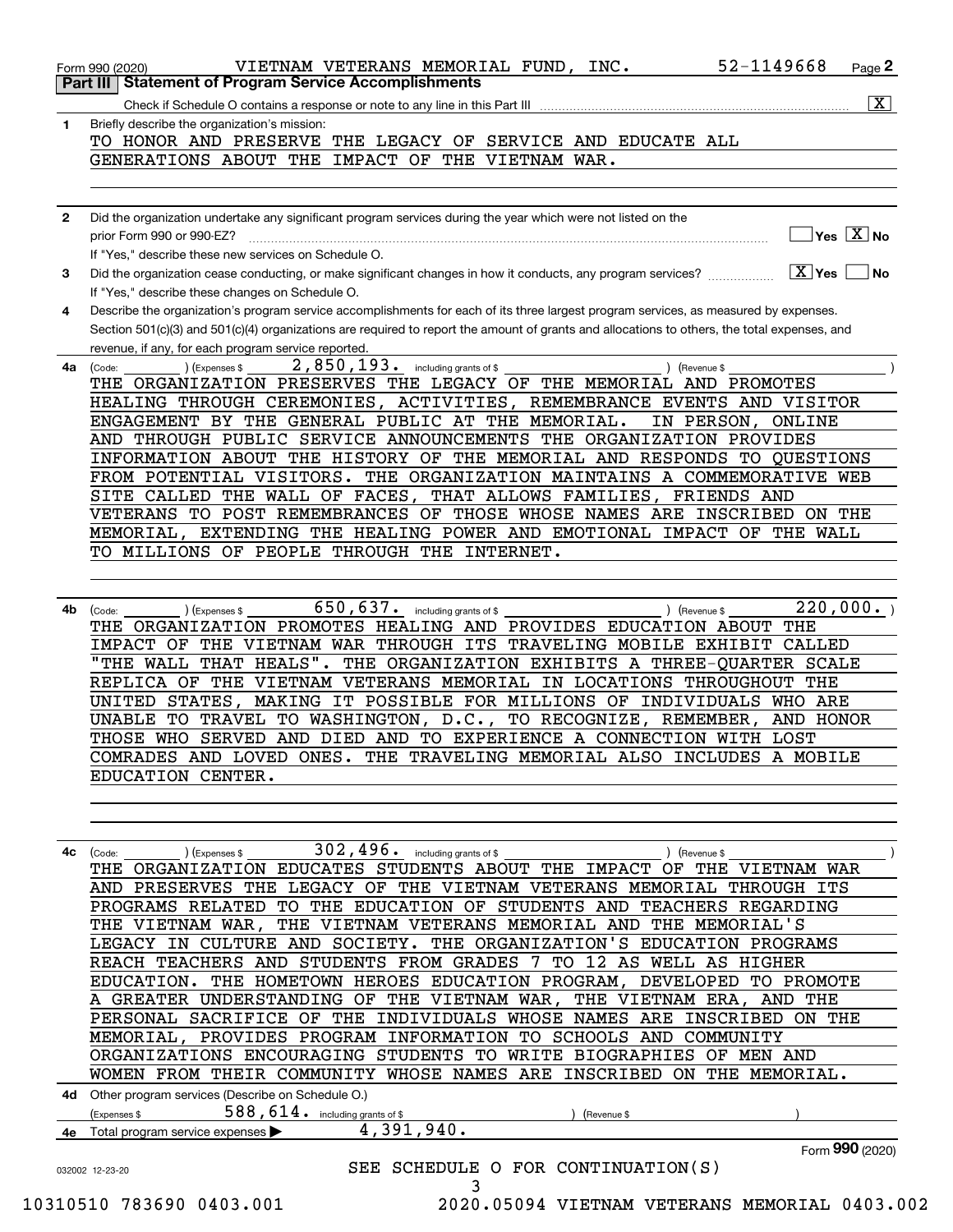|  | Form 990 (2020) |
|--|-----------------|

|     |                                                                                                                                                                                                                                                           |                 | Yes         | No                    |
|-----|-----------------------------------------------------------------------------------------------------------------------------------------------------------------------------------------------------------------------------------------------------------|-----------------|-------------|-----------------------|
| 1   | Is the organization described in section $501(c)(3)$ or $4947(a)(1)$ (other than a private foundation)?                                                                                                                                                   |                 |             |                       |
|     |                                                                                                                                                                                                                                                           | 1.              | X           |                       |
| 2   |                                                                                                                                                                                                                                                           | $\overline{2}$  |             | X                     |
| 3   | Did the organization engage in direct or indirect political campaign activities on behalf of or in opposition to candidates for                                                                                                                           |                 |             |                       |
|     |                                                                                                                                                                                                                                                           | 3               |             | x                     |
| 4   | Section 501(c)(3) organizations. Did the organization engage in lobbying activities, or have a section 501(h) election in effect                                                                                                                          |                 |             | x                     |
|     |                                                                                                                                                                                                                                                           | 4               |             |                       |
| 5   | Is the organization a section 501(c)(4), 501(c)(5), or 501(c)(6) organization that receives membership dues, assessments, or                                                                                                                              | 5               |             | x                     |
| 6   |                                                                                                                                                                                                                                                           |                 |             |                       |
|     | Did the organization maintain any donor advised funds or any similar funds or accounts for which donors have the right to<br>provide advice on the distribution or investment of amounts in such funds or accounts? If "Yes," complete Schedule D, Part I | 6               |             | x                     |
| 7   | Did the organization receive or hold a conservation easement, including easements to preserve open space,                                                                                                                                                 |                 |             |                       |
|     |                                                                                                                                                                                                                                                           | $\overline{7}$  |             | x                     |
| 8   | Did the organization maintain collections of works of art, historical treasures, or other similar assets? If "Yes," complete                                                                                                                              |                 |             |                       |
|     |                                                                                                                                                                                                                                                           | 8               |             | x                     |
| 9   | Did the organization report an amount in Part X, line 21, for escrow or custodial account liability, serve as a custodian for                                                                                                                             |                 |             |                       |
|     | amounts not listed in Part X; or provide credit counseling, debt management, credit repair, or debt negotiation services?                                                                                                                                 |                 |             |                       |
|     |                                                                                                                                                                                                                                                           | 9               |             | x                     |
| 10  | Did the organization, directly or through a related organization, hold assets in donor-restricted endowments                                                                                                                                              |                 |             |                       |
|     |                                                                                                                                                                                                                                                           | 10              | X           |                       |
| 11  | If the organization's answer to any of the following questions is "Yes," then complete Schedule D, Parts VI, VII, VIII, IX, or X                                                                                                                          |                 |             |                       |
|     | as applicable.                                                                                                                                                                                                                                            |                 |             |                       |
|     | a Did the organization report an amount for land, buildings, and equipment in Part X, line 10? If "Yes," complete Schedule D,                                                                                                                             |                 |             |                       |
|     |                                                                                                                                                                                                                                                           | 11a             | $\mathbf X$ |                       |
| b   | Did the organization report an amount for investments - other securities in Part X, line 12, that is 5% or more of its total                                                                                                                              |                 |             |                       |
|     |                                                                                                                                                                                                                                                           | 11 <sub>b</sub> |             | x                     |
| c   | Did the organization report an amount for investments - program related in Part X, line 13, that is 5% or more of its total                                                                                                                               |                 |             |                       |
|     |                                                                                                                                                                                                                                                           | 11c             |             | x                     |
|     | d Did the organization report an amount for other assets in Part X, line 15, that is 5% or more of its total assets reported in                                                                                                                           |                 |             |                       |
|     |                                                                                                                                                                                                                                                           | 11d             | х           |                       |
|     | Did the organization report an amount for other liabilities in Part X, line 25? If "Yes," complete Schedule D, Part X                                                                                                                                     | 11e             | $\mathbf X$ |                       |
| f   | Did the organization's separate or consolidated financial statements for the tax year include a footnote that addresses                                                                                                                                   |                 | X           |                       |
|     | the organization's liability for uncertain tax positions under FIN 48 (ASC 740)? If "Yes," complete Schedule D, Part X                                                                                                                                    | 11f             |             |                       |
|     | 12a Did the organization obtain separate, independent audited financial statements for the tax year? If "Yes," complete                                                                                                                                   |                 | X           |                       |
|     | <b>b</b> Was the organization included in consolidated, independent audited financial statements for the tax year?                                                                                                                                        | 12a             |             |                       |
|     |                                                                                                                                                                                                                                                           |                 |             |                       |
| 13  | If "Yes," and if the organization answered "No" to line 12a, then completing Schedule D, Parts XI and XII is optional                                                                                                                                     | 12D<br>13       |             | ᅀ<br>X                |
| 14a | Did the organization maintain an office, employees, or agents outside of the United States?                                                                                                                                                               | 14a             |             | X                     |
| b   | Did the organization have aggregate revenues or expenses of more than \$10,000 from grantmaking, fundraising, business,                                                                                                                                   |                 |             |                       |
|     | investment, and program service activities outside the United States, or aggregate foreign investments valued at \$100,000                                                                                                                                |                 |             |                       |
|     |                                                                                                                                                                                                                                                           | 14b             |             | x                     |
| 15  | Did the organization report on Part IX, column (A), line 3, more than \$5,000 of grants or other assistance to or for any                                                                                                                                 |                 |             |                       |
|     |                                                                                                                                                                                                                                                           | 15              |             | x                     |
| 16  | Did the organization report on Part IX, column (A), line 3, more than \$5,000 of aggregate grants or other assistance to                                                                                                                                  |                 |             |                       |
|     |                                                                                                                                                                                                                                                           | 16              |             | x                     |
| 17  | Did the organization report a total of more than \$15,000 of expenses for professional fundraising services on Part IX,                                                                                                                                   |                 |             |                       |
|     |                                                                                                                                                                                                                                                           | 17              | X           |                       |
| 18  | Did the organization report more than \$15,000 total of fundraising event gross income and contributions on Part VIII, lines                                                                                                                              |                 |             |                       |
|     |                                                                                                                                                                                                                                                           | 18              |             | x                     |
| 19  | Did the organization report more than \$15,000 of gross income from gaming activities on Part VIII, line 9a? If "Yes."                                                                                                                                    |                 |             |                       |
|     |                                                                                                                                                                                                                                                           | 19              |             | х                     |
| 20a |                                                                                                                                                                                                                                                           | 20a             |             | $\mathbf x$           |
| b   | If "Yes" to line 20a, did the organization attach a copy of its audited financial statements to this return?                                                                                                                                              | 20 <sub>b</sub> |             |                       |
| 21  | Did the organization report more than \$5,000 of grants or other assistance to any domestic organization or                                                                                                                                               |                 |             |                       |
|     |                                                                                                                                                                                                                                                           | 21              |             | X.<br>Form 990 (2020) |
|     | 032003 12-23-20                                                                                                                                                                                                                                           |                 |             |                       |

032003 12-23-20

4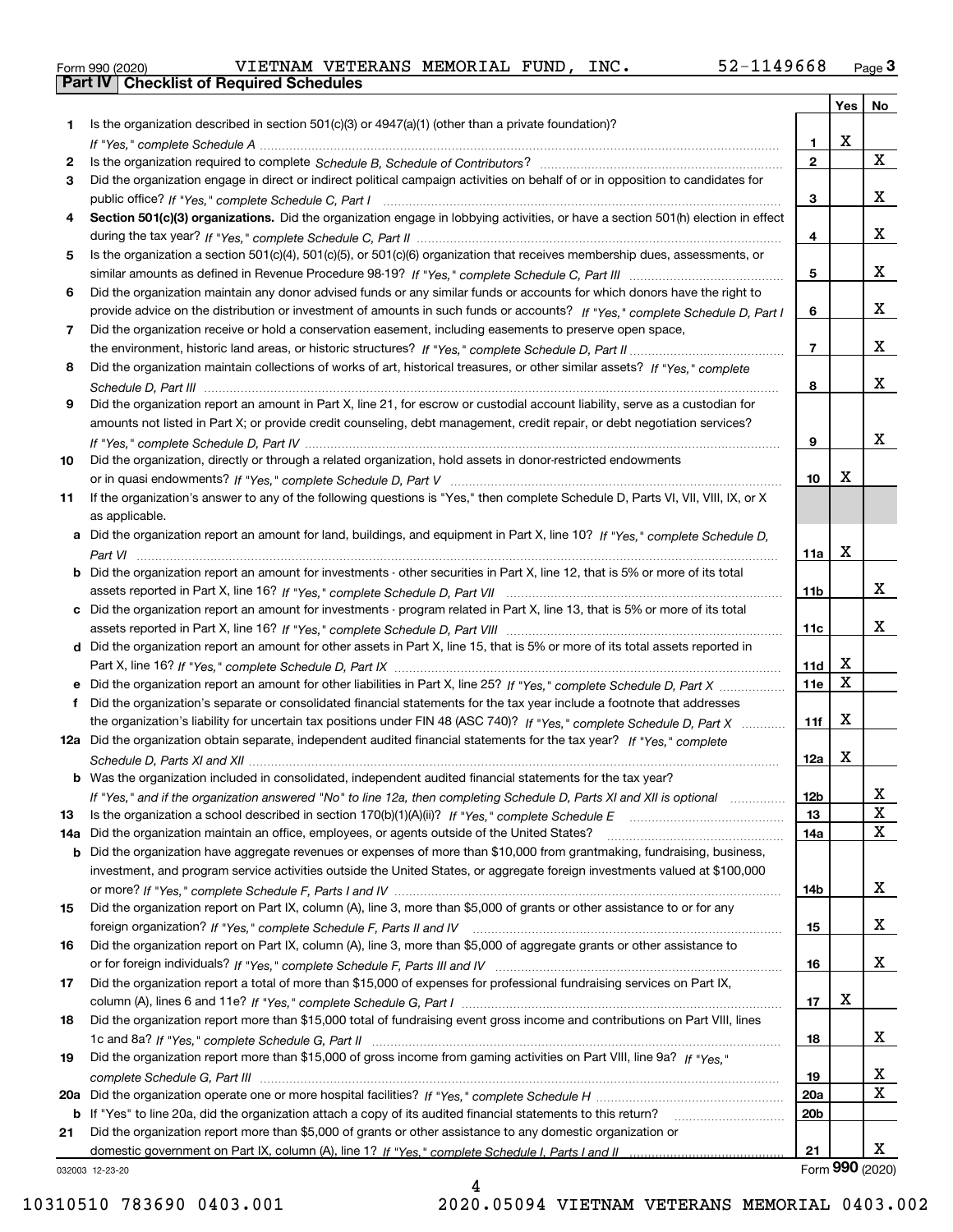|  | Form 990 (2020) |
|--|-----------------|
|  |                 |

*(continued)*

|               |                                                                                                                                                                                                                                   |                 | Yes $ $ | No                           |
|---------------|-----------------------------------------------------------------------------------------------------------------------------------------------------------------------------------------------------------------------------------|-----------------|---------|------------------------------|
| 22            | Did the organization report more than \$5,000 of grants or other assistance to or for domestic individuals on                                                                                                                     |                 |         |                              |
|               |                                                                                                                                                                                                                                   | 22              |         | x                            |
| 23            | Did the organization answer "Yes" to Part VII, Section A, line 3, 4, or 5 about compensation of the organization's current                                                                                                        |                 |         |                              |
|               | and former officers, directors, trustees, key employees, and highest compensated employees? If "Yes," complete                                                                                                                    |                 |         |                              |
|               |                                                                                                                                                                                                                                   | 23              | х       |                              |
|               | 24a Did the organization have a tax-exempt bond issue with an outstanding principal amount of more than \$100,000 as of the                                                                                                       |                 |         |                              |
|               | last day of the year, that was issued after December 31, 2002? If "Yes," answer lines 24b through 24d and complete                                                                                                                |                 |         |                              |
|               |                                                                                                                                                                                                                                   | 24a             |         | X.                           |
|               |                                                                                                                                                                                                                                   | 24b             |         |                              |
|               | c Did the organization maintain an escrow account other than a refunding escrow at any time during the year to defease                                                                                                            |                 |         |                              |
|               |                                                                                                                                                                                                                                   | 24c             |         |                              |
|               |                                                                                                                                                                                                                                   | 24d             |         |                              |
|               | 25a Section 501(c)(3), 501(c)(4), and 501(c)(29) organizations. Did the organization engage in an excess benefit                                                                                                                  |                 |         |                              |
|               |                                                                                                                                                                                                                                   | 25a             |         | X.                           |
|               | b Is the organization aware that it engaged in an excess benefit transaction with a disqualified person in a prior year, and                                                                                                      |                 |         |                              |
|               | that the transaction has not been reported on any of the organization's prior Forms 990 or 990-EZ? If "Yes," complete                                                                                                             |                 |         |                              |
|               | Schedule L. Part I                                                                                                                                                                                                                | 25b             |         | x                            |
| 26            | Did the organization report any amount on Part X, line 5 or 22, for receivables from or payables to any current                                                                                                                   |                 |         |                              |
|               | or former officer, director, trustee, key employee, creator or founder, substantial contributor, or 35%                                                                                                                           |                 |         |                              |
|               |                                                                                                                                                                                                                                   | 26              |         | x                            |
|               | controlled entity or family member of any of these persons? If "Yes," complete Schedule L, Part II<br>Did the organization provide a grant or other assistance to any current or former officer, director, trustee, key employee, |                 |         |                              |
| 27            |                                                                                                                                                                                                                                   |                 |         |                              |
|               | creator or founder, substantial contributor or employee thereof, a grant selection committee member, or to a 35% controlled                                                                                                       |                 |         | x.                           |
|               | entity (including an employee thereof) or family member of any of these persons? If "Yes," complete Schedule L, Part III                                                                                                          | 27              |         |                              |
| 28            | Was the organization a party to a business transaction with one of the following parties (see Schedule L, Part IV                                                                                                                 |                 |         |                              |
|               | instructions, for applicable filing thresholds, conditions, and exceptions):                                                                                                                                                      |                 |         |                              |
|               | a A current or former officer, director, trustee, key employee, creator or founder, or substantial contributor? If                                                                                                                |                 |         |                              |
|               |                                                                                                                                                                                                                                   | 28a             |         | x<br>$\overline{\mathbf{X}}$ |
|               |                                                                                                                                                                                                                                   | 28 <sub>b</sub> |         |                              |
|               | c A 35% controlled entity of one or more individuals and/or organizations described in lines 28a or 28b? If                                                                                                                       |                 |         |                              |
|               |                                                                                                                                                                                                                                   | 28c             |         | x                            |
| 29            |                                                                                                                                                                                                                                   | 29              |         | $\overline{\mathbf{x}}$      |
| 30            | Did the organization receive contributions of art, historical treasures, or other similar assets, or qualified conservation                                                                                                       |                 |         |                              |
|               |                                                                                                                                                                                                                                   | 30              |         | x                            |
| 31            | Did the organization liquidate, terminate, or dissolve and cease operations? If "Yes," complete Schedule N, Part I                                                                                                                | 31              |         | $\mathbf X$                  |
| 32            | Did the organization sell, exchange, dispose of, or transfer more than 25% of its net assets? If "Yes," complete                                                                                                                  |                 |         |                              |
|               |                                                                                                                                                                                                                                   | 32              |         | x                            |
| 33            | Did the organization own 100% of an entity disregarded as separate from the organization under Regulations                                                                                                                        |                 |         |                              |
|               |                                                                                                                                                                                                                                   | 33              |         | x                            |
| 34            | Was the organization related to any tax-exempt or taxable entity? If "Yes," complete Schedule R, Part II, III, or IV, and                                                                                                         |                 |         |                              |
|               |                                                                                                                                                                                                                                   | 34              |         | x                            |
|               | 35a Did the organization have a controlled entity within the meaning of section 512(b)(13)?                                                                                                                                       | <b>35a</b>      |         | $\mathbf{X}$                 |
|               | <b>b</b> If "Yes" to line 35a, did the organization receive any payment from or engage in any transaction with a controlled entity                                                                                                |                 |         |                              |
|               |                                                                                                                                                                                                                                   | 35b             |         |                              |
| 36            | Section 501(c)(3) organizations. Did the organization make any transfers to an exempt non-charitable related organization?                                                                                                        |                 |         |                              |
|               |                                                                                                                                                                                                                                   | 36              |         | X.                           |
| 37            | Did the organization conduct more than 5% of its activities through an entity that is not a related organization                                                                                                                  |                 |         |                              |
|               |                                                                                                                                                                                                                                   | 37              |         | X.                           |
| 38            | Did the organization complete Schedule O and provide explanations in Schedule O for Part VI, lines 11b and 19?                                                                                                                    |                 |         |                              |
|               | Note: All Form 990 filers are required to complete Schedule O                                                                                                                                                                     | 38              | x       |                              |
| <b>Part V</b> | <b>Statements Regarding Other IRS Filings and Tax Compliance</b>                                                                                                                                                                  |                 |         |                              |
|               | Check if Schedule O contains a response or note to any line in this Part V                                                                                                                                                        |                 |         |                              |
|               |                                                                                                                                                                                                                                   |                 | Yes     | No                           |
|               | 25<br>1a Enter the number reported in Box 3 of Form 1096. Enter -0- if not applicable<br>1a                                                                                                                                       |                 |         |                              |
|               | 0<br><b>b</b> Enter the number of Forms W-2G included in line 1a. Enter -0- if not applicable<br>1b                                                                                                                               |                 |         |                              |
|               | c Did the organization comply with backup withholding rules for reportable payments to vendors and reportable gaming                                                                                                              |                 |         |                              |
|               | (gambling) winnings to prize winners?                                                                                                                                                                                             | 1c              | х       |                              |
|               | 032004 12-23-20                                                                                                                                                                                                                   |                 |         | Form 990 (2020)              |
|               | 5                                                                                                                                                                                                                                 |                 |         |                              |

10310510 783690 0403.001 2020.05094 VIETNAM VETERANS MEMORIAL 0403.002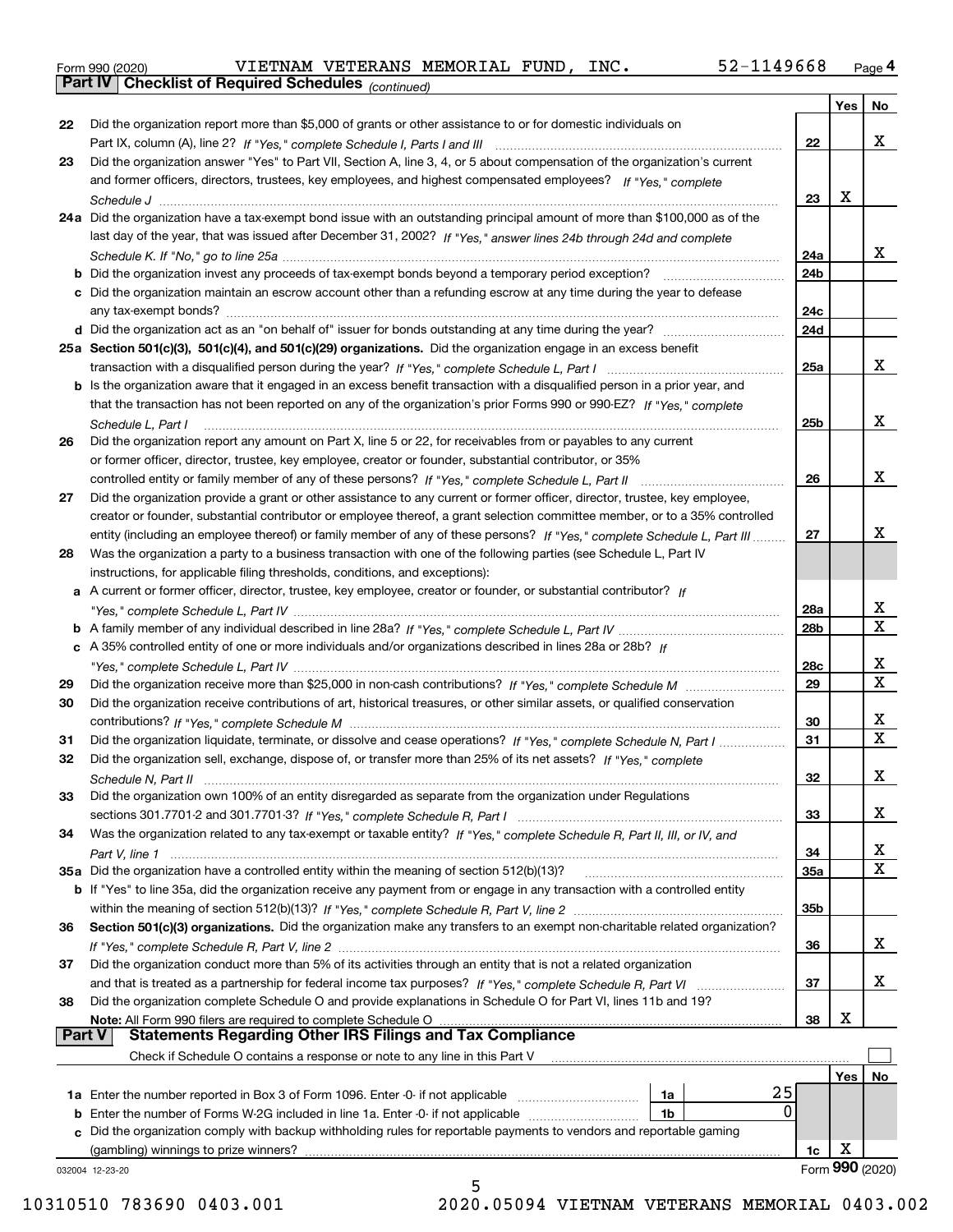|               | 52-1149668<br>VIETNAM VETERANS MEMORIAL FUND,<br>INC.<br>Form 990 (2020)                                                                        |                |     | $Page$ <sup>5</sup> |
|---------------|-------------------------------------------------------------------------------------------------------------------------------------------------|----------------|-----|---------------------|
| <b>Part V</b> | Statements Regarding Other IRS Filings and Tax Compliance (continued)                                                                           |                |     |                     |
|               |                                                                                                                                                 |                | Yes | No                  |
|               | 2a Enter the number of employees reported on Form W-3, Transmittal of Wage and Tax Statements,                                                  |                |     |                     |
|               | 19<br>filed for the calendar year ending with or within the year covered by this return<br>2a                                                   |                |     |                     |
| b             |                                                                                                                                                 | 2 <sub>b</sub> | х   |                     |
|               |                                                                                                                                                 |                |     |                     |
| За            | Did the organization have unrelated business gross income of \$1,000 or more during the year?                                                   | 3a             |     | x                   |
| b             |                                                                                                                                                 | 3b             |     |                     |
|               | 4a At any time during the calendar year, did the organization have an interest in, or a signature or other authority over, a                    |                |     |                     |
|               | financial account in a foreign country (such as a bank account, securities account, or other financial account)?                                | 4a             |     | х                   |
|               | <b>b</b> If "Yes," enter the name of the foreign country $\blacktriangleright$                                                                  |                |     |                     |
|               | See instructions for filing requirements for FinCEN Form 114, Report of Foreign Bank and Financial Accounts (FBAR).                             |                |     |                     |
| 5a            | Was the organization a party to a prohibited tax shelter transaction at any time during the tax year?                                           | 5a             |     | x                   |
| b             |                                                                                                                                                 | 5 <sub>b</sub> |     | $\mathbf X$         |
| c             |                                                                                                                                                 | 5c             |     |                     |
| 6а            | Does the organization have annual gross receipts that are normally greater than \$100,000, and did the organization solicit                     |                |     |                     |
|               | any contributions that were not tax deductible as charitable contributions?                                                                     | 6a             |     | x                   |
| b             | If "Yes," did the organization include with every solicitation an express statement that such contributions or gifts                            |                |     |                     |
|               | were not tax deductible?                                                                                                                        | 6b             |     |                     |
| 7             | Organizations that may receive deductible contributions under section 170(c).                                                                   |                |     |                     |
| a             | Did the organization receive a payment in excess of \$75 made partly as a contribution and partly for goods and services provided to the payor? | 7a             |     | x                   |
| b             | If "Yes," did the organization notify the donor of the value of the goods or services provided?                                                 | 7b             |     |                     |
| c             | Did the organization sell, exchange, or otherwise dispose of tangible personal property for which it was required                               |                |     |                     |
|               | to file Form 8282?                                                                                                                              | 7c             |     | X.                  |
| d             | 7d<br>If "Yes," indicate the number of Forms 8282 filed during the year                                                                         |                |     |                     |
| е             | Did the organization receive any funds, directly or indirectly, to pay premiums on a personal benefit contract?                                 | 7e             |     |                     |
| f             | Did the organization, during the year, pay premiums, directly or indirectly, on a personal benefit contract?                                    | 7f             |     |                     |
| g             | If the organization received a contribution of qualified intellectual property, did the organization file Form 8899 as required?                | 7g             |     |                     |
| h             | If the organization received a contribution of cars, boats, airplanes, or other vehicles, did the organization file a Form 1098-C?              | 7h             |     |                     |
| 8             | Sponsoring organizations maintaining donor advised funds. Did a donor advised fund maintained by the                                            |                |     |                     |
|               | sponsoring organization have excess business holdings at any time during the year?                                                              | 8              |     |                     |
| 9             | Sponsoring organizations maintaining donor advised funds.                                                                                       |                |     |                     |
| а             | Did the sponsoring organization make any taxable distributions under section 4966?                                                              | 9а             |     |                     |
| b             | Did the sponsoring organization make a distribution to a donor, donor advisor, or related person?                                               | 9b             |     |                     |
| 10            | Section 501(c)(7) organizations. Enter:                                                                                                         |                |     |                     |
|               | 10a<br>Initiation fees and capital contributions included on Part VIII, line 12 [100] [100] [100] [100] [100] [100] [                           |                |     |                     |
| b             | Gross receipts, included on Form 990, Part VIII, line 12, for public use of club facilities<br>10b                                              |                |     |                     |
| 11            | Section 501(c)(12) organizations. Enter:                                                                                                        |                |     |                     |
| a             | 11a<br>Gross income from members or shareholders                                                                                                |                |     |                     |
| b             | Gross income from other sources (Do not net amounts due or paid to other sources against                                                        |                |     |                     |
|               | amounts due or received from them.)<br>11b                                                                                                      |                |     |                     |
|               | 12a Section 4947(a)(1) non-exempt charitable trusts. Is the organization filing Form 990 in lieu of Form 1041?                                  | 12a            |     |                     |
| b             | 12b<br>If "Yes," enter the amount of tax-exempt interest received or accrued during the year <i>manuminim</i>                                   |                |     |                     |
| 13            | Section 501(c)(29) qualified nonprofit health insurance issuers.                                                                                |                |     |                     |
| а             | Is the organization licensed to issue qualified health plans in more than one state?                                                            | 13a            |     |                     |
|               | Note: See the instructions for additional information the organization must report on Schedule O.                                               |                |     |                     |
| b             | Enter the amount of reserves the organization is required to maintain by the states in which the                                                |                |     |                     |
|               | 13 <sub>b</sub>                                                                                                                                 |                |     |                     |
| c             | 13 <sub>c</sub>                                                                                                                                 |                |     | X                   |
| 14a           | Did the organization receive any payments for indoor tanning services during the tax year?                                                      | 14a            |     |                     |
|               |                                                                                                                                                 | 14b            |     |                     |

|    | <b>u</b> if it is, that it mea a form red to report these payments: if ind, provide all explanation on Schedule O | $-1$ |  |
|----|-------------------------------------------------------------------------------------------------------------------|------|--|
| 15 | Is the organization subject to the section 4960 tax on payment(s) of more than \$1,000,000 in remuneration or     |      |  |
|    | excess parachute payment(s) during the year?                                                                      | 15   |  |
|    | If "Yes," see instructions and file Form 4720, Schedule N.                                                        |      |  |
| 16 | Is the organization an educational institution subject to the section 4968 excise tax on net investment income?   | 16   |  |
|    | If "Yes," complete Form 4720, Schedule O.                                                                         |      |  |

6

Form (2020) **990**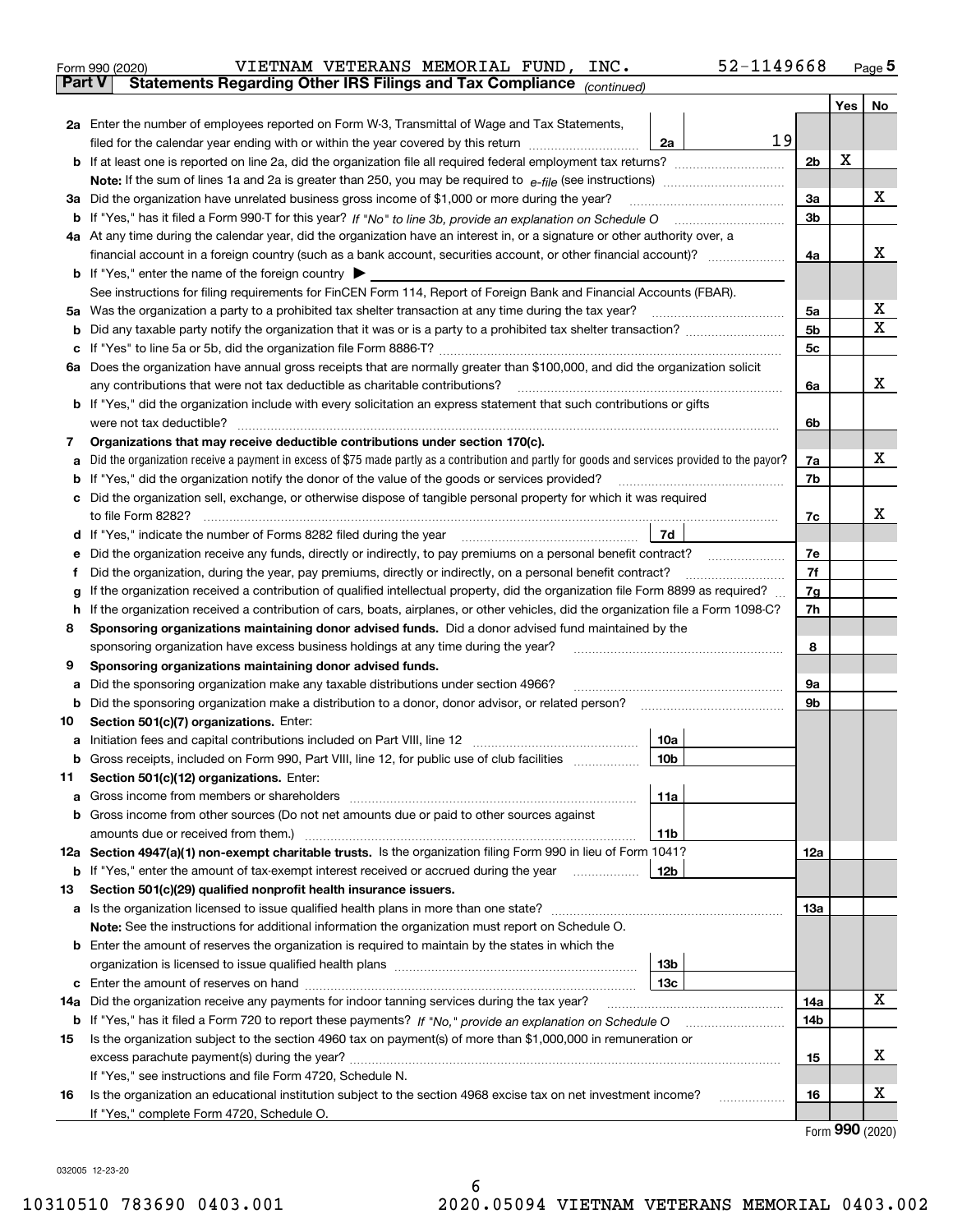|  | Form 990 (2020) |
|--|-----------------|
|  |                 |

| Form 990 (2020) |                                                                                                                  |  | VIETNAM VETERANS MEMORIAL FUND, | INC. | 52-1149668                                                                                                                  | $P$ <sub>age</sub> 6 |
|-----------------|------------------------------------------------------------------------------------------------------------------|--|---------------------------------|------|-----------------------------------------------------------------------------------------------------------------------------|----------------------|
|                 |                                                                                                                  |  |                                 |      | Part VI Governance, Management, and Disclosure For each "Yes" response to lines 2 through 7b below, and for a "No" response |                      |
|                 | to line 8a, 8b, or 10b below, describe the circumstances, processes, or changes on Schedule O. See instructions. |  |                                 |      |                                                                                                                             |                      |

|     | Check if Schedule O contains a response or note to any line in this Part VI                                                                                                                                                    |    |    |                 |     | $\mathbf{x}$    |
|-----|--------------------------------------------------------------------------------------------------------------------------------------------------------------------------------------------------------------------------------|----|----|-----------------|-----|-----------------|
|     | Section A. Governing Body and Management                                                                                                                                                                                       |    |    |                 |     |                 |
|     |                                                                                                                                                                                                                                |    |    |                 | Yes | No              |
|     | <b>1a</b> Enter the number of voting members of the governing body at the end of the tax year                                                                                                                                  | 1a | 15 |                 |     |                 |
|     | If there are material differences in voting rights among members of the governing body, or if the governing                                                                                                                    |    |    |                 |     |                 |
|     | body delegated broad authority to an executive committee or similar committee, explain on Schedule O.                                                                                                                          |    |    |                 |     |                 |
| b   | Enter the number of voting members included on line 1a, above, who are independent                                                                                                                                             | 1b | 15 |                 |     |                 |
| 2   | Did any officer, director, trustee, or key employee have a family relationship or a business relationship with any other                                                                                                       |    |    |                 |     |                 |
|     | officer, director, trustee, or key employee?                                                                                                                                                                                   |    |    | $\mathbf{2}$    |     | X               |
| 3   | Did the organization delegate control over management duties customarily performed by or under the direct supervision                                                                                                          |    |    |                 |     |                 |
|     | of officers, directors, trustees, or key employees to a management company or other person?                                                                                                                                    |    |    | 3               |     | X               |
| 4   | Did the organization make any significant changes to its governing documents since the prior Form 990 was filed?                                                                                                               |    |    | $\overline{4}$  |     | $\mathbf X$     |
| 5   |                                                                                                                                                                                                                                |    |    | 5               |     | X               |
| 6   | Did the organization have members or stockholders?                                                                                                                                                                             |    |    | 6               |     | X               |
| 7a  | Did the organization have members, stockholders, or other persons who had the power to elect or appoint one or                                                                                                                 |    |    |                 |     |                 |
|     | more members of the governing body?                                                                                                                                                                                            |    |    | 7a              |     | X               |
|     | <b>b</b> Are any governance decisions of the organization reserved to (or subject to approval by) members, stockholders, or                                                                                                    |    |    |                 |     |                 |
|     | persons other than the governing body?                                                                                                                                                                                         |    |    | 7b              |     | х               |
| 8   | Did the organization contemporaneously document the meetings held or written actions undertaken during the vear by the following:                                                                                              |    |    |                 |     |                 |
| а   |                                                                                                                                                                                                                                |    |    | 8а              | X   |                 |
| b   | Each committee with authority to act on behalf of the governing body?                                                                                                                                                          |    |    | 8b              | X   |                 |
|     |                                                                                                                                                                                                                                |    |    |                 |     |                 |
| 9   | Is there any officer, director, trustee, or key employee listed in Part VII, Section A, who cannot be reached at the                                                                                                           |    |    | 9               |     | x               |
|     |                                                                                                                                                                                                                                |    |    |                 |     |                 |
|     | <b>Section B. Policies</b> (This Section B requests information about policies not required by the Internal Revenue Code.)                                                                                                     |    |    |                 |     |                 |
|     |                                                                                                                                                                                                                                |    |    |                 | Yes | No<br>X         |
|     |                                                                                                                                                                                                                                |    |    | 10a             |     |                 |
|     | <b>b</b> If "Yes," did the organization have written policies and procedures governing the activities of such chapters, affiliates,                                                                                            |    |    |                 |     |                 |
|     | and branches to ensure their operations are consistent with the organization's exempt purposes?                                                                                                                                |    |    | 10 <sub>b</sub> | X   |                 |
|     | 11a Has the organization provided a complete copy of this Form 990 to all members of its governing body before filing the form?                                                                                                |    |    | 11a             |     |                 |
| b   | Describe in Schedule O the process, if any, used by the organization to review this Form 990.                                                                                                                                  |    |    |                 |     |                 |
| 12a |                                                                                                                                                                                                                                |    |    | 12a             | X   |                 |
| b   |                                                                                                                                                                                                                                |    |    | 12 <sub>b</sub> | X   |                 |
| c   | Did the organization regularly and consistently monitor and enforce compliance with the policy? If "Yes." describe                                                                                                             |    |    |                 |     |                 |
|     | in Schedule O how this was done measured and the control of the control of the state of the control of the control of the control of the control of the control of the control of the control of the control of the control of |    |    | 12c             | X   |                 |
| 13  | Did the organization have a written whistleblower policy?                                                                                                                                                                      |    |    | 13              | X   |                 |
| 14  | Did the organization have a written document retention and destruction policy?                                                                                                                                                 |    |    | 14              | X   |                 |
| 15  | Did the process for determining compensation of the following persons include a review and approval by independent                                                                                                             |    |    |                 |     |                 |
|     | persons, comparability data, and contemporaneous substantiation of the deliberation and decision?                                                                                                                              |    |    |                 |     |                 |
| а   | The organization's CEO, Executive Director, or top management official manufactured content of the organization's CEO, Executive Director, or top management official                                                          |    |    | 15a             | X   |                 |
| b   | Other officers or key employees of the organization                                                                                                                                                                            |    |    | 15b             | X   |                 |
|     | If "Yes" to line 15a or 15b, describe the process in Schedule O (see instructions).                                                                                                                                            |    |    |                 |     |                 |
|     | 16a Did the organization invest in, contribute assets to, or participate in a joint venture or similar arrangement with a                                                                                                      |    |    |                 |     |                 |
|     | taxable entity during the year?                                                                                                                                                                                                |    |    | 16a             |     | X               |
|     | <b>b</b> If "Yes," did the organization follow a written policy or procedure requiring the organization to evaluate its participation                                                                                          |    |    |                 |     |                 |
|     | in joint venture arrangements under applicable federal tax law, and take steps to safeguard the organization's                                                                                                                 |    |    |                 |     |                 |
|     | exempt status with respect to such arrangements?                                                                                                                                                                               |    |    | 16b             |     |                 |
|     | <b>Section C. Disclosure</b>                                                                                                                                                                                                   |    |    |                 |     |                 |
| 17  | List the states with which a copy of this Form 990 is required to be filed ▶SEE SCHEDULE O                                                                                                                                     |    |    |                 |     |                 |
| 18  | Section 6104 requires an organization to make its Forms 1023 (1024 or 1024-A, if applicable), 990, and 990-T (Section 501(c)(3)s only) available                                                                               |    |    |                 |     |                 |
|     | for public inspection. Indicate how you made these available. Check all that apply.                                                                                                                                            |    |    |                 |     |                 |
|     | $X$ Own website<br>$X$ Upon request<br>Another's website<br>Other (explain on Schedule O)                                                                                                                                      |    |    |                 |     |                 |
| 19  | Describe on Schedule O whether (and if so, how) the organization made its governing documents, conflict of interest policy, and financial                                                                                      |    |    |                 |     |                 |
|     | statements available to the public during the tax year.                                                                                                                                                                        |    |    |                 |     |                 |
| 20  | State the name, address, and telephone number of the person who possesses the organization's books and records                                                                                                                 |    |    |                 |     |                 |
|     | THE ORGANIZATION - 202-393-0090                                                                                                                                                                                                |    |    |                 |     |                 |
|     | 22202<br>1235 S CLARK STREET, SUITE 910, ARLINGTON,<br>VA                                                                                                                                                                      |    |    |                 |     |                 |
|     | 032006 12-23-20                                                                                                                                                                                                                |    |    |                 |     | Form 990 (2020) |
|     | 7                                                                                                                                                                                                                              |    |    |                 |     |                 |

10310510 783690 0403.001 2020.05094 VIETNAM VETERANS MEMORIAL 0403.002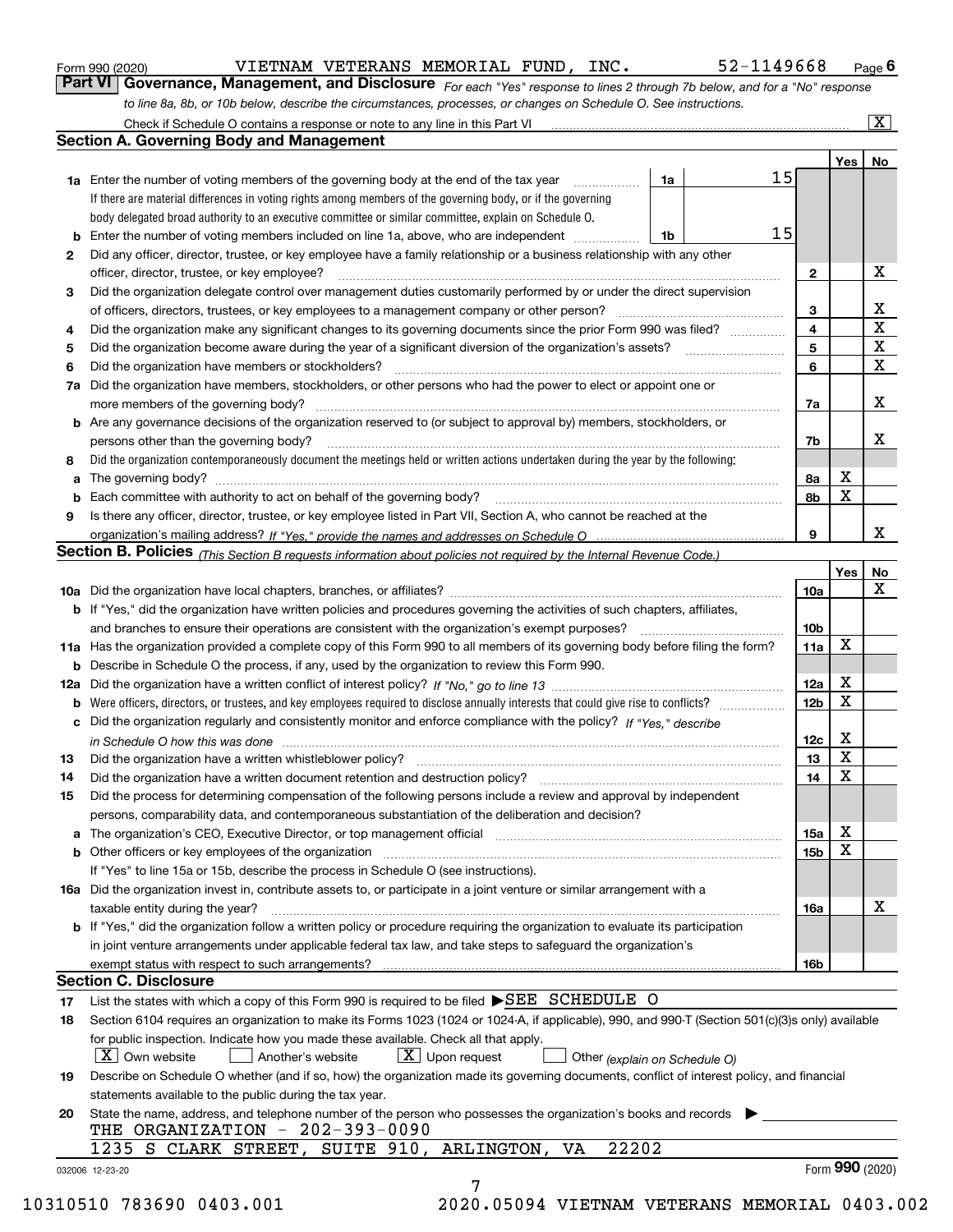|  | Form 990 (2020) |  |
|--|-----------------|--|
|  |                 |  |

<code>Form</code> 990 (2020) <code>VIETNAM VETERANS MEMORIAL FUND, INC.  $52\text{--}1149668$  <code>Page</code></code>

 $\mathcal{L}^{\text{max}}$ 

Form 990 (2020) VIETNAM VETERANS MEMORIAL FUND,INC**.** 52-1149668 <sub>Page</sub> 7<br>Part VII Compensation of Officers, Directors, Trustees, Key Employees, Highest Compensated **Employees, and Independent Contractors**

Check if Schedule O contains a response or note to any line in this Part VII

**Section A. Officers, Directors, Trustees, Key Employees, and Highest Compensated Employees**

**1a**  Complete this table for all persons required to be listed. Report compensation for the calendar year ending with or within the organization's tax year. **•** List all of the organization's current officers, directors, trustees (whether individuals or organizations), regardless of amount of compensation.

Enter -0- in columns (D), (E), and (F) if no compensation was paid.

 $\bullet$  List all of the organization's  $\,$ current key employees, if any. See instructions for definition of "key employee."

**•** List the organization's five current highest compensated employees (other than an officer, director, trustee, or key employee) who received reportable compensation (Box 5 of Form W-2 and/or Box 7 of Form 1099-MISC) of more than \$100,000 from the organization and any related organizations.

**•** List all of the organization's former officers, key employees, and highest compensated employees who received more than \$100,000 of reportable compensation from the organization and any related organizations.

**former directors or trustees**  ¥ List all of the organization's that received, in the capacity as a former director or trustee of the organization, more than \$10,000 of reportable compensation from the organization and any related organizations.

See instructions for the order in which to list the persons above.

Check this box if neither the organization nor any related organization compensated any current officer, director, or trustee.  $\mathcal{L}^{\text{max}}$ 

| (A)                           | (B)                                                                          |                                |                                                                                                             | (C)                     |                            |                                   |                        | (D)                                            | (E)                                              | (F)                                                                               |
|-------------------------------|------------------------------------------------------------------------------|--------------------------------|-------------------------------------------------------------------------------------------------------------|-------------------------|----------------------------|-----------------------------------|------------------------|------------------------------------------------|--------------------------------------------------|-----------------------------------------------------------------------------------|
| Name and title                | Average<br>hours per                                                         |                                | Position<br>(do not check more than one<br>box, unless person is both an<br>officer and a director/trustee) |                         | Reportable<br>compensation | Reportable<br>compensation        | Estimated<br>amount of |                                                |                                                  |                                                                                   |
|                               | week<br>(list any<br>hours for<br>related<br>organizations<br>below<br>line) | Individual trustee or director | Institutional trustee                                                                                       | Officer                 | Key employee               | Highest compensated<br>  employee | Former                 | from<br>the<br>organization<br>(W-2/1099-MISC) | from related<br>organizations<br>(W-2/1099-MISC) | other<br>compensation<br>from the<br>organization<br>and related<br>organizations |
| <b>ALAN BUCKELEW</b><br>(1)   | 1.00                                                                         |                                |                                                                                                             |                         |                            |                                   |                        |                                                |                                                  |                                                                                   |
| CHAIRMAN                      |                                                                              | X                              |                                                                                                             | $\overline{\mathbf{X}}$ |                            |                                   |                        | 0.                                             | $\mathbf 0$ .                                    | $\mathbf 0$ .                                                                     |
| FRANCE HOANG<br>(2)           | 1.00                                                                         |                                |                                                                                                             |                         |                            |                                   |                        |                                                |                                                  |                                                                                   |
| <b>TREASURER</b>              |                                                                              | X                              |                                                                                                             | $\rm X$                 |                            |                                   |                        | $\mathbf{0}$ .                                 | $\mathbf 0$ .                                    | $0_{.}$                                                                           |
| (3)<br>SHARON BANNISTER       | 1.00                                                                         |                                |                                                                                                             |                         |                            |                                   |                        |                                                |                                                  |                                                                                   |
| <b>DIRECTOR</b>               |                                                                              | $\overline{\mathbf{X}}$        |                                                                                                             |                         |                            |                                   |                        | 0.                                             | $\mathbf 0$ .                                    | $\mathbf 0$ .                                                                     |
| DENIS FAHERTY<br>(4)          | 1.00                                                                         |                                |                                                                                                             |                         |                            |                                   |                        |                                                |                                                  |                                                                                   |
| <b>DIRECTOR</b>               |                                                                              | $\mathbf x$                    |                                                                                                             |                         |                            |                                   |                        | 0.                                             | $\mathbf 0$ .                                    | $0_{.}$                                                                           |
| (5)<br>DAVID HINE             | 1.00                                                                         |                                |                                                                                                             |                         |                            |                                   |                        |                                                |                                                  |                                                                                   |
| <b>DIRECTOR</b>               |                                                                              | $\mathbf x$                    |                                                                                                             |                         |                            |                                   |                        | 0.                                             | $\mathbf 0$ .                                    | $\mathbf 0$ .                                                                     |
| MIGUEL HOWE<br>(6)            | 1.00                                                                         |                                |                                                                                                             |                         |                            |                                   |                        |                                                |                                                  |                                                                                   |
| <b>DIRECTOR</b>               |                                                                              | $\mathbf X$                    |                                                                                                             |                         |                            |                                   |                        | $\mathbf{0}$ .                                 | $\mathbf 0$ .                                    | $\mathbf 0$ .                                                                     |
| (7)<br><b>MARTY MARKS</b>     | 1.00                                                                         |                                |                                                                                                             |                         |                            |                                   |                        |                                                |                                                  |                                                                                   |
| <b>DIRECTOR</b>               |                                                                              | $\mathbf X$                    |                                                                                                             |                         |                            |                                   |                        | 0.                                             | $\mathbf 0$ .                                    | $\mathbf 0$ .                                                                     |
| ALLEN MCCABE<br>(8)           | 1.00                                                                         |                                |                                                                                                             |                         |                            |                                   |                        |                                                |                                                  |                                                                                   |
| <b>DIRECTOR</b>               |                                                                              | $\mathbf x$                    |                                                                                                             |                         |                            |                                   |                        | 0.                                             | $\mathbf 0$ .                                    | $\mathbf 0$ .                                                                     |
| (9)<br>MICHAEL MCMAHON        | 1.00                                                                         |                                |                                                                                                             |                         |                            |                                   |                        |                                                |                                                  |                                                                                   |
| <b>DIRECTOR</b>               |                                                                              | $\mathbf X$                    |                                                                                                             |                         |                            |                                   |                        | 0.                                             | $\mathbf 0$ .                                    | 0.                                                                                |
| (10) KIM MITCHELL             | 1.00                                                                         |                                |                                                                                                             |                         |                            |                                   |                        |                                                |                                                  |                                                                                   |
| <b>DIRECTOR</b>               |                                                                              | X                              |                                                                                                             |                         |                            |                                   |                        | 0.                                             | $\mathbf 0$ .                                    | $\mathbf 0$ .                                                                     |
| (11) NORMAN MURRAY            | 1.00                                                                         |                                |                                                                                                             |                         |                            |                                   |                        |                                                |                                                  |                                                                                   |
| <b>DIRECTOR</b>               |                                                                              | $\rm X$                        |                                                                                                             |                         |                            |                                   |                        | 0.                                             | $\mathbf 0$ .                                    | $0_{.}$                                                                           |
| (12) MICHAEL J. NARDOTTI, JR. | 1.00                                                                         |                                |                                                                                                             |                         |                            |                                   |                        |                                                |                                                  |                                                                                   |
| <b>DIRECTOR</b>               |                                                                              | X                              |                                                                                                             |                         |                            |                                   |                        | $\mathbf 0$ .                                  | $\mathbf 0$ .                                    | $0_{.}$                                                                           |
| (13) JANIS NARK               | 1.00                                                                         |                                |                                                                                                             |                         |                            |                                   |                        |                                                |                                                  |                                                                                   |
| <b>DIRECTOR</b>               |                                                                              | $\mathbf X$                    |                                                                                                             |                         |                            |                                   |                        | 0.                                             | $\mathbf 0$ .                                    | $\mathbf 0$ .                                                                     |
| (14) HARRY G. ROBINSON III    | 1.00                                                                         |                                |                                                                                                             |                         |                            |                                   |                        |                                                |                                                  |                                                                                   |
| <b>DIRECTOR</b>               |                                                                              | $\overline{\text{X}}$          |                                                                                                             |                         |                            |                                   |                        | 0.                                             | $\mathbf 0$ .                                    | 0.                                                                                |
| (15) JOHN WOODS               | 1.00                                                                         |                                |                                                                                                             |                         |                            |                                   |                        |                                                |                                                  |                                                                                   |
| <b>DIRECTOR</b>               |                                                                              | $\mathbf X$                    |                                                                                                             |                         |                            |                                   |                        | $0$ .                                          | $\mathbf 0$ .                                    | 0.                                                                                |
| (16) JIM KNOTTS               | 50.00                                                                        |                                |                                                                                                             |                         |                            |                                   |                        |                                                |                                                  |                                                                                   |
| PRESIDENT & CEO               |                                                                              |                                |                                                                                                             | X                       |                            |                                   |                        | 259,691.                                       | $\mathbf 0$ .                                    | 26,752.                                                                           |
| (17) VIKTORAS ZIKAS           | 40.00                                                                        |                                |                                                                                                             |                         |                            |                                   |                        |                                                |                                                  |                                                                                   |
| CHIEF DEVELOPMENT OFFICER     |                                                                              |                                |                                                                                                             |                         |                            | $\mathbf X$                       |                        | 178,257.                                       | $\mathbf 0$ .                                    | 31, 123.                                                                          |
| 032007 12-23-20               |                                                                              |                                |                                                                                                             |                         |                            |                                   |                        |                                                |                                                  | Form 990 (2020)                                                                   |

8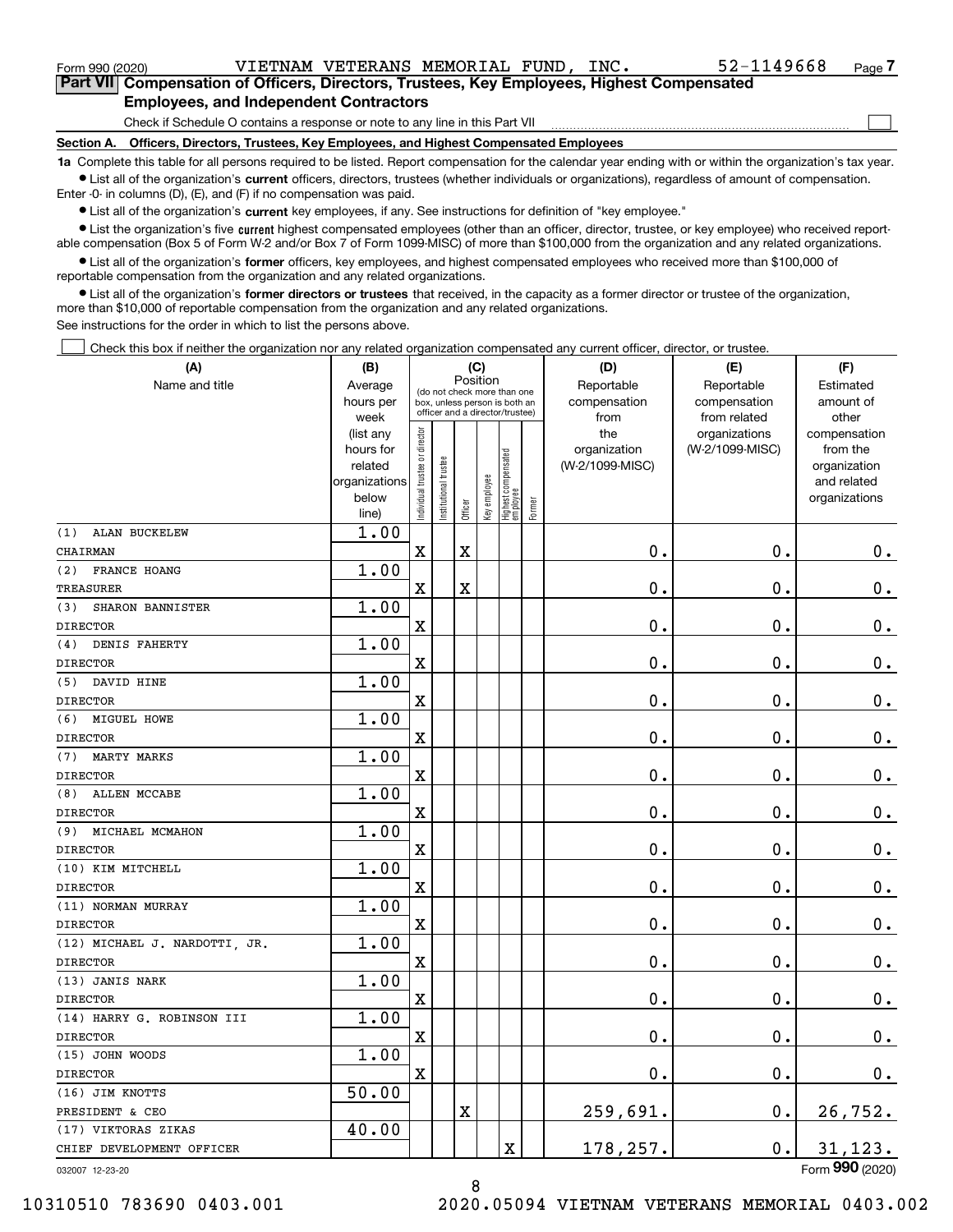| VIETNAM VETERANS MEMORIAL FUND, INC.<br>Form 990 (2020)                                                                                          |                      |                                |                                                                  |                 |              |                                 |           |                                | 52-1149668                    |                  |                     | Page 8                |
|--------------------------------------------------------------------------------------------------------------------------------------------------|----------------------|--------------------------------|------------------------------------------------------------------|-----------------|--------------|---------------------------------|-----------|--------------------------------|-------------------------------|------------------|---------------------|-----------------------|
| <b>Part VII</b><br>Section A. Officers, Directors, Trustees, Key Employees, and Highest Compensated Employees (continued)                        |                      |                                |                                                                  |                 |              |                                 |           |                                |                               |                  |                     |                       |
| (A)                                                                                                                                              | (B)                  |                                |                                                                  | (C)<br>Position |              |                                 |           | (D)                            | (E)                           |                  |                     | (F)                   |
| Name and title                                                                                                                                   | Average<br>hours per |                                | (do not check more than one                                      |                 |              |                                 |           | Reportable                     | Reportable                    |                  |                     | Estimated             |
|                                                                                                                                                  | week                 |                                | box, unless person is both an<br>officer and a director/trustee) |                 |              |                                 |           | compensation                   | compensation                  |                  |                     | amount of             |
|                                                                                                                                                  | (list any            |                                |                                                                  |                 |              |                                 |           | from<br>the                    | from related<br>organizations |                  |                     | other<br>compensation |
|                                                                                                                                                  | hours for            |                                |                                                                  |                 |              |                                 |           | organization                   | (W-2/1099-MISC)               |                  |                     | from the              |
|                                                                                                                                                  | related              |                                |                                                                  |                 |              |                                 |           | (W-2/1099-MISC)                |                               |                  |                     | organization          |
|                                                                                                                                                  | organizations        |                                |                                                                  |                 |              |                                 |           |                                |                               |                  |                     | and related           |
|                                                                                                                                                  | below<br>line)       | Individual trustee or director | Institutional trustee                                            | Officer         | key employee | Highest compensated<br>employee | Former    |                                |                               |                  |                     | organizations         |
| (18) ADAM ARBOGAST                                                                                                                               | 40.00                |                                |                                                                  |                 |              |                                 |           |                                |                               |                  |                     |                       |
| SENIOR DIRECTOR                                                                                                                                  |                      |                                |                                                                  |                 |              | X                               |           | 102,540.                       |                               | 0.               |                     | 21,374.               |
|                                                                                                                                                  |                      |                                |                                                                  |                 |              |                                 |           |                                |                               |                  |                     |                       |
|                                                                                                                                                  |                      |                                |                                                                  |                 |              |                                 |           |                                |                               |                  |                     |                       |
|                                                                                                                                                  |                      |                                |                                                                  |                 |              |                                 |           |                                |                               |                  |                     |                       |
|                                                                                                                                                  |                      |                                |                                                                  |                 |              |                                 |           |                                |                               |                  |                     |                       |
|                                                                                                                                                  |                      |                                |                                                                  |                 |              |                                 |           |                                |                               |                  |                     |                       |
|                                                                                                                                                  |                      |                                |                                                                  |                 |              |                                 |           |                                |                               |                  |                     |                       |
|                                                                                                                                                  |                      |                                |                                                                  |                 |              |                                 |           |                                |                               |                  |                     |                       |
|                                                                                                                                                  |                      |                                |                                                                  |                 |              |                                 |           |                                |                               |                  |                     |                       |
|                                                                                                                                                  |                      |                                |                                                                  |                 |              |                                 |           |                                |                               |                  |                     |                       |
|                                                                                                                                                  |                      |                                |                                                                  |                 |              |                                 |           |                                |                               |                  |                     |                       |
|                                                                                                                                                  |                      |                                |                                                                  |                 |              |                                 |           |                                |                               |                  |                     |                       |
|                                                                                                                                                  |                      |                                |                                                                  |                 |              |                                 |           |                                |                               |                  |                     |                       |
|                                                                                                                                                  |                      |                                |                                                                  |                 |              |                                 |           |                                |                               |                  |                     |                       |
|                                                                                                                                                  |                      |                                |                                                                  |                 |              |                                 |           |                                |                               |                  |                     |                       |
| 1b Subtotal                                                                                                                                      |                      |                                |                                                                  |                 |              |                                 |           | 540,488.                       |                               | 0.               |                     | 79,249.               |
|                                                                                                                                                  |                      |                                |                                                                  |                 |              |                                 |           | 0.                             |                               | $\overline{0}$ . |                     | 0.                    |
|                                                                                                                                                  |                      |                                |                                                                  |                 |              |                                 |           | $\overline{540}$ , 488.        |                               | $\overline{0}$ . |                     | 79,249.               |
| Total number of individuals (including but not limited to those listed above) who received more than \$100,000 of reportable<br>2                |                      |                                |                                                                  |                 |              |                                 |           |                                |                               |                  |                     |                       |
| compensation from the organization $\blacktriangleright$                                                                                         |                      |                                |                                                                  |                 |              |                                 |           |                                |                               |                  |                     | 3<br>No<br>Yes        |
| Did the organization list any former officer, director, trustee, key employee, or highest compensated employee on<br>3                           |                      |                                |                                                                  |                 |              |                                 |           |                                |                               |                  |                     |                       |
| line 1a? If "Yes," complete Schedule J for such individual material content content to the 1a? If "Yes," complete Schedule J for such individual |                      |                                |                                                                  |                 |              |                                 |           |                                |                               |                  | 3                   | х                     |
| For any individual listed on line 1a, is the sum of reportable compensation and other compensation from the organization<br>4                    |                      |                                |                                                                  |                 |              |                                 |           |                                |                               |                  |                     |                       |
|                                                                                                                                                  |                      |                                |                                                                  |                 |              |                                 |           |                                |                               |                  | 4                   | X                     |
| Did any person listed on line 1a receive or accrue compensation from any unrelated organization or individual for services<br>5                  |                      |                                |                                                                  |                 |              |                                 |           |                                |                               |                  |                     |                       |
|                                                                                                                                                  |                      |                                |                                                                  |                 |              |                                 |           |                                |                               |                  | 5                   | X                     |
| <b>Section B. Independent Contractors</b>                                                                                                        |                      |                                |                                                                  |                 |              |                                 |           |                                |                               |                  |                     |                       |
| Complete this table for your five highest compensated independent contractors that received more than \$100,000 of compensation from<br>1        |                      |                                |                                                                  |                 |              |                                 |           |                                |                               |                  |                     |                       |
| the organization. Report compensation for the calendar year ending with or within the organization's tax year.                                   |                      |                                |                                                                  |                 |              |                                 |           |                                |                               |                  |                     |                       |
| (A)<br>Name and business address                                                                                                                 |                      |                                |                                                                  |                 |              |                                 |           | (B)<br>Description of services |                               |                  | (C)<br>Compensation |                       |
|                                                                                                                                                  |                      |                                |                                                                  |                 |              |                                 |           |                                |                               |                  |                     |                       |
| ROBBINSKERSTEN DIRECT, LLC, 201 SUMMER<br>STREET, PO BOX 5838, HOLLISTON, MA 01746                                                               |                      |                                |                                                                  |                 |              |                                 |           | DIRECT MAIL<br>CONSULTING      |                               |                  |                     | 361,584.              |
| DIRECT MAIL PROCESSORS                                                                                                                           |                      |                                |                                                                  |                 |              |                                 |           |                                |                               |                  |                     |                       |
| 1150 CONRAD COURT, HAGERSTOWN, MD 21740                                                                                                          |                      |                                |                                                                  |                 |              |                                 |           | CAGING SERVICES                |                               |                  |                     | 163,377.              |
| DATA MANAGEMENT, INC., 160 STONE STREET,                                                                                                         |                      |                                |                                                                  |                 |              |                                 |           | <b>MANAGEMENT OF DIRECT</b>    |                               |                  |                     |                       |
| PO BOX 2, STONEVILLE, NC 27048                                                                                                                   |                      |                                |                                                                  |                 |              |                                 | MAIL DATA |                                |                               |                  | 138,798.            |                       |
| CORPORATE ZEN, INC., 4001 9TH STREET                                                                                                             |                      |                                |                                                                  |                 |              |                                 |           |                                |                               |                  |                     |                       |
| NORTH, SUITE 221, ARLINGTON, VA 22203                                                                                                            |                      |                                |                                                                  |                 |              |                                 |           | WEBSITE                        |                               |                  |                     | 121,984.              |
|                                                                                                                                                  |                      |                                |                                                                  |                 |              |                                 |           |                                |                               |                  |                     |                       |
|                                                                                                                                                  |                      |                                |                                                                  |                 |              |                                 |           |                                |                               |                  |                     |                       |
| Total number of independent contractors (including but not limited to those listed above) who received more than<br>2                            |                      |                                |                                                                  |                 | 4            |                                 |           |                                |                               |                  |                     |                       |
| \$100,000 of compensation from the organization                                                                                                  |                      |                                |                                                                  |                 |              |                                 |           |                                |                               |                  |                     | Form 990 (2020)       |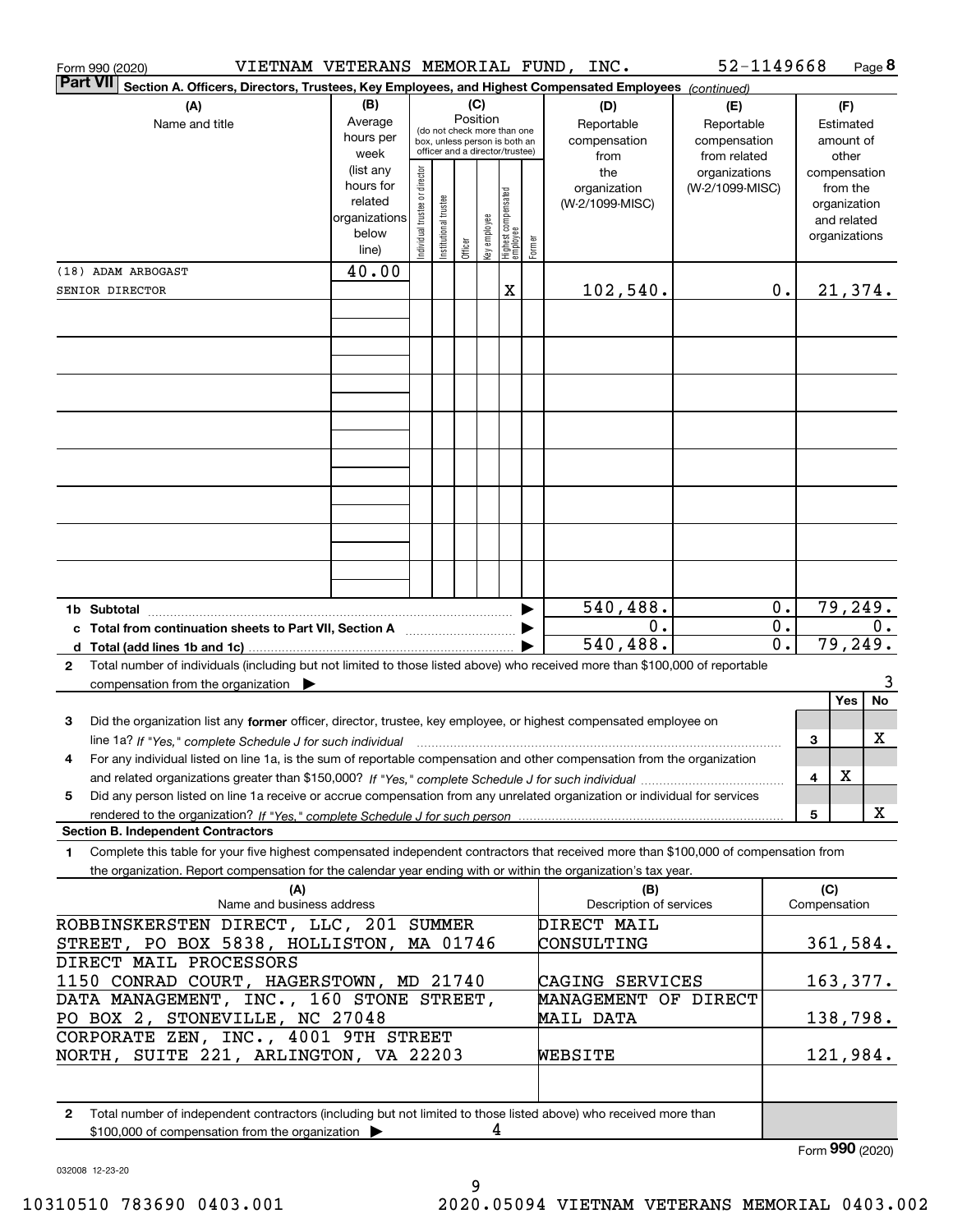|                                                           |    |   | VIETNAM VETERANS MEMORIAL FUND, INC.<br>Form 990 (2020)                         |                                |                      |                                                                                                          | 52-1149668                    | Page 9                                                          |
|-----------------------------------------------------------|----|---|---------------------------------------------------------------------------------|--------------------------------|----------------------|----------------------------------------------------------------------------------------------------------|-------------------------------|-----------------------------------------------------------------|
| <b>Part VIII</b>                                          |    |   | <b>Statement of Revenue</b>                                                     |                                |                      |                                                                                                          |                               |                                                                 |
|                                                           |    |   | Check if Schedule O contains a response or note to any line in this Part VIII   |                                |                      | $\begin{array}{c c c c c c} \hline \text{ } & \text{(B)} & \text{ } & \text{(C)} & \text{ } \end{array}$ |                               |                                                                 |
|                                                           |    |   |                                                                                 |                                | (A)<br>Total revenue | Related or exempt<br>function revenue                                                                    | Unrelated<br>business revenue | (D)<br>Revenue excluded<br>from tax under<br>sections 512 - 514 |
|                                                           |    |   | 1 a Federated campaigns<br>1a                                                   |                                |                      |                                                                                                          |                               |                                                                 |
| Contributions, Gifts, Grants<br>and Other Similar Amounts |    |   | 1 <sub>b</sub><br><b>b</b> Membership dues<br>$\overline{\phantom{a}}$          |                                |                      |                                                                                                          |                               |                                                                 |
|                                                           |    |   | 1 <sub>c</sub><br>c Fundraising events                                          |                                |                      |                                                                                                          |                               |                                                                 |
|                                                           |    |   | 1 <sub>d</sub><br>d Related organizations                                       |                                |                      |                                                                                                          |                               |                                                                 |
|                                                           |    |   | e Government grants (contributions)<br>1e                                       |                                |                      |                                                                                                          |                               |                                                                 |
|                                                           |    |   | f All other contributions, gifts, grants, and                                   |                                |                      |                                                                                                          |                               |                                                                 |
|                                                           |    |   | 1f<br>similar amounts not included above<br>$1g$ \$                             | 6, 355, 535.                   |                      |                                                                                                          |                               |                                                                 |
|                                                           |    | g | Noncash contributions included in lines 1a-1f                                   |                                | 6, 355, 535.         |                                                                                                          |                               |                                                                 |
|                                                           |    |   |                                                                                 | <b>Business Code</b>           |                      |                                                                                                          |                               |                                                                 |
|                                                           |    |   | 2 a SITE FEES - THE WALL THAT HEALS                                             | 900099                         | 220,000.             | 220,000.                                                                                                 |                               |                                                                 |
|                                                           |    | b | <u> 1989 - Johann Stein, mars an de Brasilia (b. 1989)</u>                      |                                |                      |                                                                                                          |                               |                                                                 |
|                                                           |    | с | <u> 1980 - Andrea Stadt Britain, amerikansk politik (</u>                       |                                |                      |                                                                                                          |                               |                                                                 |
| Program Service<br>Revenue                                |    | d | the contract of the contract of the contract of the contract of the contract of |                                |                      |                                                                                                          |                               |                                                                 |
|                                                           |    | е |                                                                                 |                                |                      |                                                                                                          |                               |                                                                 |
|                                                           |    |   | f All other program service revenue                                             |                                |                      |                                                                                                          |                               |                                                                 |
|                                                           |    | a |                                                                                 |                                | 220,000.             |                                                                                                          |                               |                                                                 |
|                                                           | 3  |   | Investment income (including dividends, interest, and                           |                                |                      |                                                                                                          |                               |                                                                 |
|                                                           |    |   |                                                                                 |                                | 174,484.             |                                                                                                          |                               | 174, 484.                                                       |
|                                                           | 4  |   | Income from investment of tax-exempt bond proceeds                              |                                | 198,410.             |                                                                                                          |                               | 198,410.                                                        |
|                                                           | 5  |   | (i) Real                                                                        | (ii) Personal                  |                      |                                                                                                          |                               |                                                                 |
|                                                           |    |   | 6а<br>6 a Gross rents                                                           |                                |                      |                                                                                                          |                               |                                                                 |
|                                                           |    |   | 6b<br><b>b</b> Less: rental expenses $\ldots$                                   |                                |                      |                                                                                                          |                               |                                                                 |
|                                                           |    | c | Rental income or (loss)<br>6c                                                   |                                |                      |                                                                                                          |                               |                                                                 |
|                                                           |    |   | d Net rental income or (loss)                                                   |                                |                      |                                                                                                          |                               |                                                                 |
|                                                           |    |   | (i) Securities<br>7 a Gross amount from sales of                                | (ii) Other                     |                      |                                                                                                          |                               |                                                                 |
|                                                           |    |   | 2, 153, 450.<br>assets other than inventory<br>7a                               |                                |                      |                                                                                                          |                               |                                                                 |
|                                                           |    |   | <b>b</b> Less: cost or other basis                                              |                                |                      |                                                                                                          |                               |                                                                 |
|                                                           |    |   | 1,872,532.<br>7 <sub>b</sub><br>and sales expenses                              |                                |                      |                                                                                                          |                               |                                                                 |
| evenue                                                    |    |   | 280,918.<br>7c<br>c Gain or (loss)                                              |                                |                      |                                                                                                          |                               |                                                                 |
| Œ                                                         |    |   |                                                                                 |                                | 280,918.             |                                                                                                          |                               | 280,918.                                                        |
| Other                                                     |    |   | 8 a Gross income from fundraising events (not                                   |                                |                      |                                                                                                          |                               |                                                                 |
|                                                           |    |   | including \$<br><u>and the state of</u>                                         |                                |                      |                                                                                                          |                               |                                                                 |
|                                                           |    |   | contributions reported on line 1c). See<br> 8a                                  |                                |                      |                                                                                                          |                               |                                                                 |
|                                                           |    |   | 8b                                                                              |                                |                      |                                                                                                          |                               |                                                                 |
|                                                           |    |   | c Net income or (loss) from fundraising events __                               |                                |                      |                                                                                                          |                               |                                                                 |
|                                                           |    |   | 9 a Gross income from gaming activities. See                                    |                                |                      |                                                                                                          |                               |                                                                 |
|                                                           |    |   | 9a                                                                              |                                |                      |                                                                                                          |                               |                                                                 |
|                                                           |    |   | 9b                                                                              |                                |                      |                                                                                                          |                               |                                                                 |
|                                                           |    |   | c Net income or (loss) from gaming activities                                   | .                              |                      |                                                                                                          |                               |                                                                 |
|                                                           |    |   | 10 a Gross sales of inventory, less returns                                     |                                |                      |                                                                                                          |                               |                                                                 |
|                                                           |    |   | 10a                                                                             |                                |                      |                                                                                                          |                               |                                                                 |
|                                                           |    |   | 10b<br><b>b</b> Less: cost of goods sold                                        |                                |                      |                                                                                                          |                               |                                                                 |
|                                                           |    |   | c Net income or (loss) from sales of inventory                                  |                                |                      |                                                                                                          |                               |                                                                 |
|                                                           |    |   | 11 a MISCELLANEOUS REVENUE                                                      | <b>Business Code</b><br>900099 | 28,327.              |                                                                                                          |                               | 28,327.                                                         |
|                                                           |    | b |                                                                                 |                                |                      |                                                                                                          |                               |                                                                 |
|                                                           |    | с |                                                                                 |                                |                      |                                                                                                          |                               |                                                                 |
| Miscellaneous<br>Revenue                                  |    |   |                                                                                 |                                |                      |                                                                                                          |                               |                                                                 |
|                                                           |    |   |                                                                                 |                                | 28,327.              |                                                                                                          |                               |                                                                 |
|                                                           | 12 |   |                                                                                 |                                | 7,257,674.           | 220,000.                                                                                                 | 0.                            | 682,139.                                                        |
| 032009 12-23-20                                           |    |   |                                                                                 |                                |                      |                                                                                                          |                               | Form 990 (2020)                                                 |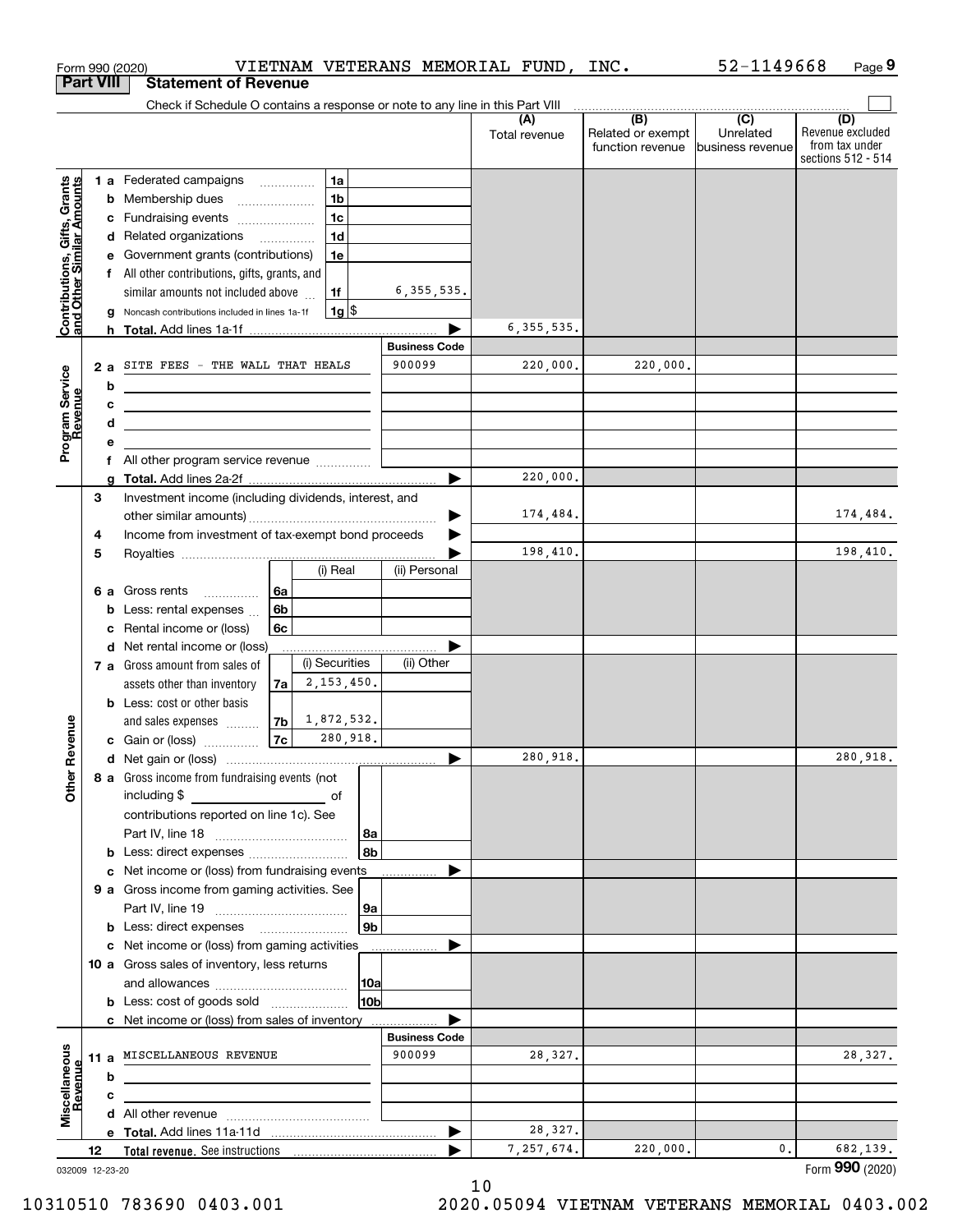$_{\rm Form}$   $_{990}$  (2020) VIETNAM VETERANS MEMORIAL FUND, INC.  $_{\rm 52-1149668}$   $_{\rm Page}$ **Part IX Statement of Functional Expenses**

*Section 501(c)(3) and 501(c)(4) organizations must complete all columns. All other organizations must complete column (A).*

|              | Do not include amounts reported on lines 6b,<br>7b, 8b, 9b, and 10b of Part VIII.                    | (A)<br>Total expenses | (B)<br>Program service<br>expenses | (C)<br>Management and<br>general expenses | (D)<br>Fundraising<br>expenses |
|--------------|------------------------------------------------------------------------------------------------------|-----------------------|------------------------------------|-------------------------------------------|--------------------------------|
| 1.           | Grants and other assistance to domestic organizations                                                |                       |                                    |                                           |                                |
|              | and domestic governments. See Part IV, line 21                                                       |                       |                                    |                                           |                                |
| $\mathbf{2}$ | Grants and other assistance to domestic                                                              |                       |                                    |                                           |                                |
|              | individuals. See Part IV, line 22                                                                    |                       |                                    |                                           |                                |
| 3            | Grants and other assistance to foreign                                                               |                       |                                    |                                           |                                |
|              | organizations, foreign governments, and foreign                                                      |                       |                                    |                                           |                                |
|              | individuals. See Part IV, lines 15 and 16                                                            |                       |                                    |                                           |                                |
| 4            | Benefits paid to or for members                                                                      |                       |                                    |                                           |                                |
| 5            | Compensation of current officers, directors,                                                         |                       |                                    |                                           |                                |
|              | trustees, and key employees                                                                          | 255,622.              | 188,757.                           | 20,687.                                   | 46, 178.                       |
| 6            | Compensation not included above to disqualified                                                      |                       |                                    |                                           |                                |
|              | persons (as defined under section 4958(f)(1)) and                                                    |                       |                                    |                                           |                                |
|              | persons described in section 4958(c)(3)(B)<br>.                                                      |                       |                                    |                                           |                                |
| 7            |                                                                                                      | 1,056,135.            | 766,898.                           | 90,730.                                   | 198,507.                       |
| 8            | Pension plan accruals and contributions (include                                                     |                       |                                    |                                           |                                |
|              | section 401(k) and 403(b) employer contributions)                                                    | 28, 198.<br>178,586.  | 22, 353.<br>142, 774.              | $\frac{1,795}{11,113}$ .                  | $\frac{4,050}{24,699}$ .       |
| 9            |                                                                                                      | 94,993.               | 70,687.                            | 6, 257.                                   | 18,049.                        |
| 10           |                                                                                                      |                       |                                    |                                           |                                |
| 11           | Fees for services (nonemployees):                                                                    |                       |                                    |                                           |                                |
| a            |                                                                                                      | 7,837.                | 4,349.                             | 3,488.                                    |                                |
| b<br>c       |                                                                                                      | 57,060.               |                                    | 57,060.                                   |                                |
| d            |                                                                                                      |                       |                                    |                                           |                                |
| е            | Professional fundraising services. See Part IV, line 17                                              | 359,589.              |                                    |                                           | 359,589.                       |
| f            | Investment management fees                                                                           | $\overline{55,517}$ . |                                    | 55, 517.                                  |                                |
| g            | Other. (If line 11g amount exceeds 10% of line 25,                                                   |                       |                                    |                                           |                                |
|              | column (A) amount, list line 11g expenses on Sch O.)                                                 | 177,321.              | 110,860.                           | 66,461.                                   |                                |
| 12           |                                                                                                      |                       |                                    |                                           |                                |
| 13           |                                                                                                      | 99,171.               | 71, 263.                           | 2,987.                                    | 24,921.                        |
| 14           |                                                                                                      | 103,571.              | 100, 380.                          | 1,059.                                    | $\overline{2,132.}$            |
| 15           |                                                                                                      |                       |                                    |                                           |                                |
| 16           |                                                                                                      | 195,404.              | 156,109.                           | 12,189.                                   | 27,106.                        |
| 17           | Travel                                                                                               | 93,147.               | 83,049.                            | 5,000.                                    | 5,098.                         |
| 18           | Payments of travel or entertainment expenses                                                         |                       |                                    |                                           |                                |
|              | for any federal, state, or local public officials                                                    |                       |                                    |                                           |                                |
| 19           | Conferences, conventions, and meetings                                                               | 18,763.               | 15, 159.                           | 2,732.                                    | 872.                           |
| 20           | Interest                                                                                             |                       |                                    |                                           |                                |
| 21           |                                                                                                      |                       |                                    |                                           |                                |
| 22           | Depreciation, depletion, and amortization                                                            | 732,858.              | 728,162.                           | 1,460.                                    | 3,236.                         |
| 23           | Insurance                                                                                            | 42,287.               | 18,072.                            | 21,298.                                   | 2,917.                         |
| 24           | Other expenses. Itemize expenses not covered<br>above (List miscellaneous expenses on line 24e. If   |                       |                                    |                                           |                                |
|              | line 24e amount exceeds 10% of line 25, column (A)<br>amount, list line 24e expenses on Schedule O.) |                       |                                    |                                           |                                |
|              | a DIRECT MAIL AND CALLING                                                                            | 2,176,238.            | 1,771,231.                         |                                           | 405,007.                       |
| b            | CAGING-DIRECT MAIL-FUND                                                                              | 176,447.              |                                    |                                           | 176,447.                       |
| c            | SUPPLIES                                                                                             | 51, 722.              | 46,698.                            | 2,207.                                    | 2,817.                         |
|              | d REPAIRS & MAINTENANCE                                                                              | 49,166.               | 49,166.                            |                                           |                                |
|              | e All other expenses                                                                                 | 102,050.              | 45,973.                            | 22,614.                                   | 33,463.                        |
| 25           | Total functional expenses. Add lines 1 through 24e                                                   | 6, 111, 682.          | 4,391,940.                         | 384,654.                                  | 1,335,088.                     |
| 26           | Joint costs. Complete this line only if the organization                                             |                       |                                    |                                           |                                |
|              | reported in column (B) joint costs from a combined                                                   |                       |                                    |                                           |                                |
|              | educational campaign and fundraising solicitation.                                                   |                       |                                    |                                           |                                |
|              | Check here $\blacktriangleright \boxed{\textbf{X}}$ if following SOP 98-2 (ASC 958-720)              | 2,535,827.            | 1,771,231.                         | 0.                                        | 764,596.                       |
|              | 032010 12-23-20                                                                                      |                       |                                    |                                           | Form 990 (2020)                |

11

032010 12-23-20

10310510 783690 0403.001 2020.05094 VIETNAM VETERANS MEMORIAL 0403.002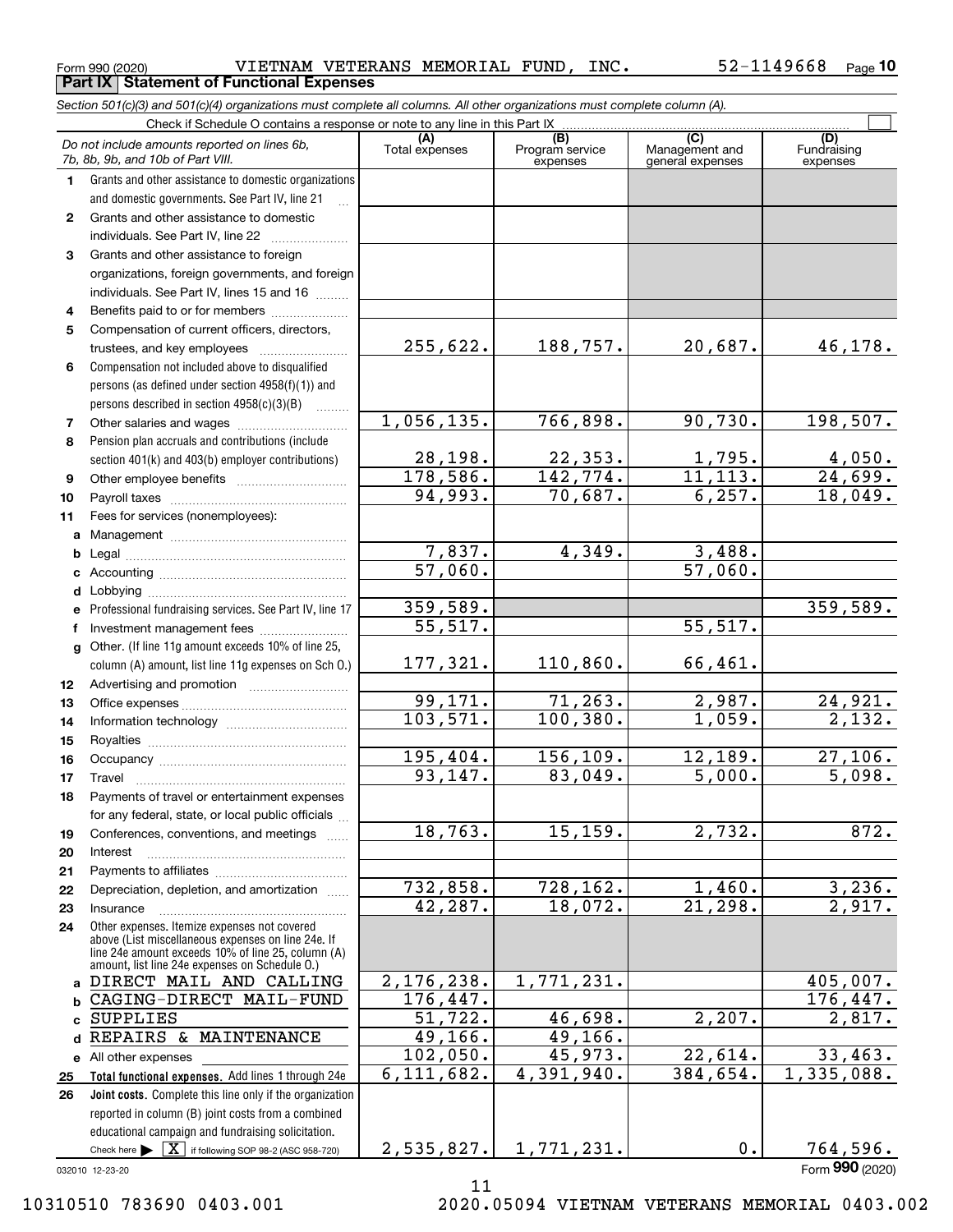Total liabilities and net assets/fund balances

#### **678910a**Land, buildings, and equipment: cost or other **1112131415161819202122232425262728293031325678910c11121314151617181920212223242526b** Less: accumulated depreciation  $\ldots$  **10b** basis. Complete Part VI of Schedule D www.ptimes. **Total assets.**  Add lines 1 through 15 (must equal line 33) **Total liabilities.**  Add lines 17 through 25 **Organizations that follow FASB ASC 958, check here** | X **and complete lines 27, 28, 32, and 33. 2728Organizations that do not follow FASB ASC 958, check here** | **and complete lines 29 through 33. 29303132**controlled entity or family member of any of these persons ............................ Loans and other receivables from other disqualified persons (as defined under section 4958(f)(1)), and persons described in section 4958(c)(3)(B) Notes and loans receivable, net ~~~~~~~~~~~~~~~~~~~~~~~Inventories for sale or use ~~~~~~~~~~~~~~~~~~~~~~~~~~ Prepaid expenses and deferred charges ~~~~~~~~~~~~~~~~~~ Investments - publicly traded securities ~~~~~~~~~~~~~~~~~~~ Investments - other securities. See Part IV, line 11 ~~~~~~~~~~~~~~ Investments - program-related. See Part IV, line 11 ~~~~~~~~~~~~~Intangible assets ~~~~~~~~~~~~~~~~~~~~~~~~~~~~~~ Other assets. See Part IV, line 11 ~~~~~~~~~~~~~~~~~~~~~~ Accounts payable and accrued expenses ~~~~~~~~~~~~~~~~~~ Grants payable ~~~~~~~~~~~~~~~~~~~~~~~~~~~~~~~ Deferred revenue ~~~~~~~~~~~~~~~~~~~~~~~~~~~~~~ Tax-exempt bond liabilities …………………………………………………………… Escrow or custodial account liability. Complete Part IV of Schedule D Loans and other payables to any current or former officer, director, trustee, key employee, creator or founder, substantial contributor, or 35% controlled entity or family member of any of these persons ~~~~~~~~~Secured mortgages and notes payable to unrelated third parties Unsecured notes and loans payable to unrelated third parties Other liabilities (including federal income tax, payables to related third parties, and other liabilities not included on lines 17-24). Complete Part X of Schedule D ~~~~~~~~~~~~~~~~~~~~~~~~~~~~~~~ Net assets without donor restrictions <sub>…………………………………………………</sub>…… Net assets with donor restrictions ~~~~~~~~~~~~~~~~~~~~~~Capital stock or trust principal, or current funds ~~~~~~~~~~~~~~~ Paid-in or capital surplus, or land, building, or equipment fund www.commun.com Retained earnings, endowment, accumulated income, or other funds www.com Total net assets or fund balances ~~~~~~~~~~~~~~~~~~~~~~ 163,649. 179,948.  $6, 234, 724.$  11 8, 363, 452. 742,683. 419,468. 421,210. 10c 323,215.  $2,652,892.$  15  $2,324,453.$  $11,609,279.$  16 13,514,100. 99,512.  $255, 282.$  17  $284, 829.$ 141,000. 62,000.  $388, 876$ .  $|25|$  244, 238. 785,158. 591,067.  $8,505,468.$   $27$  10,454,716.  $2,318,653. |28 | 2,468,317.$  $10,824,121.$   $32 \mid 12,923,033.$  $11,609,279.$  33 13,514,100. 33,850.

 $_{\rm Form}$   $_{990}$  (2020) VIETNAM VETERANS MEMORIAL FUND, INC.  $_{\rm 52-1149668}$   $_{\rm Page}$ 

**3** Pledges and grants receivable, net  $\ldots$  **multimes contained and grants receivable**, net **multimes contained and grants receivable**, net **multimes contained and grants receivable** 

Cash - non-interest-bearing ~~~~~~~~~~~~~~~~~~~~~~~~~ Savings and temporary cash investments ~~~~~~~~~~~~~~~~~~

Accounts receivable, net ~~~~~~~~~~~~~~~~~~~~~~~~~~ Loans and other receivables from any current or former officer, director, trustee, key employee, creator or founder, substantial contributor, or 35%

Check if Schedule O contains a response or note to any line in this Part X

52-1149668 <sub>Page</sub> 11

 $\mathcal{L}^{\text{max}}$ 

**(B)**

 $1,529,366.$  1 960,911.

 $15,100.$  |  $3$  |  $0.$ 

 $558,488.$  2 1,262,609.

Beginning of year  $\begin{vmatrix} 1 & 1 \\ 1 & 1 \end{vmatrix}$  End of year

**(A)**

Form (2020) **990**

**33**

032011 12-23-20

**33**

**Net Assets or Fund Balances**

 $\frac{1}{2}$ 

Assets or Fund Balances

**12**

**Part X** Balance Sheet

**45**

**Assets**

**17**

**Liabilities**

iabilities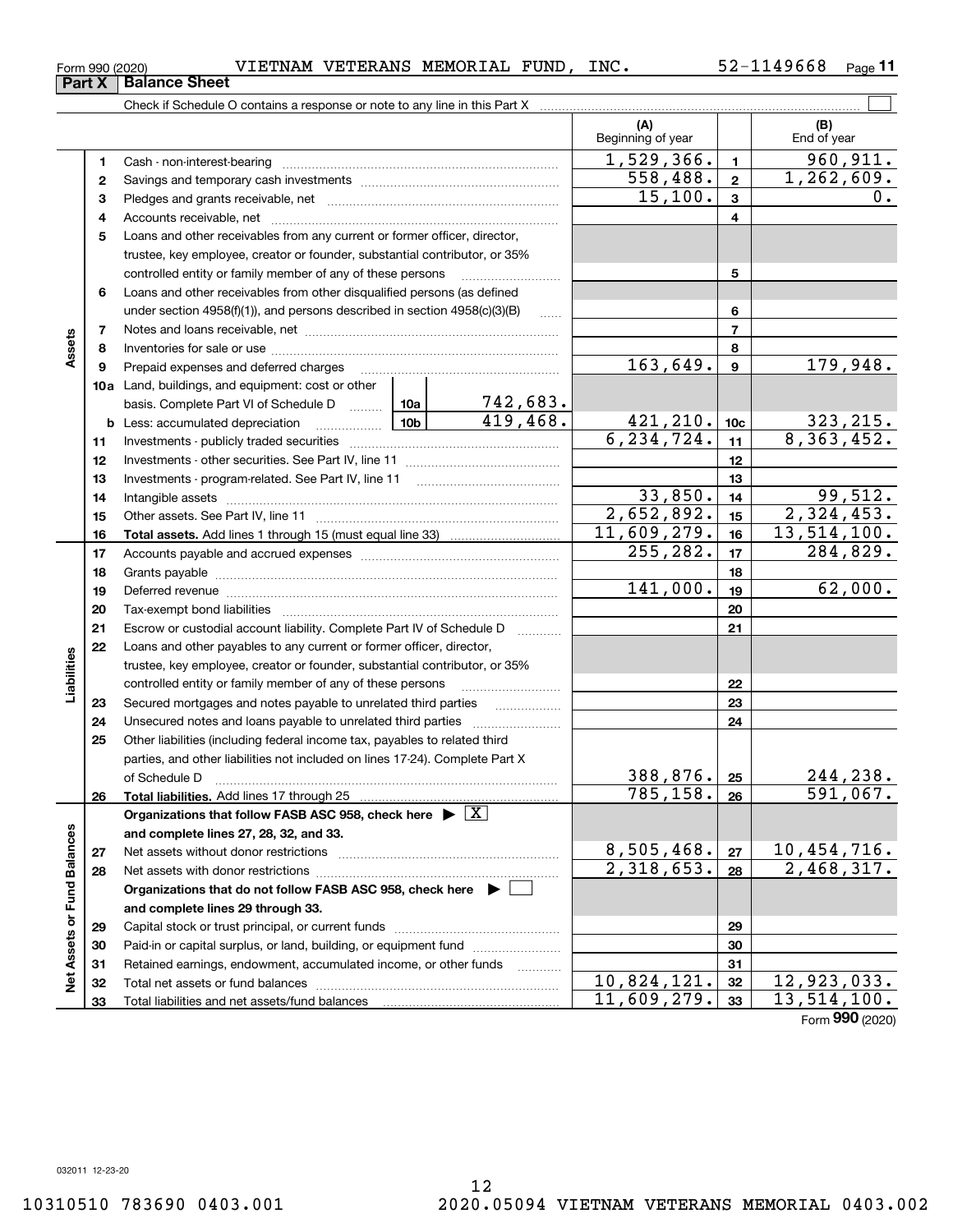| Part XI<br><b>Reconciliation of Net Assets</b>                                                                                  |                |            |                         |
|---------------------------------------------------------------------------------------------------------------------------------|----------------|------------|-------------------------|
|                                                                                                                                 |                |            |                         |
|                                                                                                                                 |                |            | $\overline{\mathbf{x}}$ |
|                                                                                                                                 |                |            |                         |
| $\mathbf{1}$<br>1                                                                                                               | 7,257,674.     |            |                         |
| $\overline{2}$<br>2                                                                                                             | 6, 111, 682.   |            |                         |
| $\overline{3}$<br>Revenue less expenses. Subtract line 2 from line 1<br>3                                                       | 1,145,992.     |            |                         |
| $\overline{\mathbf{A}}$<br>4                                                                                                    | 10,824,121.    |            |                         |
| 5<br>5                                                                                                                          | 995,720.       |            |                         |
| 6<br>6                                                                                                                          |                |            |                         |
| $\overline{7}$<br>7<br>Investment expenses                                                                                      |                |            |                         |
| 8<br>8                                                                                                                          |                |            |                         |
| $\mathbf{9}$<br>Other changes in net assets or fund balances (explain on Schedule O)<br>9                                       | $-42,800.$     |            |                         |
| Net assets or fund balances at end of year. Combine lines 3 through 9 (must equal Part X, line 32,<br>10                        |                |            |                         |
| 10                                                                                                                              | 12,923,033.    |            |                         |
| Part XII Financial Statements and Reporting                                                                                     |                |            |                         |
|                                                                                                                                 |                |            | $\overline{\mathbf{x}}$ |
|                                                                                                                                 |                | Yes        | <b>No</b>               |
| $\boxed{\text{X}}$ Accrual<br>Accounting method used to prepare the Form 990: <u>June</u> Cash<br>Other<br>$\mathbf{1}$<br>1    |                |            |                         |
| If the organization changed its method of accounting from a prior year or checked "Other," explain in Schedule O.               |                |            |                         |
| 2a Were the organization's financial statements compiled or reviewed by an independent accountant?                              | 2a             | X          |                         |
| If "Yes," check a box below to indicate whether the financial statements for the year were compiled or reviewed on a            |                |            |                         |
| separate basis, consolidated basis, or both:                                                                                    |                |            |                         |
| $X$ Separate basis<br>Both consolidated and separate basis<br>Consolidated basis                                                |                |            |                         |
| <b>b</b> Were the organization's financial statements audited by an independent accountant?                                     | 2 <sub>b</sub> | X          |                         |
| If "Yes," check a box below to indicate whether the financial statements for the year were audited on a separate basis,         |                |            |                         |
| consolidated basis, or both:                                                                                                    |                |            |                         |
| $\boxed{\textbf{X}}$ Separate basis<br>Consolidated basis<br>Both consolidated and separate basis                               |                |            |                         |
| c If "Yes" to line 2a or 2b, does the organization have a committee that assumes responsibility for oversight of the audit,     |                |            |                         |
|                                                                                                                                 | 2c             | X          |                         |
| If the organization changed either its oversight process or selection process during the tax year, explain on Schedule O.       |                |            |                         |
| 3a As a result of a federal award, was the organization required to undergo an audit or audits as set forth in the Single Audit |                |            |                         |
|                                                                                                                                 | За             |            | x                       |
| b If "Yes," did the organization undergo the required audit or audits? If the organization did not undergo the required audit   |                |            |                         |
| or audits, explain why on Schedule O and describe any steps taken to undergo such audits [11] content to under                  | 3b             | <b>nnn</b> |                         |

Form (2020) **990**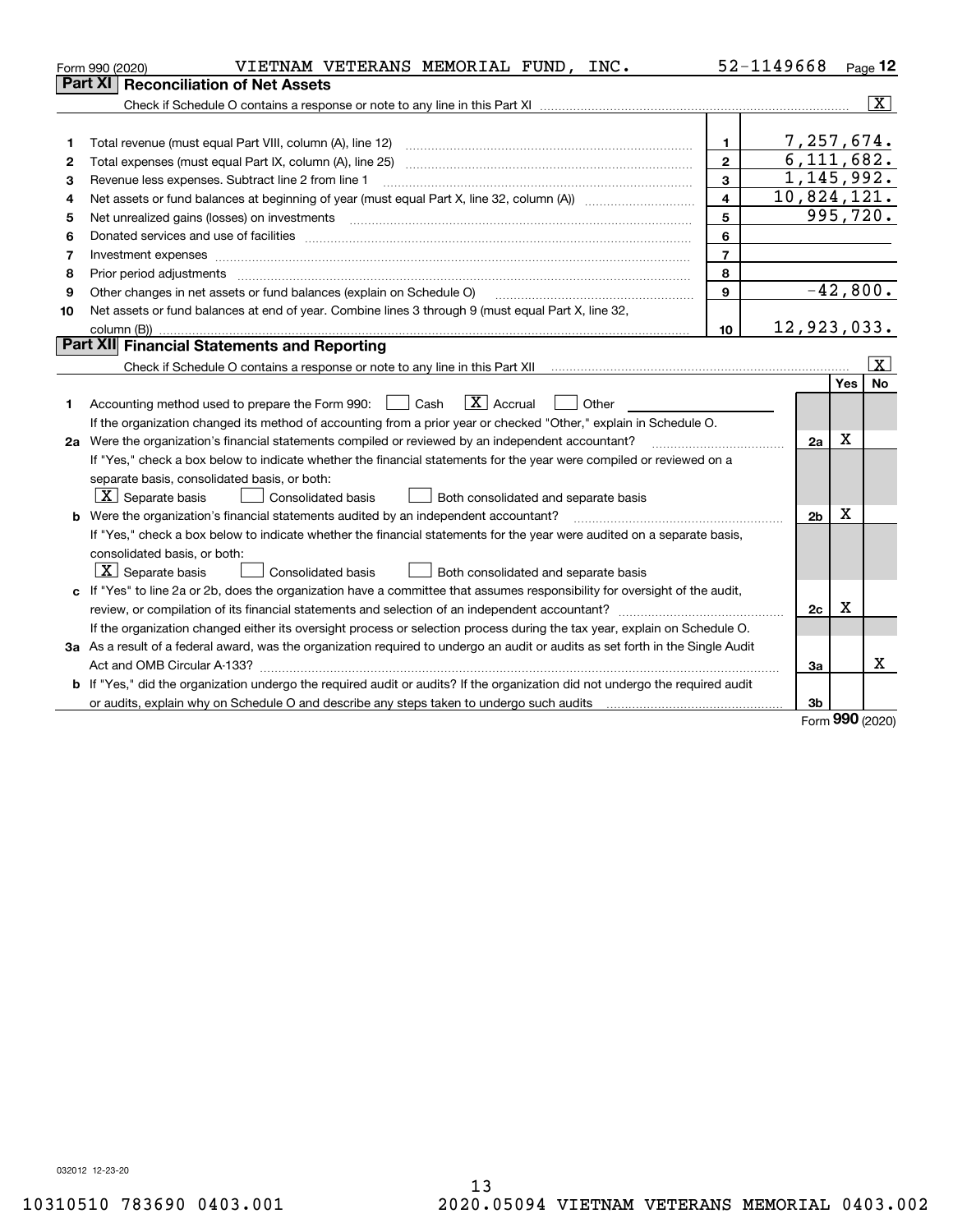| <b>SCHEDULE A</b> |
|-------------------|
|-------------------|

**(Form 990 or 990-EZ)**

## **Public Charity Status and Public Support**

**Complete if the organization is a section 501(c)(3) organization or a section 4947(a)(1) nonexempt charitable trust.**

| OMB No. 1545-0047                   |
|-------------------------------------|
|                                     |
| <b>Open to Public</b><br>Inspection |

|    |        |                                                                                                                           | Department of the Treasury<br>Internal Revenue Service |                                                      |                                                                                    | Attach to Form 990 or Form 990-EZ.<br>Go to www.irs.gov/Form990 for instructions and the latest information.                                 |     |                                 |                            |  |                                                     |  |  |  |
|----|--------|---------------------------------------------------------------------------------------------------------------------------|--------------------------------------------------------|------------------------------------------------------|------------------------------------------------------------------------------------|----------------------------------------------------------------------------------------------------------------------------------------------|-----|---------------------------------|----------------------------|--|-----------------------------------------------------|--|--|--|
|    |        |                                                                                                                           |                                                        |                                                      |                                                                                    |                                                                                                                                              |     |                                 |                            |  | Inspection<br><b>Employer identification number</b> |  |  |  |
|    |        |                                                                                                                           | Name of the organization                               |                                                      |                                                                                    |                                                                                                                                              |     |                                 |                            |  | 52-1149668                                          |  |  |  |
|    | Part I |                                                                                                                           |                                                        |                                                      |                                                                                    | VIETNAM VETERANS MEMORIAL FUND, INC.<br>Reason for Public Charity Status. (All organizations must complete this part.) See instructions.     |     |                                 |                            |  |                                                     |  |  |  |
|    |        |                                                                                                                           |                                                        |                                                      |                                                                                    |                                                                                                                                              |     |                                 |                            |  |                                                     |  |  |  |
|    |        |                                                                                                                           |                                                        |                                                      |                                                                                    | The organization is not a private foundation because it is: (For lines 1 through 12, check only one box.)                                    |     |                                 |                            |  |                                                     |  |  |  |
| 1  |        | A church, convention of churches, or association of churches described in section 170(b)(1)(A)(i).                        |                                                        |                                                      |                                                                                    |                                                                                                                                              |     |                                 |                            |  |                                                     |  |  |  |
| 2  |        | A school described in section 170(b)(1)(A)(ii). (Attach Schedule E (Form 990 or 990-EZ).)                                 |                                                        |                                                      |                                                                                    |                                                                                                                                              |     |                                 |                            |  |                                                     |  |  |  |
| з  |        |                                                                                                                           |                                                        |                                                      |                                                                                    | A hospital or a cooperative hospital service organization described in section 170(b)(1)(A)(iii).                                            |     |                                 |                            |  |                                                     |  |  |  |
|    |        |                                                                                                                           |                                                        |                                                      |                                                                                    | A medical research organization operated in conjunction with a hospital described in section 170(b)(1)(A)(iii). Enter the hospital's name,   |     |                                 |                            |  |                                                     |  |  |  |
|    |        |                                                                                                                           | city, and state:                                       |                                                      |                                                                                    |                                                                                                                                              |     |                                 |                            |  |                                                     |  |  |  |
| 5  |        | An organization operated for the benefit of a college or university owned or operated by a governmental unit described in |                                                        |                                                      |                                                                                    |                                                                                                                                              |     |                                 |                            |  |                                                     |  |  |  |
|    |        |                                                                                                                           |                                                        |                                                      | section 170(b)(1)(A)(iv). (Complete Part II.)                                      |                                                                                                                                              |     |                                 |                            |  |                                                     |  |  |  |
| 6  |        |                                                                                                                           |                                                        |                                                      |                                                                                    | A federal, state, or local government or governmental unit described in section 170(b)(1)(A)(v).                                             |     |                                 |                            |  |                                                     |  |  |  |
|    | 7   X  |                                                                                                                           |                                                        |                                                      |                                                                                    | An organization that normally receives a substantial part of its support from a governmental unit or from the general public described in    |     |                                 |                            |  |                                                     |  |  |  |
|    |        |                                                                                                                           |                                                        |                                                      | section 170(b)(1)(A)(vi). (Complete Part II.)                                      |                                                                                                                                              |     |                                 |                            |  |                                                     |  |  |  |
| 8  |        |                                                                                                                           |                                                        |                                                      |                                                                                    | A community trust described in section 170(b)(1)(A)(vi). (Complete Part II.)                                                                 |     |                                 |                            |  |                                                     |  |  |  |
| 9  |        |                                                                                                                           |                                                        |                                                      |                                                                                    | An agricultural research organization described in section 170(b)(1)(A)(ix) operated in conjunction with a land-grant college                |     |                                 |                            |  |                                                     |  |  |  |
|    |        |                                                                                                                           |                                                        |                                                      |                                                                                    | or university or a non-land-grant college of agriculture (see instructions). Enter the name, city, and state of the college or               |     |                                 |                            |  |                                                     |  |  |  |
|    |        |                                                                                                                           | university:                                            |                                                      |                                                                                    |                                                                                                                                              |     |                                 |                            |  |                                                     |  |  |  |
| 10 |        |                                                                                                                           |                                                        |                                                      |                                                                                    | An organization that normally receives (1) more than 33 1/3% of its support from contributions, membership fees, and gross receipts from     |     |                                 |                            |  |                                                     |  |  |  |
|    |        |                                                                                                                           |                                                        |                                                      |                                                                                    | activities related to its exempt functions, subject to certain exceptions; and (2) no more than 33 1/3% of its support from gross investment |     |                                 |                            |  |                                                     |  |  |  |
|    |        |                                                                                                                           |                                                        |                                                      |                                                                                    | income and unrelated business taxable income (less section 511 tax) from businesses acquired by the organization after June 30, 1975.        |     |                                 |                            |  |                                                     |  |  |  |
|    |        |                                                                                                                           |                                                        |                                                      | See section 509(a)(2). (Complete Part III.)                                        |                                                                                                                                              |     |                                 |                            |  |                                                     |  |  |  |
| 11 |        |                                                                                                                           |                                                        |                                                      |                                                                                    | An organization organized and operated exclusively to test for public safety. See section 509(a)(4).                                         |     |                                 |                            |  |                                                     |  |  |  |
| 12 |        |                                                                                                                           |                                                        |                                                      |                                                                                    | An organization organized and operated exclusively for the benefit of, to perform the functions of, or to carry out the purposes of one or   |     |                                 |                            |  |                                                     |  |  |  |
|    |        |                                                                                                                           |                                                        |                                                      |                                                                                    | more publicly supported organizations described in section 509(a)(1) or section 509(a)(2). See section 509(a)(3). Check the box in           |     |                                 |                            |  |                                                     |  |  |  |
|    |        |                                                                                                                           |                                                        |                                                      |                                                                                    | lines 12a through 12d that describes the type of supporting organization and complete lines 12e, 12f, and 12g.                               |     |                                 |                            |  |                                                     |  |  |  |
| а  |        |                                                                                                                           |                                                        |                                                      |                                                                                    | Type I. A supporting organization operated, supervised, or controlled by its supported organization(s), typically by giving                  |     |                                 |                            |  |                                                     |  |  |  |
|    |        |                                                                                                                           |                                                        |                                                      |                                                                                    | the supported organization(s) the power to regularly appoint or elect a majority of the directors or trustees of the supporting              |     |                                 |                            |  |                                                     |  |  |  |
|    |        |                                                                                                                           |                                                        |                                                      | organization. You must complete Part IV, Sections A and B.                         |                                                                                                                                              |     |                                 |                            |  |                                                     |  |  |  |
| b  |        |                                                                                                                           |                                                        |                                                      |                                                                                    | Type II. A supporting organization supervised or controlled in connection with its supported organization(s), by having                      |     |                                 |                            |  |                                                     |  |  |  |
|    |        |                                                                                                                           |                                                        |                                                      |                                                                                    | control or management of the supporting organization vested in the same persons that control or manage the supported                         |     |                                 |                            |  |                                                     |  |  |  |
|    |        |                                                                                                                           |                                                        |                                                      | organization(s). You must complete Part IV, Sections A and C.                      |                                                                                                                                              |     |                                 |                            |  |                                                     |  |  |  |
| с  |        |                                                                                                                           |                                                        |                                                      |                                                                                    | Type III functionally integrated. A supporting organization operated in connection with, and functionally integrated with,                   |     |                                 |                            |  |                                                     |  |  |  |
|    |        |                                                                                                                           |                                                        |                                                      |                                                                                    | its supported organization(s) (see instructions). You must complete Part IV, Sections A, D, and E.                                           |     |                                 |                            |  |                                                     |  |  |  |
| d  |        |                                                                                                                           |                                                        |                                                      |                                                                                    | Type III non-functionally integrated. A supporting organization operated in connection with its supported organization(s)                    |     |                                 |                            |  |                                                     |  |  |  |
|    |        |                                                                                                                           |                                                        |                                                      |                                                                                    | that is not functionally integrated. The organization generally must satisfy a distribution requirement and an attentiveness                 |     |                                 |                            |  |                                                     |  |  |  |
|    |        |                                                                                                                           |                                                        |                                                      |                                                                                    | requirement (see instructions). You must complete Part IV, Sections A and D, and Part V.                                                     |     |                                 |                            |  |                                                     |  |  |  |
| е  |        |                                                                                                                           |                                                        |                                                      |                                                                                    | Check this box if the organization received a written determination from the IRS that it is a Type I, Type II, Type III                      |     |                                 |                            |  |                                                     |  |  |  |
|    |        |                                                                                                                           |                                                        |                                                      |                                                                                    | functionally integrated, or Type III non-functionally integrated supporting organization.                                                    |     |                                 |                            |  |                                                     |  |  |  |
|    |        |                                                                                                                           |                                                        | <b>f</b> Enter the number of supported organizations |                                                                                    |                                                                                                                                              |     |                                 |                            |  |                                                     |  |  |  |
|    |        |                                                                                                                           | (i) Name of supported                                  |                                                      | Provide the following information about the supported organization(s).<br>(ii) EIN | (iii) Type of organization                                                                                                                   |     | (iv) Is the organization listed | (v) Amount of monetary     |  | (vi) Amount of other                                |  |  |  |
|    |        |                                                                                                                           | organization                                           |                                                      |                                                                                    | (described on lines 1-10                                                                                                                     |     | in your governing document?     | support (see instructions) |  | support (see instructions)                          |  |  |  |
|    |        |                                                                                                                           |                                                        |                                                      |                                                                                    | above (see instructions))                                                                                                                    | Yes | No                              |                            |  |                                                     |  |  |  |
|    |        |                                                                                                                           |                                                        |                                                      |                                                                                    |                                                                                                                                              |     |                                 |                            |  |                                                     |  |  |  |
|    |        |                                                                                                                           |                                                        |                                                      |                                                                                    |                                                                                                                                              |     |                                 |                            |  |                                                     |  |  |  |
|    |        |                                                                                                                           |                                                        |                                                      |                                                                                    |                                                                                                                                              |     |                                 |                            |  |                                                     |  |  |  |
|    |        |                                                                                                                           |                                                        |                                                      |                                                                                    |                                                                                                                                              |     |                                 |                            |  |                                                     |  |  |  |
|    |        |                                                                                                                           |                                                        |                                                      |                                                                                    |                                                                                                                                              |     |                                 |                            |  |                                                     |  |  |  |
|    |        |                                                                                                                           |                                                        |                                                      |                                                                                    |                                                                                                                                              |     |                                 |                            |  |                                                     |  |  |  |
|    |        |                                                                                                                           |                                                        |                                                      |                                                                                    |                                                                                                                                              |     |                                 |                            |  |                                                     |  |  |  |
|    |        |                                                                                                                           |                                                        |                                                      |                                                                                    |                                                                                                                                              |     |                                 |                            |  |                                                     |  |  |  |
|    |        |                                                                                                                           |                                                        |                                                      |                                                                                    |                                                                                                                                              |     |                                 |                            |  |                                                     |  |  |  |
|    |        |                                                                                                                           |                                                        |                                                      |                                                                                    |                                                                                                                                              |     |                                 |                            |  |                                                     |  |  |  |

**Total**

LHA For Paperwork Reduction Act Notice, see the Instructions for Form 990 or 990-EZ. <sub>032021</sub> o1-25-21 Schedule A (Form 990 or 990-EZ) 2020 14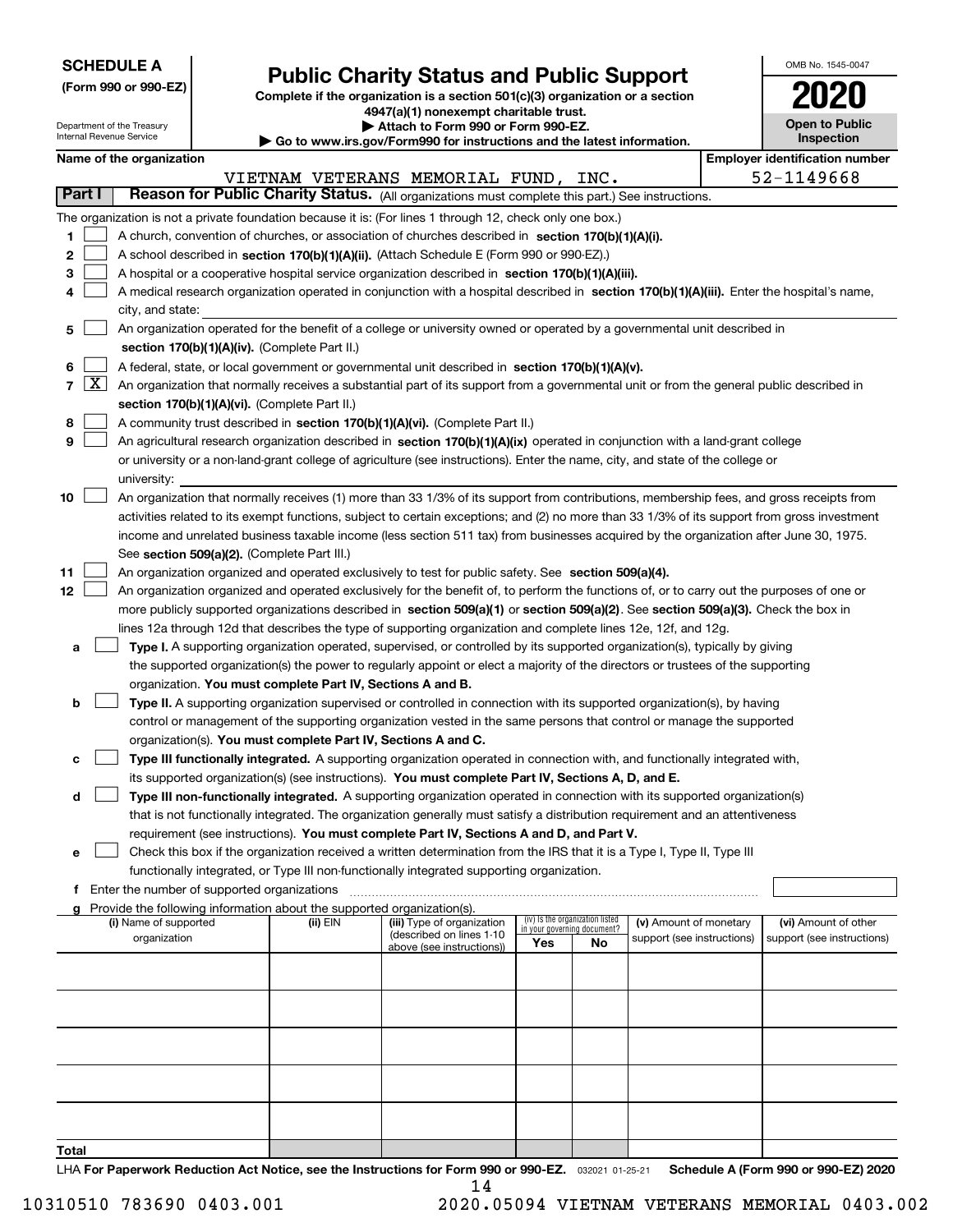#### 52-1149668 Page 2 Schedule A (Form 990 or 990-EZ) 2020 <code>VIETNAM VETERANS MEMORIAL FUND, INC.  $52\text{--}1149668$  Page</code> **Part II** Support Schedule for Organizations Described in Sections 170(b)(1)(A)(iv) and 170(b)(1)(A)(vi)

(Complete only if you checked the box on line 5, 7, or 8 of Part I or if the organization failed to qualify under Part III. If the organization fails to qualify under the tests listed below, please complete Part III.)

|    | <b>Section A. Public Support</b>                                                                                                               |           |          |            |            |          |                                          |
|----|------------------------------------------------------------------------------------------------------------------------------------------------|-----------|----------|------------|------------|----------|------------------------------------------|
|    | Calendar year (or fiscal year beginning in) $\blacktriangleright$                                                                              | (a) 2016  | (b) 2017 | $(c)$ 2018 | $(d)$ 2019 | (e) 2020 | (f) Total                                |
|    | <b>1</b> Gifts, grants, contributions, and                                                                                                     |           |          |            |            |          |                                          |
|    | membership fees received. (Do not                                                                                                              |           |          |            |            |          |                                          |
|    | include any "unusual grants.")                                                                                                                 | 16502382. | 6346565. | 6087225.   | 6233628.   |          | 6355535.41525335.                        |
|    | 2 Tax revenues levied for the organ-                                                                                                           |           |          |            |            |          |                                          |
|    | ization's benefit and either paid to                                                                                                           |           |          |            |            |          |                                          |
|    | or expended on its behalf                                                                                                                      |           |          |            |            |          |                                          |
|    | 3 The value of services or facilities                                                                                                          |           |          |            |            |          |                                          |
|    | furnished by a governmental unit to                                                                                                            |           |          |            |            |          |                                          |
|    | the organization without charge                                                                                                                |           |          |            |            |          |                                          |
|    | 4 Total. Add lines 1 through 3                                                                                                                 | 16502382. | 6346565. | 6087225.   | 6233628.   |          | 6355535.41525335.                        |
|    | 5 The portion of total contributions                                                                                                           |           |          |            |            |          |                                          |
|    | by each person (other than a                                                                                                                   |           |          |            |            |          |                                          |
|    | governmental unit or publicly                                                                                                                  |           |          |            |            |          |                                          |
|    | supported organization) included                                                                                                               |           |          |            |            |          |                                          |
|    | on line 1 that exceeds 2% of the                                                                                                               |           |          |            |            |          |                                          |
|    | amount shown on line 11,                                                                                                                       |           |          |            |            |          |                                          |
|    | column (f)                                                                                                                                     |           |          |            |            |          |                                          |
|    | 6 Public support. Subtract line 5 from line 4.                                                                                                 |           |          |            |            |          | 41525335.                                |
|    | <b>Section B. Total Support</b>                                                                                                                |           |          |            |            |          |                                          |
|    | Calendar year (or fiscal year beginning in)                                                                                                    | (a) 2016  | (b) 2017 | $(c)$ 2018 | $(d)$ 2019 | (e) 2020 | (f) Total                                |
|    | <b>7</b> Amounts from line 4                                                                                                                   | 16502382. | 6346565. | 6087225.   | 6233628.   |          | 6355535.41525335.                        |
|    | 8 Gross income from interest,                                                                                                                  |           |          |            |            |          |                                          |
|    |                                                                                                                                                |           |          |            |            |          |                                          |
|    | dividends, payments received on                                                                                                                |           |          |            |            |          |                                          |
|    | securities loans, rents, royalties,                                                                                                            | 671,971.  | 907,755. | 566,032.   | 331,092.   | 372,894. | 2849744.                                 |
|    | and income from similar sources                                                                                                                |           |          |            |            |          |                                          |
|    | 9 Net income from unrelated business                                                                                                           |           |          |            |            |          |                                          |
|    | activities, whether or not the                                                                                                                 |           |          |            |            |          |                                          |
|    | business is regularly carried on                                                                                                               |           |          |            |            |          |                                          |
|    | <b>10</b> Other income. Do not include gain                                                                                                    |           |          |            |            |          |                                          |
|    | or loss from the sale of capital                                                                                                               |           |          |            |            |          |                                          |
|    | assets (Explain in Part VI.)                                                                                                                   |           |          |            |            |          |                                          |
|    | <b>11 Total support.</b> Add lines 7 through 10                                                                                                |           |          |            |            |          | 44375079.                                |
|    | <b>12</b> Gross receipts from related activities, etc. (see instructions)                                                                      |           |          |            |            | 12       | $\overline{2,897},347.$                  |
|    | 13 First 5 years. If the Form 990 is for the organization's first, second, third, fourth, or fifth tax year as a section 501(c)(3)             |           |          |            |            |          |                                          |
|    | organization, check this box and stop here                                                                                                     |           |          |            |            |          |                                          |
|    | <b>Section C. Computation of Public Support Percentage</b>                                                                                     |           |          |            |            |          |                                          |
|    |                                                                                                                                                |           |          |            |            | 14       | 93.58<br>%                               |
|    |                                                                                                                                                |           |          |            |            | 15       | 93.47<br>$\%$                            |
|    | 16a 33 1/3% support test - 2020. If the organization did not check the box on line 13, and line 14 is 33 1/3% or more, check this box and      |           |          |            |            |          |                                          |
|    | stop here. The organization qualifies as a publicly supported organization                                                                     |           |          |            |            |          | $\blacktriangleright$ $\boxed{\text{X}}$ |
|    | b 33 1/3% support test - 2019. If the organization did not check a box on line 13 or 16a, and line 15 is 33 1/3% or more, check this box       |           |          |            |            |          |                                          |
|    | and stop here. The organization qualifies as a publicly supported organization                                                                 |           |          |            |            |          |                                          |
|    | 17a 10% -facts-and-circumstances test - 2020. If the organization did not check a box on line 13, 16a, or 16b, and line 14 is 10% or more,     |           |          |            |            |          |                                          |
|    | and if the organization meets the facts-and-circumstances test, check this box and stop here. Explain in Part VI how the organization          |           |          |            |            |          |                                          |
|    | meets the facts-and-circumstances test. The organization qualifies as a publicly supported organization                                        |           |          |            |            |          |                                          |
|    | <b>b 10% -facts-and-circumstances test - 2019.</b> If the organization did not check a box on line 13, 16a, 16b, or 17a, and line 15 is 10% or |           |          |            |            |          |                                          |
|    | more, and if the organization meets the facts-and-circumstances test, check this box and stop here. Explain in Part VI how the                 |           |          |            |            |          |                                          |
|    | organization meets the facts-and-circumstances test. The organization qualifies as a publicly supported organization                           |           |          |            |            |          |                                          |
| 18 | Private foundation. If the organization did not check a box on line 13, 16a, 16b, 17a, or 17b, check this box and see instructions             |           |          |            |            |          |                                          |
|    |                                                                                                                                                |           |          |            |            |          | Schedule A (Form 990 or 990-F7) 2020     |

**Schedule A (Form 990 or 990-EZ) 2020**

032022 01-25-21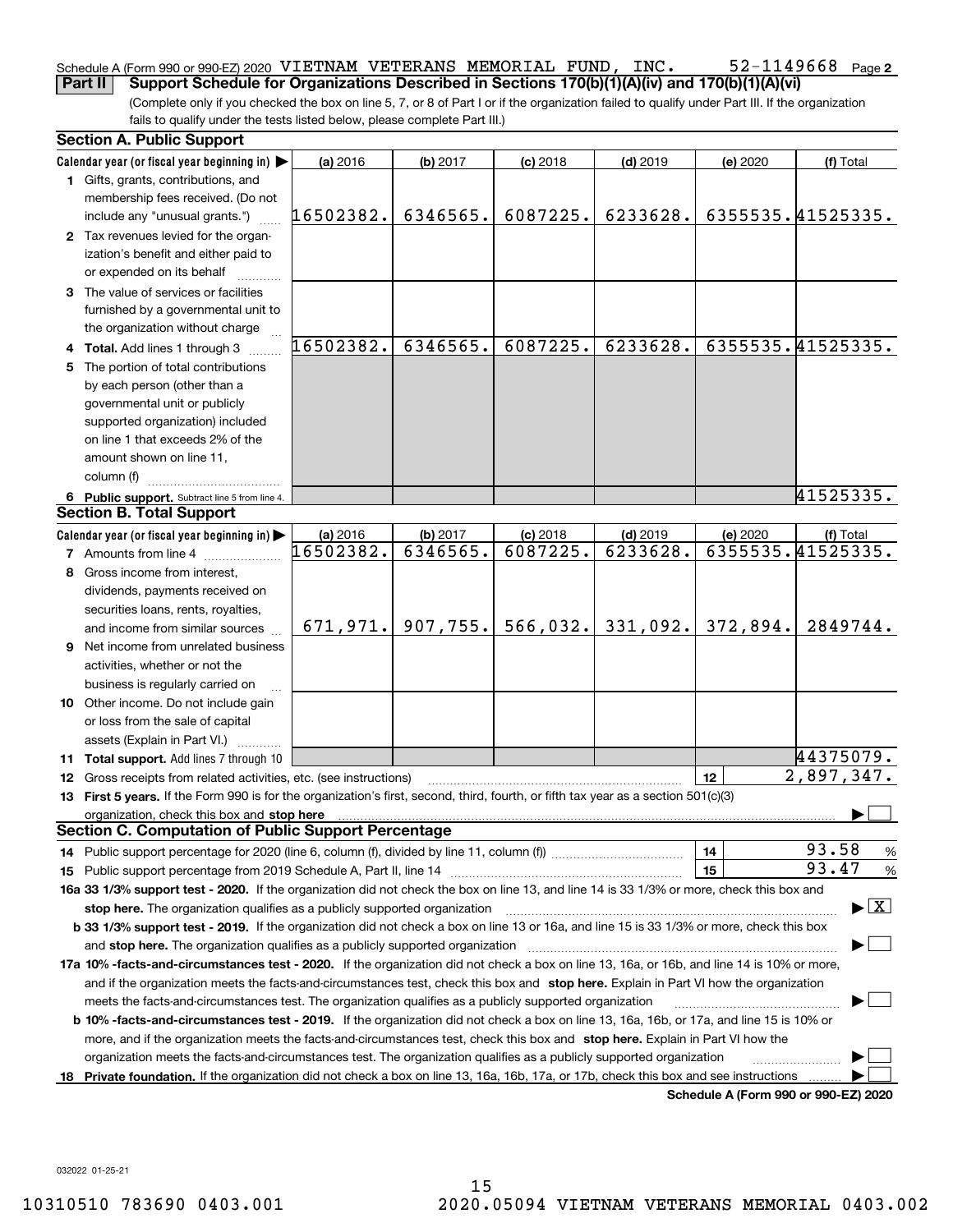#### Schedule A (Form 990 or 990-EZ) 2020 <code>VIETNAM VETERANS MEMORIAL FUND, INC.  $52\text{--}1149668$  Page</code> **Part III Support Schedule for Organizations Described in Section 509(a)(2)**

(Complete only if you checked the box on line 10 of Part I or if the organization failed to qualify under Part II. If the organization fails to qualify under the tests listed below, please complete Part II.)

|    | <b>Section A. Public Support</b>                                                                                                                                                                                                    |          |          |            |            |                                      |           |
|----|-------------------------------------------------------------------------------------------------------------------------------------------------------------------------------------------------------------------------------------|----------|----------|------------|------------|--------------------------------------|-----------|
|    | Calendar year (or fiscal year beginning in) $\blacktriangleright$                                                                                                                                                                   | (a) 2016 | (b) 2017 | $(c)$ 2018 | $(d)$ 2019 | (e) 2020                             | (f) Total |
|    | 1 Gifts, grants, contributions, and                                                                                                                                                                                                 |          |          |            |            |                                      |           |
|    | membership fees received. (Do not                                                                                                                                                                                                   |          |          |            |            |                                      |           |
|    | include any "unusual grants.")                                                                                                                                                                                                      |          |          |            |            |                                      |           |
|    | <b>2</b> Gross receipts from admissions,<br>merchandise sold or services per-<br>formed, or facilities furnished in<br>any activity that is related to the<br>organization's tax-exempt purpose                                     |          |          |            |            |                                      |           |
|    | 3 Gross receipts from activities that<br>are not an unrelated trade or bus-<br>iness under section 513                                                                                                                              |          |          |            |            |                                      |           |
|    | 4 Tax revenues levied for the organ-<br>ization's benefit and either paid to                                                                                                                                                        |          |          |            |            |                                      |           |
|    | or expended on its behalf                                                                                                                                                                                                           |          |          |            |            |                                      |           |
|    | 5 The value of services or facilities<br>furnished by a governmental unit to<br>the organization without charge                                                                                                                     |          |          |            |            |                                      |           |
|    | <b>6 Total.</b> Add lines 1 through 5                                                                                                                                                                                               |          |          |            |            |                                      |           |
|    | 7a Amounts included on lines 1, 2, and<br>3 received from disqualified persons                                                                                                                                                      |          |          |            |            |                                      |           |
|    | <b>b</b> Amounts included on lines 2 and 3 received<br>from other than disqualified persons that<br>exceed the greater of \$5,000 or 1% of the<br>amount on line 13 for the year                                                    |          |          |            |            |                                      |           |
|    | c Add lines 7a and 7b                                                                                                                                                                                                               |          |          |            |            |                                      |           |
|    | 8 Public support. (Subtract line 7c from line 6.)                                                                                                                                                                                   |          |          |            |            |                                      |           |
|    | <b>Section B. Total Support</b>                                                                                                                                                                                                     |          |          |            |            |                                      |           |
|    | Calendar year (or fiscal year beginning in)                                                                                                                                                                                         | (a) 2016 | (b) 2017 | $(c)$ 2018 | $(d)$ 2019 | (e) 2020                             | (f) Total |
|    | 9 Amounts from line 6                                                                                                                                                                                                               |          |          |            |            |                                      |           |
|    | <b>10a</b> Gross income from interest,<br>dividends, payments received on<br>securities loans, rents, royalties,<br>and income from similar sources                                                                                 |          |          |            |            |                                      |           |
|    | <b>b</b> Unrelated business taxable income                                                                                                                                                                                          |          |          |            |            |                                      |           |
|    | (less section 511 taxes) from businesses<br>acquired after June 30, 1975                                                                                                                                                            |          |          |            |            |                                      |           |
|    | c Add lines 10a and 10b<br>11 Net income from unrelated business<br>activities not included in line 10b,<br>whether or not the business is<br>regularly carried on                                                                  |          |          |            |            |                                      |           |
|    | <b>12</b> Other income. Do not include gain<br>or loss from the sale of capital<br>assets (Explain in Part VI.)                                                                                                                     |          |          |            |            |                                      |           |
|    | 13 Total support. (Add lines 9, 10c, 11, and 12.)                                                                                                                                                                                   |          |          |            |            |                                      |           |
|    | 14 First 5 years. If the Form 990 is for the organization's first, second, third, fourth, or fifth tax year as a section 501(c)(3) organization,                                                                                    |          |          |            |            |                                      |           |
|    | check this box and stop here <b>contractly constructed</b> that the state of the state of the state of the state of the state of the state of the state of the state of the state of the state of the state of the state of the sta |          |          |            |            |                                      |           |
|    | <b>Section C. Computation of Public Support Percentage</b>                                                                                                                                                                          |          |          |            |            |                                      |           |
|    | 15 Public support percentage for 2020 (line 8, column (f), divided by line 13, column (f))                                                                                                                                          |          |          |            |            | 15                                   | %         |
| 16 | Public support percentage from 2019 Schedule A, Part III, line 15                                                                                                                                                                   |          |          |            |            | 16                                   | %         |
|    | <b>Section D. Computation of Investment Income Percentage</b>                                                                                                                                                                       |          |          |            |            |                                      |           |
|    | 17 Investment income percentage for 2020 (line 10c, column (f), divided by line 13, column (f))                                                                                                                                     |          |          |            |            | 17                                   | %         |
|    | 18 Investment income percentage from 2019 Schedule A, Part III, line 17                                                                                                                                                             |          |          |            |            | 18                                   | %         |
|    | 19a 33 1/3% support tests - 2020. If the organization did not check the box on line 14, and line 15 is more than 33 1/3%, and line 17 is not                                                                                        |          |          |            |            |                                      |           |
|    | more than 33 1/3%, check this box and stop here. The organization qualifies as a publicly supported organization                                                                                                                    |          |          |            |            |                                      |           |
|    | b 33 1/3% support tests - 2019. If the organization did not check a box on line 14 or line 19a, and line 16 is more than 33 1/3%, and                                                                                               |          |          |            |            |                                      |           |
|    | line 18 is not more than 33 1/3%, check this box and stop here. The organization qualifies as a publicly supported organization                                                                                                     |          |          |            |            |                                      |           |
| 20 | Private foundation. If the organization did not check a box on line 14, 19a, or 19b, check this box and see instructions                                                                                                            |          |          |            |            |                                      |           |
|    | 032023 01-25-21                                                                                                                                                                                                                     |          |          |            |            | Schedule A (Form 990 or 990-EZ) 2020 |           |

16

 <sup>10310510 783690 0403.001 2020.05094</sup> VIETNAM VETERANS MEMORIAL 0403.002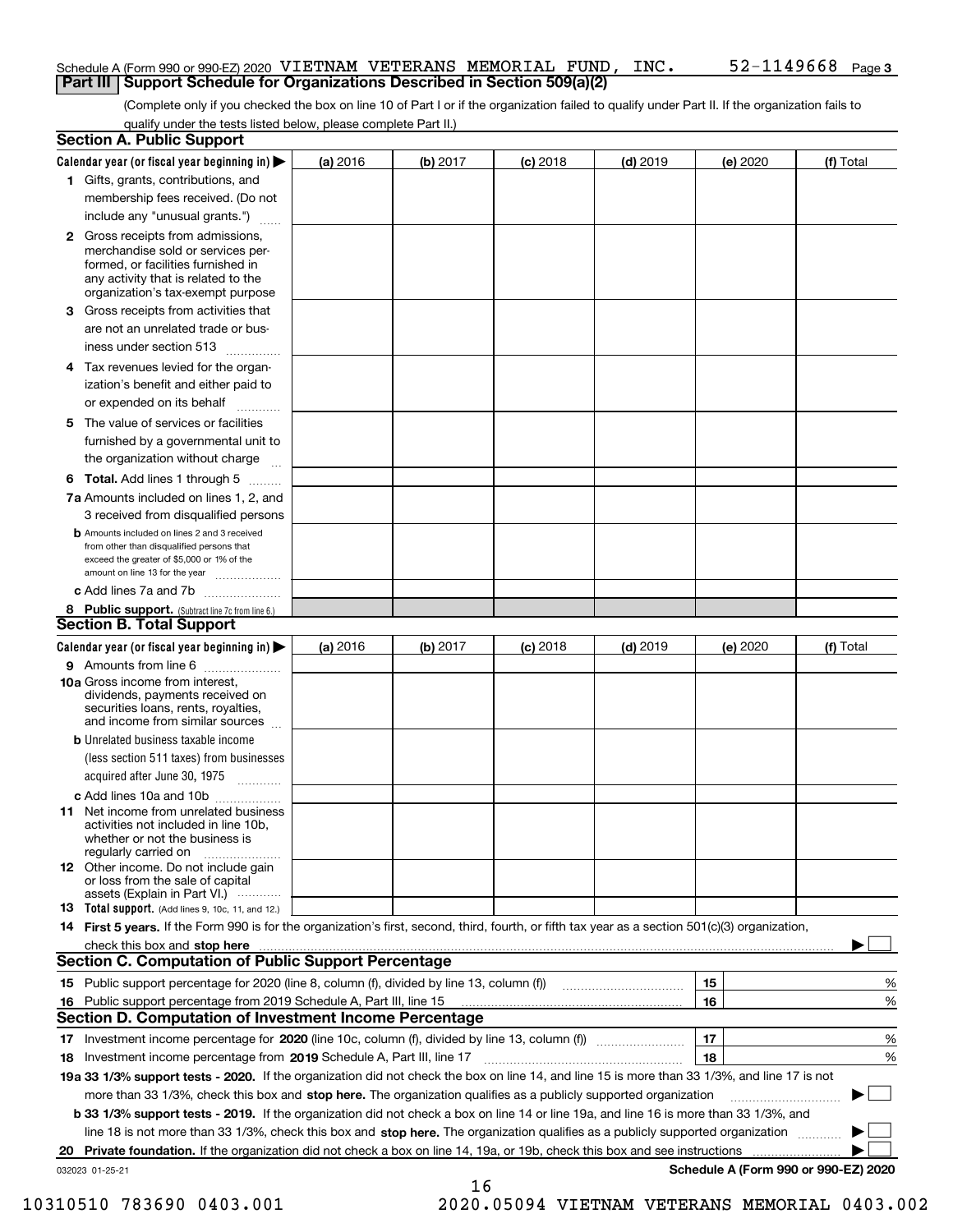**1**

**2**

**3a**

**3b**

**3c**

**4a**

**4b**

**4c**

**5a**

**5b5c**

**6**

**7**

**8**

**9a**

**9b**

**9c**

**10a**

**10b**

**YesNo**

## **Part IV Supporting Organizations**

(Complete only if you checked a box in line 12 on Part I. If you checked box 12a, Part I, complete Sections A and B. If you checked box 12b, Part I, complete Sections A and C. If you checked box 12c, Part I, complete Sections A, D, and E. If you checked box 12d, Part I, complete Sections A and D, and complete Part V.)

#### **Section A. All Supporting Organizations**

- **1** Are all of the organization's supported organizations listed by name in the organization's governing documents? If "No," describe in **Part VI** how the supported organizations are designated. If designated by *class or purpose, describe the designation. If historic and continuing relationship, explain.*
- **2** Did the organization have any supported organization that does not have an IRS determination of status under section 509(a)(1) or (2)? If "Yes," explain in Part VI how the organization determined that the supported *organization was described in section 509(a)(1) or (2).*
- **3a** Did the organization have a supported organization described in section 501(c)(4), (5), or (6)? If "Yes," answer *lines 3b and 3c below.*
- **b** Did the organization confirm that each supported organization qualified under section 501(c)(4), (5), or (6) and satisfied the public support tests under section 509(a)(2)? If "Yes," describe in **Part VI** when and how the *organization made the determination.*
- **c**Did the organization ensure that all support to such organizations was used exclusively for section 170(c)(2)(B) purposes? If "Yes," explain in **Part VI** what controls the organization put in place to ensure such use.
- **4a***If* Was any supported organization not organized in the United States ("foreign supported organization")? *"Yes," and if you checked box 12a or 12b in Part I, answer lines 4b and 4c below.*
- **b** Did the organization have ultimate control and discretion in deciding whether to make grants to the foreign supported organization? If "Yes," describe in **Part VI** how the organization had such control and discretion *despite being controlled or supervised by or in connection with its supported organizations.*
- **c** Did the organization support any foreign supported organization that does not have an IRS determination under sections 501(c)(3) and 509(a)(1) or (2)? If "Yes," explain in **Part VI** what controls the organization used *to ensure that all support to the foreign supported organization was used exclusively for section 170(c)(2)(B) purposes.*
- **5a** Did the organization add, substitute, or remove any supported organizations during the tax year? If "Yes," answer lines 5b and 5c below (if applicable). Also, provide detail in **Part VI,** including (i) the names and EIN *numbers of the supported organizations added, substituted, or removed; (ii) the reasons for each such action; (iii) the authority under the organization's organizing document authorizing such action; and (iv) how the action was accomplished (such as by amendment to the organizing document).*
- **b** Type I or Type II only. Was any added or substituted supported organization part of a class already designated in the organization's organizing document?
- **cSubstitutions only.**  Was the substitution the result of an event beyond the organization's control?
- **6** Did the organization provide support (whether in the form of grants or the provision of services or facilities) to **Part VI.** *If "Yes," provide detail in* support or benefit one or more of the filing organization's supported organizations? anyone other than (i) its supported organizations, (ii) individuals that are part of the charitable class benefited by one or more of its supported organizations, or (iii) other supporting organizations that also
- **7**Did the organization provide a grant, loan, compensation, or other similar payment to a substantial contributor *If "Yes," complete Part I of Schedule L (Form 990 or 990-EZ).* regard to a substantial contributor? (as defined in section 4958(c)(3)(C)), a family member of a substantial contributor, or a 35% controlled entity with
- **8** Did the organization make a loan to a disqualified person (as defined in section 4958) not described in line 7? *If "Yes," complete Part I of Schedule L (Form 990 or 990-EZ).*
- **9a** Was the organization controlled directly or indirectly at any time during the tax year by one or more in section 509(a)(1) or (2))? If "Yes," *provide detail in* <code>Part VI.</code> disqualified persons, as defined in section 4946 (other than foundation managers and organizations described
- **b** Did one or more disqualified persons (as defined in line 9a) hold a controlling interest in any entity in which the supporting organization had an interest? If "Yes," provide detail in P**art VI**.
- **c**Did a disqualified person (as defined in line 9a) have an ownership interest in, or derive any personal benefit from, assets in which the supporting organization also had an interest? If "Yes," provide detail in P**art VI.**
- **10a** Was the organization subject to the excess business holdings rules of section 4943 because of section supporting organizations)? If "Yes," answer line 10b below. 4943(f) (regarding certain Type II supporting organizations, and all Type III non-functionally integrated
- **b** Did the organization have any excess business holdings in the tax year? (Use Schedule C, Form 4720, to *determine whether the organization had excess business holdings.)*

17

032024 01-25-21

**Schedule A (Form 990 or 990-EZ) 2020**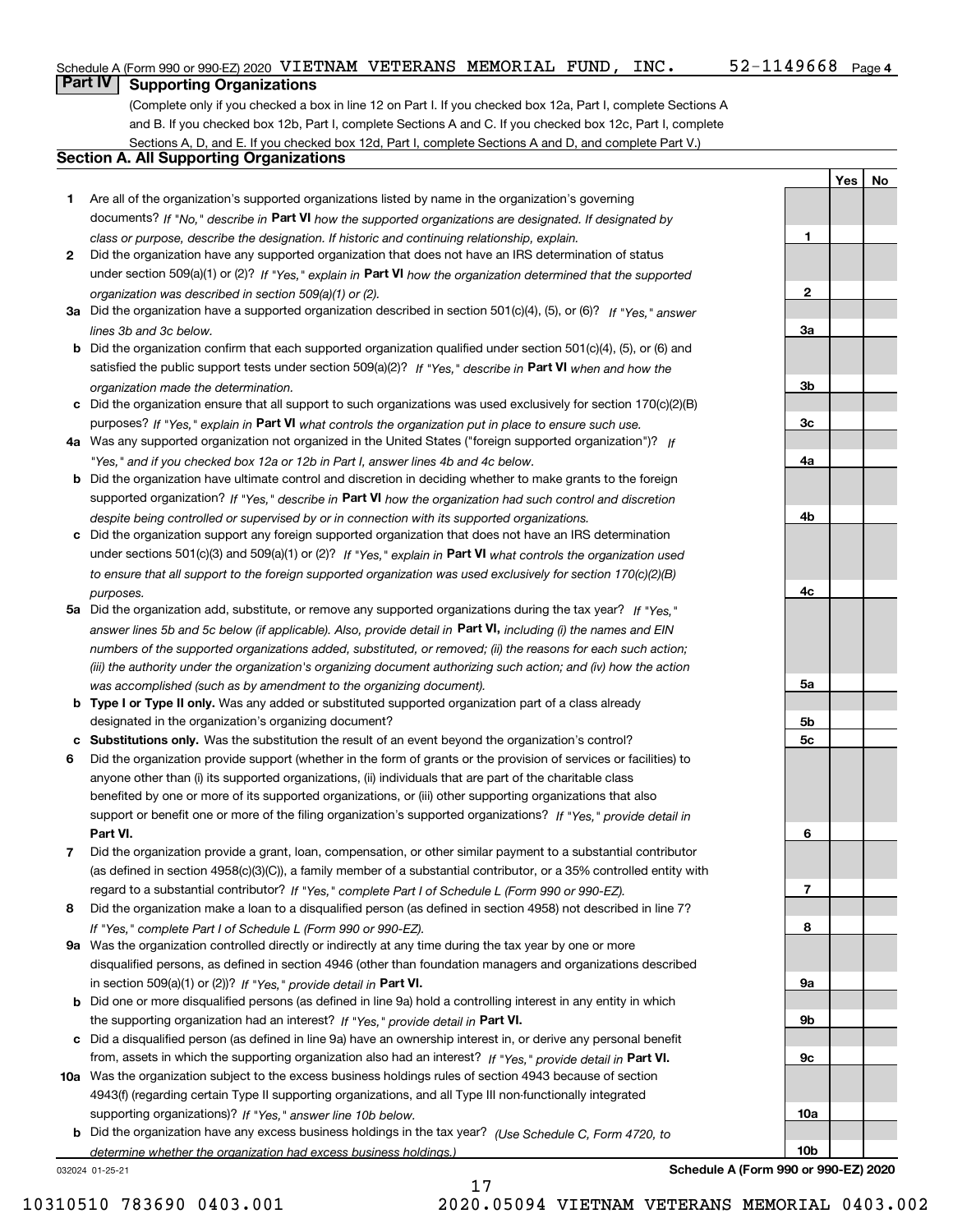### Schedule A (Form 990 or 990-EZ) 2020 <code>VIETNAM VETERANS MEMORIAL FUND, INC.  $52\text{--}1149668$  Page</code>

|    | <b>Part IV</b><br><b>Supporting Organizations</b> (continued)                                                                                                                                                                                             |                 |     |    |
|----|-----------------------------------------------------------------------------------------------------------------------------------------------------------------------------------------------------------------------------------------------------------|-----------------|-----|----|
|    |                                                                                                                                                                                                                                                           |                 | Yes | No |
| 11 | Has the organization accepted a gift or contribution from any of the following persons?                                                                                                                                                                   |                 |     |    |
|    | a A person who directly or indirectly controls, either alone or together with persons described in lines 11b and                                                                                                                                          |                 |     |    |
|    | 11c below, the governing body of a supported organization?                                                                                                                                                                                                | 11a             |     |    |
|    | <b>b</b> A family member of a person described in line 11a above?                                                                                                                                                                                         | 11 <sub>b</sub> |     |    |
|    | c A 35% controlled entity of a person described in line 11a or 11b above? If "Yes" to line 11a, 11b, or 11c, provide                                                                                                                                      |                 |     |    |
|    | detail in Part VI.                                                                                                                                                                                                                                        | 11c             |     |    |
|    | <b>Section B. Type I Supporting Organizations</b>                                                                                                                                                                                                         |                 |     |    |
|    |                                                                                                                                                                                                                                                           |                 | Yes | No |
| 1  | Did the governing body, members of the governing body, officers acting in their official capacity, or membership of one or                                                                                                                                |                 |     |    |
|    | more supported organizations have the power to regularly appoint or elect at least a majority of the organization's officers,                                                                                                                             |                 |     |    |
|    | directors, or trustees at all times during the tax year? If "No," describe in Part VI how the supported organization(s)<br>effectively operated, supervised, or controlled the organization's activities. If the organization had more than one supported |                 |     |    |
|    | organization, describe how the powers to appoint and/or remove officers, directors, or trustees were allocated among the                                                                                                                                  |                 |     |    |
|    | supported organizations and what conditions or restrictions, if any, applied to such powers during the tax year.                                                                                                                                          | 1               |     |    |
| 2  | Did the organization operate for the benefit of any supported organization other than the supported                                                                                                                                                       |                 |     |    |
|    | organization(s) that operated, supervised, or controlled the supporting organization? If "Yes," explain in                                                                                                                                                |                 |     |    |
|    | Part VI how providing such benefit carried out the purposes of the supported organization(s) that operated,                                                                                                                                               |                 |     |    |
|    | supervised, or controlled the supporting organization.                                                                                                                                                                                                    | $\mathbf{2}$    |     |    |
|    | <b>Section C. Type II Supporting Organizations</b>                                                                                                                                                                                                        |                 |     |    |
|    |                                                                                                                                                                                                                                                           |                 | Yes | No |
| 1. | Were a majority of the organization's directors or trustees during the tax year also a majority of the directors                                                                                                                                          |                 |     |    |
|    | or trustees of each of the organization's supported organization(s)? If "No." describe in Part VI how control                                                                                                                                             |                 |     |    |
|    | or management of the supporting organization was vested in the same persons that controlled or managed                                                                                                                                                    |                 |     |    |
|    | the supported organization(s).<br>Section D. All Type III Supporting Organizations                                                                                                                                                                        | 1               |     |    |
|    |                                                                                                                                                                                                                                                           |                 |     |    |
|    |                                                                                                                                                                                                                                                           |                 | Yes | No |
| 1  | Did the organization provide to each of its supported organizations, by the last day of the fifth month of the                                                                                                                                            |                 |     |    |
|    | organization's tax year, (i) a written notice describing the type and amount of support provided during the prior tax                                                                                                                                     |                 |     |    |
|    | year, (ii) a copy of the Form 990 that was most recently filed as of the date of notification, and (iii) copies of the                                                                                                                                    |                 |     |    |
|    | organization's governing documents in effect on the date of notification, to the extent not previously provided?                                                                                                                                          | 1               |     |    |
| 2  | Were any of the organization's officers, directors, or trustees either (i) appointed or elected by the supported                                                                                                                                          |                 |     |    |
|    | organization(s) or (ii) serving on the governing body of a supported organization? If "No," explain in Part VI how                                                                                                                                        |                 |     |    |
|    | the organization maintained a close and continuous working relationship with the supported organization(s).                                                                                                                                               | $\mathbf{2}$    |     |    |
| З  | By reason of the relationship described in line 2, above, did the organization's supported organizations have a                                                                                                                                           |                 |     |    |
|    | significant voice in the organization's investment policies and in directing the use of the organization's                                                                                                                                                |                 |     |    |
|    | income or assets at all times during the tax year? If "Yes," describe in Part VI the role the organization's                                                                                                                                              | 3               |     |    |
|    | supported organizations played in this regard.<br>Section E. Type III Functionally Integrated Supporting Organizations                                                                                                                                    |                 |     |    |
| 1  | Check the box next to the method that the organization used to satisfy the Integral Part Test during the year (see instructions).                                                                                                                         |                 |     |    |
| a  | The organization satisfied the Activities Test. Complete line 2 below.                                                                                                                                                                                    |                 |     |    |
| b  | The organization is the parent of each of its supported organizations. Complete line 3 below.                                                                                                                                                             |                 |     |    |
| c  | The organization supported a governmental entity. Describe in Part VI how you supported a governmental entity (see instructions).                                                                                                                         |                 |     |    |
| 2  | Activities Test. Answer lines 2a and 2b below.                                                                                                                                                                                                            |                 | Yes | No |
| a  | Did substantially all of the organization's activities during the tax year directly further the exempt purposes of                                                                                                                                        |                 |     |    |
|    | the supported organization(s) to which the organization was responsive? If "Yes," then in Part VI identify                                                                                                                                                |                 |     |    |
|    | those supported organizations and explain how these activities directly furthered their exempt purposes,                                                                                                                                                  |                 |     |    |
|    | how the organization was responsive to those supported organizations, and how the organization determined                                                                                                                                                 |                 |     |    |
|    |                                                                                                                                                                                                                                                           |                 |     |    |

- *that these activities constituted substantially all of its activities.*
- **b** Did the activities described in line 2a, above, constitute activities that, but for the organization's involvement, **Part VI**  *the reasons for the organization's position that its supported organization(s) would have engaged in* one or more of the organization's supported organization(s) would have been engaged in? If "Yes," e*xplain in these activities but for the organization's involvement.*
- **3** Parent of Supported Organizations. Answer lines 3a and 3b below.

**a** Did the organization have the power to regularly appoint or elect a majority of the officers, directors, or trustees of each of the supported organizations? If "Yes" or "No" provide details in **Part VI.** 

032025 01-25-21 **b** Did the organization exercise a substantial degree of direction over the policies, programs, and activities of each of its supported organizations? If "Yes," describe in Part VI the role played by the organization in this regard.

**Schedule A (Form 990 or 990-EZ) 2020**

**2a**

**2b**

**3a**

**3b**

10310510 783690 0403.001 2020.05094 VIETNAM VETERANS MEMORIAL 0403.002

18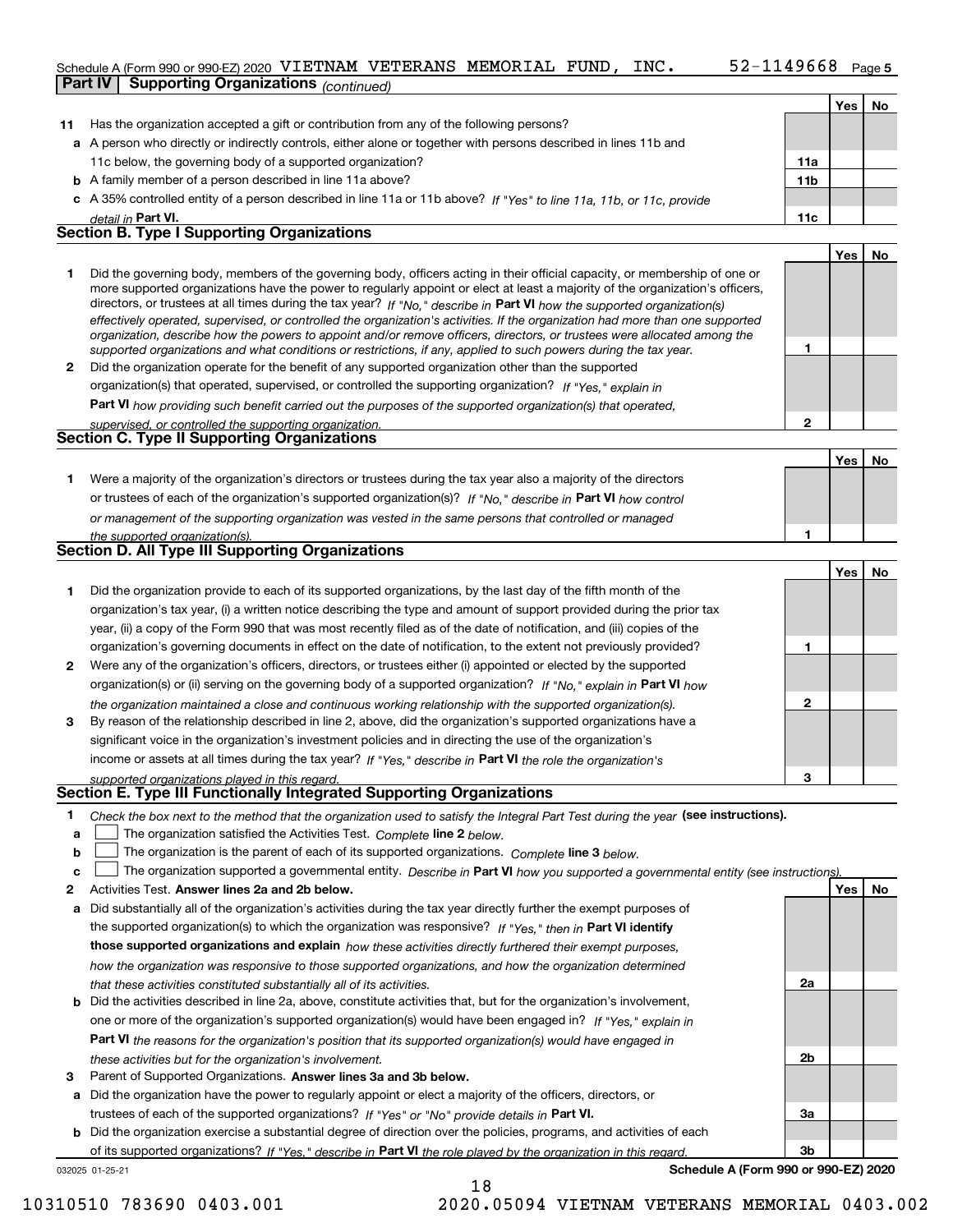|               | Schedule A (Form 990 or 990-EZ) 2020 VIETNAM VETERANS MEMORIAL FUND, $INC$ .<br>Type III Non-Functionally Integrated 509(a)(3) Supporting Organizations                                                                                                       |                |                | $52 - 1149668$ Page 6          |
|---------------|---------------------------------------------------------------------------------------------------------------------------------------------------------------------------------------------------------------------------------------------------------------|----------------|----------------|--------------------------------|
| <b>Part V</b> |                                                                                                                                                                                                                                                               |                |                |                                |
| 1             | Check here if the organization satisfied the Integral Part Test as a qualifying trust on Nov. 20, 1970 (explain in Part VI). See instructions.<br>All other Type III non-functionally integrated supporting organizations must complete Sections A through E. |                |                |                                |
|               | <b>Section A - Adjusted Net Income</b>                                                                                                                                                                                                                        |                | (A) Prior Year | (B) Current Year<br>(optional) |
| 1             | Net short-term capital gain                                                                                                                                                                                                                                   | 1.             |                |                                |
| 2             | Recoveries of prior-year distributions                                                                                                                                                                                                                        | $\mathbf{2}$   |                |                                |
| З             | Other gross income (see instructions)                                                                                                                                                                                                                         | 3              |                |                                |
| 4             | Add lines 1 through 3.                                                                                                                                                                                                                                        | 4              |                |                                |
| 5             | Depreciation and depletion                                                                                                                                                                                                                                    | 5              |                |                                |
| 6             | Portion of operating expenses paid or incurred for production or                                                                                                                                                                                              |                |                |                                |
|               | collection of gross income or for management, conservation, or                                                                                                                                                                                                |                |                |                                |
|               | maintenance of property held for production of income (see instructions)                                                                                                                                                                                      | 6              |                |                                |
| 7             | Other expenses (see instructions)                                                                                                                                                                                                                             | $\overline{7}$ |                |                                |
| 8             | Adjusted Net Income (subtract lines 5, 6, and 7 from line 4)                                                                                                                                                                                                  | 8              |                |                                |
|               | <b>Section B - Minimum Asset Amount</b>                                                                                                                                                                                                                       |                | (A) Prior Year | (B) Current Year<br>(optional) |
| 1             | Aggregate fair market value of all non-exempt-use assets (see                                                                                                                                                                                                 |                |                |                                |
|               | instructions for short tax year or assets held for part of year):                                                                                                                                                                                             |                |                |                                |
|               | <b>a</b> Average monthly value of securities                                                                                                                                                                                                                  | 1a             |                |                                |
|               | <b>b</b> Average monthly cash balances                                                                                                                                                                                                                        | 1 <sub>b</sub> |                |                                |
|               | c Fair market value of other non-exempt-use assets                                                                                                                                                                                                            | 1c             |                |                                |
|               | <b>d</b> Total (add lines 1a, 1b, and 1c)                                                                                                                                                                                                                     | 1d             |                |                                |
|               | <b>e</b> Discount claimed for blockage or other factors                                                                                                                                                                                                       |                |                |                                |
|               | (explain in detail in Part VI):                                                                                                                                                                                                                               |                |                |                                |
| 2             | Acquisition indebtedness applicable to non-exempt-use assets                                                                                                                                                                                                  | $\mathbf{2}$   |                |                                |
| З             | Subtract line 2 from line 1d.                                                                                                                                                                                                                                 | 3              |                |                                |
| 4             | Cash deemed held for exempt use. Enter 0.015 of line 3 (for greater amount,                                                                                                                                                                                   |                |                |                                |
|               | see instructions).                                                                                                                                                                                                                                            | 4              |                |                                |
| 5             | Net value of non-exempt-use assets (subtract line 4 from line 3)                                                                                                                                                                                              | 5              |                |                                |
| 6             | Multiply line 5 by 0.035.                                                                                                                                                                                                                                     | 6              |                |                                |
| 7             | Recoveries of prior-year distributions                                                                                                                                                                                                                        | $\overline{7}$ |                |                                |
| 8             | Minimum Asset Amount (add line 7 to line 6)                                                                                                                                                                                                                   | 8              |                |                                |
|               | <b>Section C - Distributable Amount</b>                                                                                                                                                                                                                       |                |                | <b>Current Year</b>            |
|               | Adjusted net income for prior year (from Section A, line 8, column A)                                                                                                                                                                                         | 1              |                |                                |
|               | Enter 0.85 of line 1.                                                                                                                                                                                                                                         | 2              |                |                                |
| 3             | Minimum asset amount for prior year (from Section B, line 8, column A)                                                                                                                                                                                        | 3              |                |                                |
| 4             | Enter greater of line 2 or line 3.                                                                                                                                                                                                                            | 4              |                |                                |
|               | 5 Income tax imposed in prior year                                                                                                                                                                                                                            | 5              |                |                                |
| 6             | <b>Distributable Amount.</b> Subtract line 5 from line 4, unless subject to                                                                                                                                                                                   |                |                |                                |
|               | emergency temporary reduction (see instructions).                                                                                                                                                                                                             | 6              |                |                                |
| 7             | Check here if the current year is the organization's first as a non-functionally integrated Type III supporting organization (see                                                                                                                             |                |                |                                |

**Schedule A (Form 990 or 990-EZ) 2020**

032026 01-25-21

instructions).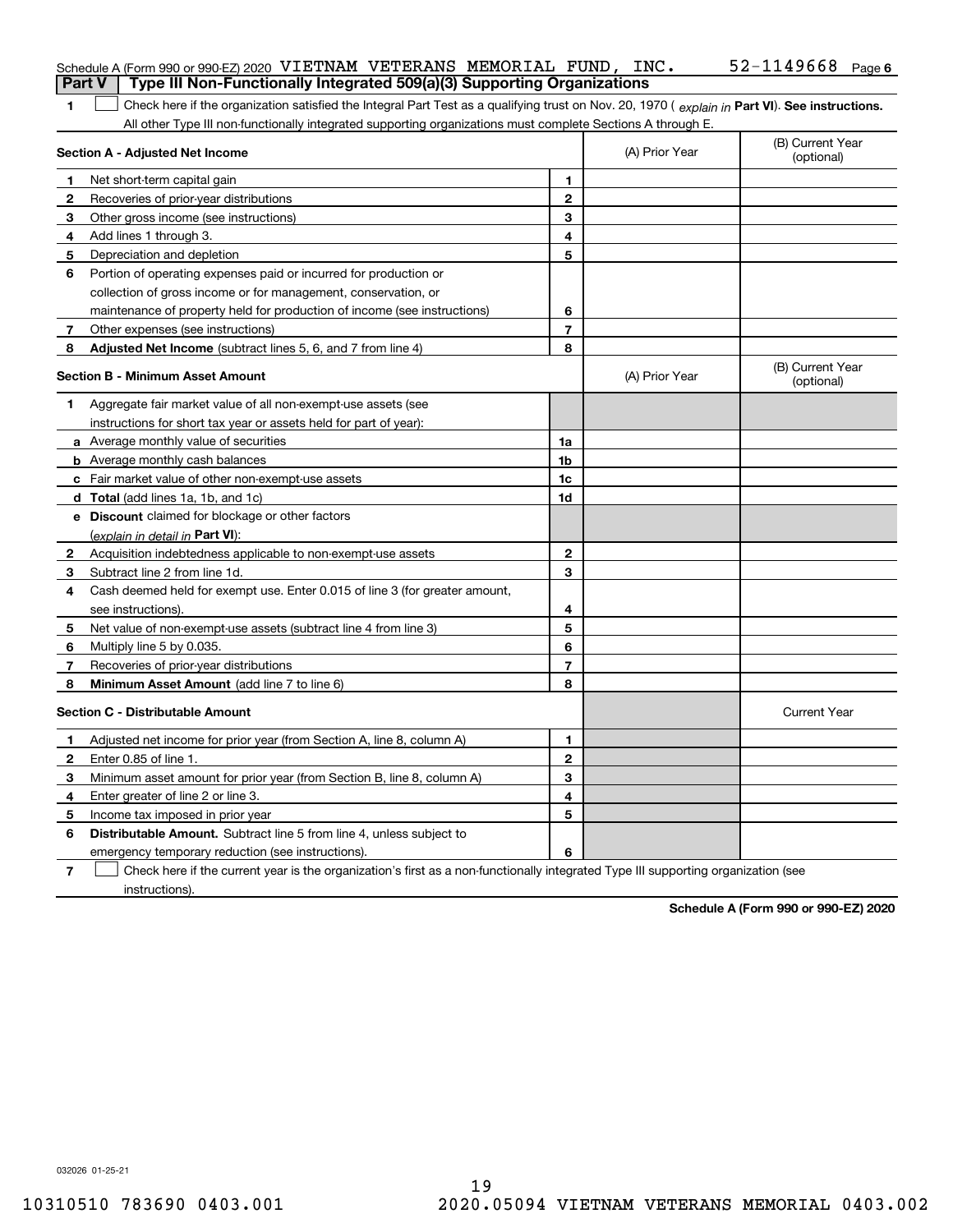#### **7** Schedule A (Form 990 or 990-EZ) 2020 <code>VIETNAM VETERANS MEMORIAL FUND, INC.  $52\text{--}1149668$  Page</code>

| <b>Part V</b> | Type III Non-Functionally Integrated 509(a)(3) Supporting Organizations                    |                             | (continued)                           |              |                                         |  |  |  |  |
|---------------|--------------------------------------------------------------------------------------------|-----------------------------|---------------------------------------|--------------|-----------------------------------------|--|--|--|--|
|               | <b>Section D - Distributions</b><br><b>Current Year</b>                                    |                             |                                       |              |                                         |  |  |  |  |
| 1             | Amounts paid to supported organizations to accomplish exempt purposes                      |                             |                                       | 1            |                                         |  |  |  |  |
| 2             | Amounts paid to perform activity that directly furthers exempt purposes of supported       |                             |                                       |              |                                         |  |  |  |  |
|               | organizations, in excess of income from activity                                           |                             |                                       | $\mathbf{2}$ |                                         |  |  |  |  |
| 3             | Administrative expenses paid to accomplish exempt purposes of supported organizations      |                             |                                       | 3            |                                         |  |  |  |  |
| 4             | Amounts paid to acquire exempt-use assets                                                  |                             |                                       | 4            |                                         |  |  |  |  |
| 5             | Qualified set-aside amounts (prior IRS approval required - provide details in Part VI)     |                             |                                       | 5            |                                         |  |  |  |  |
| 6             | Other distributions ( <i>describe in</i> Part VI). See instructions.                       |                             |                                       | 6            |                                         |  |  |  |  |
| 7             | Total annual distributions. Add lines 1 through 6.                                         |                             |                                       | 7            |                                         |  |  |  |  |
| 8             | Distributions to attentive supported organizations to which the organization is responsive |                             |                                       |              |                                         |  |  |  |  |
|               | (provide details in Part VI). See instructions.                                            |                             |                                       | 8            |                                         |  |  |  |  |
| 9             | Distributable amount for 2020 from Section C, line 6                                       |                             |                                       | 9            |                                         |  |  |  |  |
| 10            | Line 8 amount divided by line 9 amount                                                     |                             |                                       | 10           |                                         |  |  |  |  |
|               |                                                                                            | (i)                         | (ii)                                  |              | (iii)                                   |  |  |  |  |
|               | Section E - Distribution Allocations (see instructions)                                    | <b>Excess Distributions</b> | <b>Underdistributions</b><br>Pre-2020 |              | <b>Distributable</b><br>Amount for 2020 |  |  |  |  |
| 1             | Distributable amount for 2020 from Section C, line 6                                       |                             |                                       |              |                                         |  |  |  |  |
| 2             | Underdistributions, if any, for years prior to 2020 (reason-                               |                             |                                       |              |                                         |  |  |  |  |
|               | able cause required - explain in Part VI). See instructions.                               |                             |                                       |              |                                         |  |  |  |  |
| 3             | Excess distributions carryover, if any, to 2020                                            |                             |                                       |              |                                         |  |  |  |  |
|               | <b>a</b> From 2015                                                                         |                             |                                       |              |                                         |  |  |  |  |
|               | <b>b</b> From 2016                                                                         |                             |                                       |              |                                         |  |  |  |  |
|               | c From 2017                                                                                |                             |                                       |              |                                         |  |  |  |  |
|               | <b>d</b> From 2018                                                                         |                             |                                       |              |                                         |  |  |  |  |
|               | e From 2019                                                                                |                             |                                       |              |                                         |  |  |  |  |
|               | f Total of lines 3a through 3e                                                             |                             |                                       |              |                                         |  |  |  |  |
|               | g Applied to underdistributions of prior years                                             |                             |                                       |              |                                         |  |  |  |  |
|               | <b>h</b> Applied to 2020 distributable amount                                              |                             |                                       |              |                                         |  |  |  |  |
|               | Carryover from 2015 not applied (see instructions)                                         |                             |                                       |              |                                         |  |  |  |  |
|               | Remainder. Subtract lines 3g, 3h, and 3i from line 3f.                                     |                             |                                       |              |                                         |  |  |  |  |
| 4             | Distributions for 2020 from Section D,                                                     |                             |                                       |              |                                         |  |  |  |  |
|               | line $7:$                                                                                  |                             |                                       |              |                                         |  |  |  |  |
|               | a Applied to underdistributions of prior years                                             |                             |                                       |              |                                         |  |  |  |  |
|               | <b>b</b> Applied to 2020 distributable amount                                              |                             |                                       |              |                                         |  |  |  |  |
|               | c Remainder. Subtract lines 4a and 4b from line 4.                                         |                             |                                       |              |                                         |  |  |  |  |
| 5             | Remaining underdistributions for years prior to 2020, if                                   |                             |                                       |              |                                         |  |  |  |  |
|               | any. Subtract lines 3g and 4a from line 2. For result greater                              |                             |                                       |              |                                         |  |  |  |  |
|               | than zero, explain in Part VI. See instructions.                                           |                             |                                       |              |                                         |  |  |  |  |
| 6             | Remaining underdistributions for 2020. Subtract lines 3h                                   |                             |                                       |              |                                         |  |  |  |  |
|               | and 4b from line 1. For result greater than zero, explain in                               |                             |                                       |              |                                         |  |  |  |  |
|               | Part VI. See instructions.                                                                 |                             |                                       |              |                                         |  |  |  |  |
| 7             | Excess distributions carryover to 2021. Add lines 3j                                       |                             |                                       |              |                                         |  |  |  |  |
|               | and 4c.                                                                                    |                             |                                       |              |                                         |  |  |  |  |
| 8             | Breakdown of line 7:                                                                       |                             |                                       |              |                                         |  |  |  |  |
|               | a Excess from 2016                                                                         |                             |                                       |              |                                         |  |  |  |  |
|               | <b>b</b> Excess from 2017                                                                  |                             |                                       |              |                                         |  |  |  |  |
|               | c Excess from 2018                                                                         |                             |                                       |              |                                         |  |  |  |  |
|               | d Excess from 2019                                                                         |                             |                                       |              |                                         |  |  |  |  |
|               | e Excess from 2020                                                                         |                             |                                       |              |                                         |  |  |  |  |

**Schedule A (Form 990 or 990-EZ) 2020**

032027 01-25-21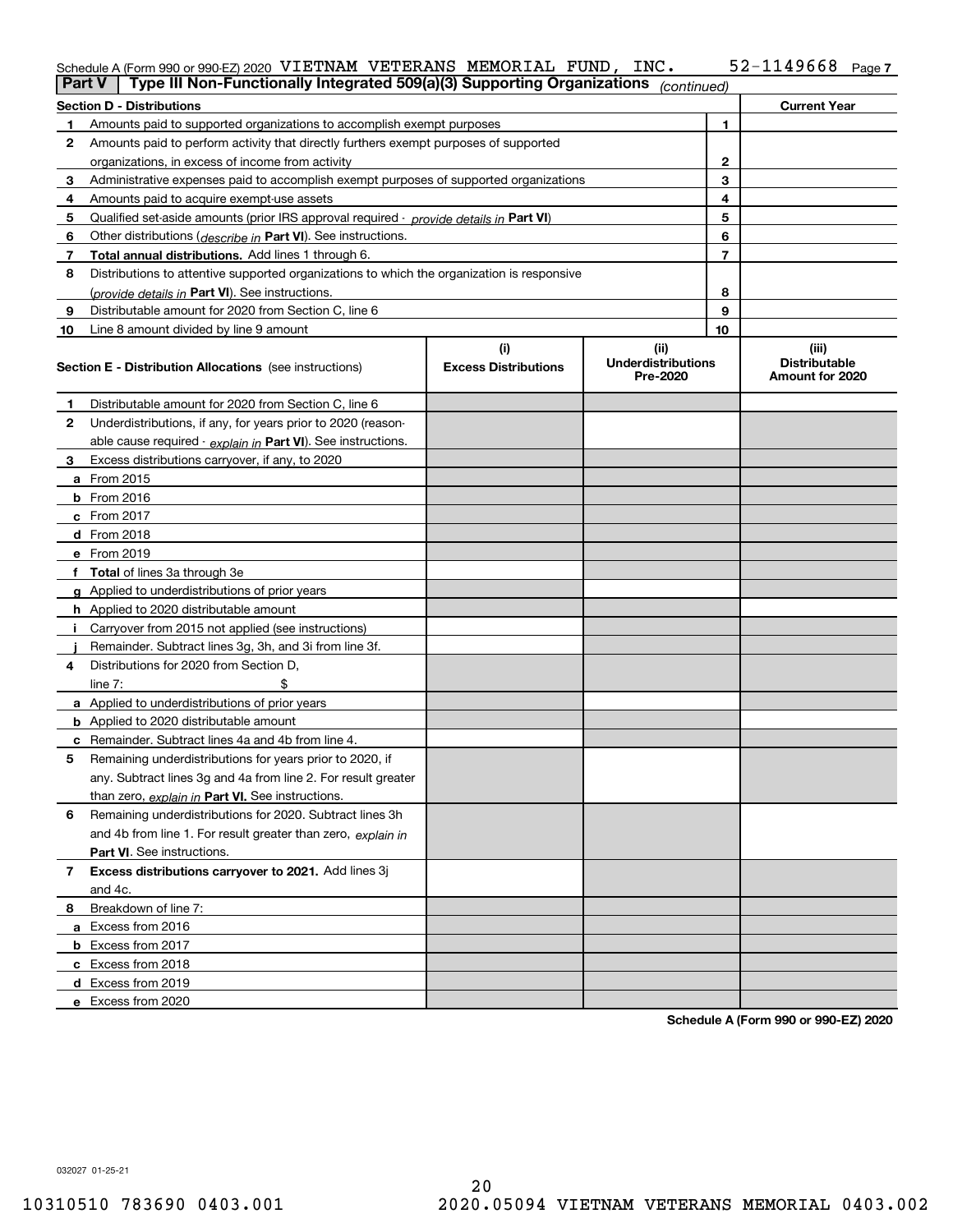|                 | Schedule A (Form 990 or 990-EZ) 2020 VIETNAM VETERANS MEMORIAL FUND, INC.                                                                                                                                                                                                                                  |  |  | $52 - 1149668$ Page 8                |  |
|-----------------|------------------------------------------------------------------------------------------------------------------------------------------------------------------------------------------------------------------------------------------------------------------------------------------------------------|--|--|--------------------------------------|--|
| <b>Part VI</b>  | Supplemental Information. Provide the explanations required by Part II, line 10; Part II, line 17a or 17b; Part III, line 12;<br>Part IV, Section A, lines 1, 2, 3b, 3c, 4b, 4c, 5a, 6, 9a, 9b, 9c, 11a, 11b, and 11c; Part IV, Section B, lines 1 and 2; Part IV, Section C,                              |  |  |                                      |  |
|                 | line 1; Part IV, Section D, lines 2 and 3; Part IV, Section E, lines 1c, 2a, 2b, 3a, and 3b; Part V, line 1; Part V, Section B, line 1e; Part V,<br>Section D, lines 5, 6, and 8; and Part V, Section E, lines 2, 5, and 6. Also complete this part for any additional information.<br>(See instructions.) |  |  |                                      |  |
|                 |                                                                                                                                                                                                                                                                                                            |  |  |                                      |  |
|                 |                                                                                                                                                                                                                                                                                                            |  |  |                                      |  |
|                 |                                                                                                                                                                                                                                                                                                            |  |  |                                      |  |
|                 |                                                                                                                                                                                                                                                                                                            |  |  |                                      |  |
|                 |                                                                                                                                                                                                                                                                                                            |  |  |                                      |  |
|                 |                                                                                                                                                                                                                                                                                                            |  |  |                                      |  |
|                 |                                                                                                                                                                                                                                                                                                            |  |  |                                      |  |
|                 |                                                                                                                                                                                                                                                                                                            |  |  |                                      |  |
|                 |                                                                                                                                                                                                                                                                                                            |  |  |                                      |  |
|                 |                                                                                                                                                                                                                                                                                                            |  |  |                                      |  |
|                 |                                                                                                                                                                                                                                                                                                            |  |  |                                      |  |
|                 |                                                                                                                                                                                                                                                                                                            |  |  |                                      |  |
|                 |                                                                                                                                                                                                                                                                                                            |  |  |                                      |  |
|                 |                                                                                                                                                                                                                                                                                                            |  |  |                                      |  |
|                 |                                                                                                                                                                                                                                                                                                            |  |  |                                      |  |
|                 |                                                                                                                                                                                                                                                                                                            |  |  |                                      |  |
|                 |                                                                                                                                                                                                                                                                                                            |  |  |                                      |  |
|                 |                                                                                                                                                                                                                                                                                                            |  |  |                                      |  |
|                 |                                                                                                                                                                                                                                                                                                            |  |  |                                      |  |
|                 |                                                                                                                                                                                                                                                                                                            |  |  |                                      |  |
|                 |                                                                                                                                                                                                                                                                                                            |  |  |                                      |  |
|                 |                                                                                                                                                                                                                                                                                                            |  |  |                                      |  |
|                 |                                                                                                                                                                                                                                                                                                            |  |  |                                      |  |
|                 |                                                                                                                                                                                                                                                                                                            |  |  |                                      |  |
|                 |                                                                                                                                                                                                                                                                                                            |  |  |                                      |  |
|                 |                                                                                                                                                                                                                                                                                                            |  |  |                                      |  |
|                 |                                                                                                                                                                                                                                                                                                            |  |  |                                      |  |
|                 |                                                                                                                                                                                                                                                                                                            |  |  |                                      |  |
|                 |                                                                                                                                                                                                                                                                                                            |  |  |                                      |  |
| 032028 01-25-21 |                                                                                                                                                                                                                                                                                                            |  |  | Schedule A (Form 990 or 990-EZ) 2020 |  |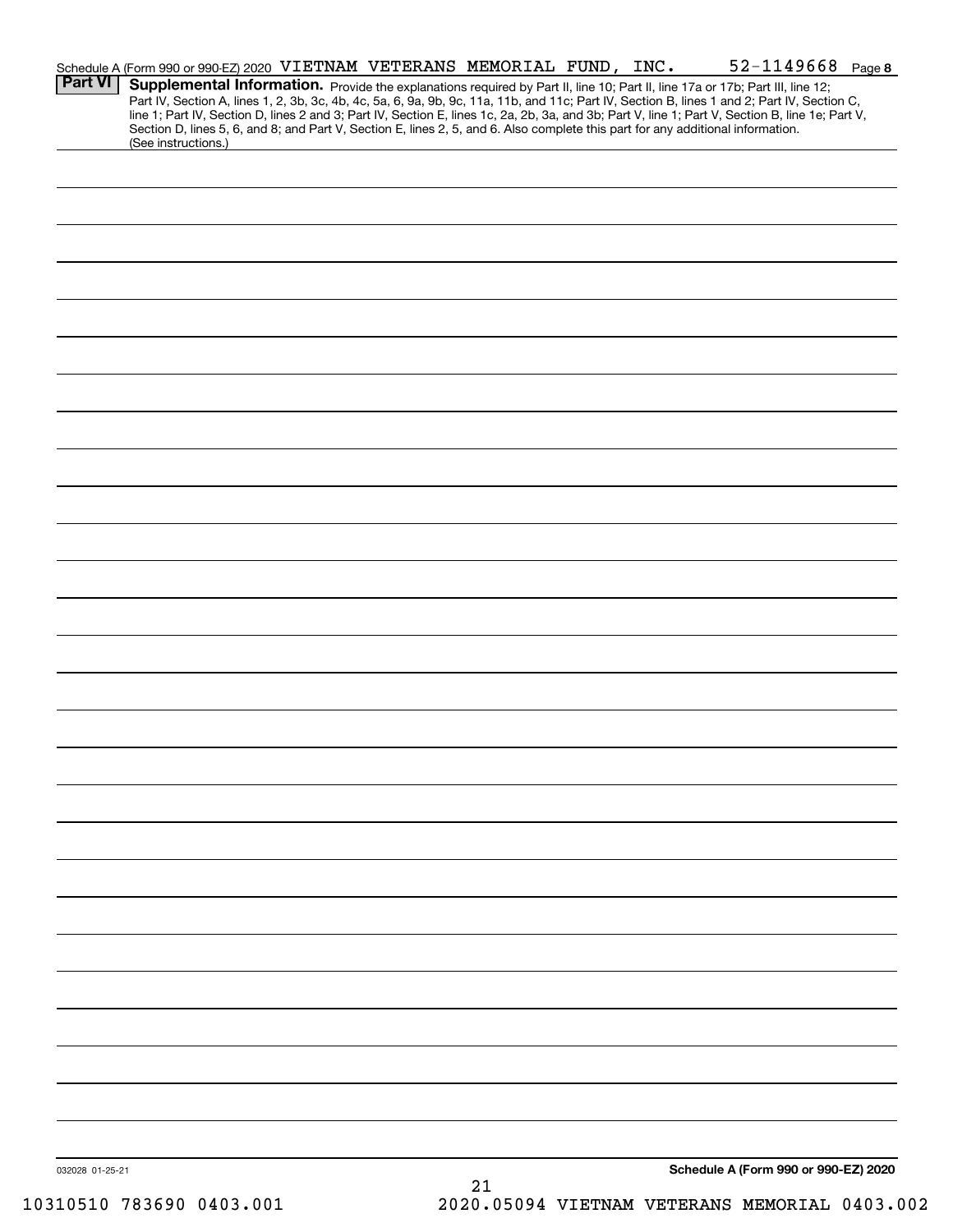| <b>SCHEDULE C</b>                                      | <b>Political Campaign and Lobbying Activities</b> |                                                                                                                                                                                                                                                                                                |           |                                                                             |                          | OMB No. 1545-0047                                                                                                                                           |
|--------------------------------------------------------|---------------------------------------------------|------------------------------------------------------------------------------------------------------------------------------------------------------------------------------------------------------------------------------------------------------------------------------------------------|-----------|-----------------------------------------------------------------------------|--------------------------|-------------------------------------------------------------------------------------------------------------------------------------------------------------|
| (Form 990 or 990-EZ)                                   |                                                   |                                                                                                                                                                                                                                                                                                |           |                                                                             |                          |                                                                                                                                                             |
|                                                        |                                                   | For Organizations Exempt From Income Tax Under section 501(c) and section 527<br>▶ Complete if the organization is described below. ▶ Attach to Form 990 or Form 990-EZ.                                                                                                                       |           |                                                                             |                          |                                                                                                                                                             |
| Department of the Treasury<br>Internal Revenue Service | <b>Open to Public</b><br>Inspection               |                                                                                                                                                                                                                                                                                                |           |                                                                             |                          |                                                                                                                                                             |
|                                                        |                                                   | If the organization answered "Yes," on Form 990, Part IV, line 3, or Form 990-EZ, Part V, line 46 (Political Campaign Activities), then                                                                                                                                                        |           |                                                                             |                          |                                                                                                                                                             |
|                                                        |                                                   | • Section 501(c)(3) organizations: Complete Parts I-A and B. Do not complete Part I-C.                                                                                                                                                                                                         |           |                                                                             |                          |                                                                                                                                                             |
|                                                        |                                                   | ● Section 501(c) (other than section 501(c)(3)) organizations: Complete Parts I-A and C below. Do not complete Part I-B.                                                                                                                                                                       |           |                                                                             |                          |                                                                                                                                                             |
| • Section 527 organizations: Complete Part I-A only.   |                                                   |                                                                                                                                                                                                                                                                                                |           |                                                                             |                          |                                                                                                                                                             |
|                                                        |                                                   | If the organization answered "Yes," on Form 990, Part IV, line 4, or Form 990-EZ, Part VI, line 47 (Lobbying Activities), then<br>• Section 501(c)(3) organizations that have filed Form 5768 (election under section 501(h)): Complete Part II-A. Do not complete Part II-B.                  |           |                                                                             |                          |                                                                                                                                                             |
|                                                        |                                                   | • Section 501(c)(3) organizations that have NOT filed Form 5768 (election under section 501(h)): Complete Part II-B. Do not complete Part II-A.                                                                                                                                                |           |                                                                             |                          |                                                                                                                                                             |
|                                                        |                                                   | If the organization answered "Yes," on Form 990, Part IV, line 5 (Proxy Tax) (See separate instructions) or Form 990-EZ, Part V, line 35c (Proxy                                                                                                                                               |           |                                                                             |                          |                                                                                                                                                             |
| Tax) (See separate instructions), then                 |                                                   |                                                                                                                                                                                                                                                                                                |           |                                                                             |                          |                                                                                                                                                             |
|                                                        |                                                   | • Section 501(c)(4), (5), or (6) organizations: Complete Part III.                                                                                                                                                                                                                             |           |                                                                             |                          |                                                                                                                                                             |
| Name of organization                                   |                                                   |                                                                                                                                                                                                                                                                                                |           |                                                                             |                          | <b>Employer identification number</b>                                                                                                                       |
|                                                        |                                                   | VIETNAM VETERANS MEMORIAL FUND, INC.                                                                                                                                                                                                                                                           |           |                                                                             |                          | 52-1149668                                                                                                                                                  |
| Part I-A                                               |                                                   | Complete if the organization is exempt under section 501(c) or is a section 527 organization.                                                                                                                                                                                                  |           |                                                                             |                          |                                                                                                                                                             |
|                                                        |                                                   |                                                                                                                                                                                                                                                                                                |           |                                                                             |                          |                                                                                                                                                             |
|                                                        |                                                   | 1 Provide a description of the organization's direct and indirect political campaign activities in Part IV.                                                                                                                                                                                    |           |                                                                             |                          |                                                                                                                                                             |
| Political campaign activity expenditures<br>2          |                                                   |                                                                                                                                                                                                                                                                                                |           |                                                                             | $\triangleright$ \$      |                                                                                                                                                             |
| Volunteer hours for political campaign activities<br>3 |                                                   |                                                                                                                                                                                                                                                                                                |           |                                                                             |                          |                                                                                                                                                             |
| Part I-B                                               |                                                   | Complete if the organization is exempt under section 501(c)(3).                                                                                                                                                                                                                                |           |                                                                             |                          |                                                                                                                                                             |
|                                                        |                                                   | 1 Enter the amount of any excise tax incurred by the organization under section 4955                                                                                                                                                                                                           |           |                                                                             | $\blacktriangleright$ \$ |                                                                                                                                                             |
| 2                                                      |                                                   | Enter the amount of any excise tax incurred by organization managers under section 4955                                                                                                                                                                                                        |           | $\overline{\phantom{a}}$                                                    |                          |                                                                                                                                                             |
| З                                                      |                                                   | If the organization incurred a section 4955 tax, did it file Form 4720 for this year?                                                                                                                                                                                                          |           |                                                                             |                          | Yes<br>No                                                                                                                                                   |
| 4a Was a correction made?                              |                                                   |                                                                                                                                                                                                                                                                                                |           |                                                                             |                          | Yes<br>No                                                                                                                                                   |
| <b>b</b> If "Yes," describe in Part IV.                |                                                   |                                                                                                                                                                                                                                                                                                |           |                                                                             |                          |                                                                                                                                                             |
| Part I-C                                               |                                                   | Complete if the organization is exempt under section 501(c), except section 501(c)(3).                                                                                                                                                                                                         |           |                                                                             |                          |                                                                                                                                                             |
|                                                        |                                                   | 1 Enter the amount directly expended by the filing organization for section 527 exempt function activities                                                                                                                                                                                     |           |                                                                             | $\blacktriangleright$ \$ |                                                                                                                                                             |
|                                                        |                                                   | 2 Enter the amount of the filing organization's funds contributed to other organizations for section 527                                                                                                                                                                                       |           |                                                                             |                          |                                                                                                                                                             |
| exempt function activities                             |                                                   |                                                                                                                                                                                                                                                                                                |           |                                                                             | $\blacktriangleright$ \$ |                                                                                                                                                             |
|                                                        |                                                   | 3 Total exempt function expenditures. Add lines 1 and 2. Enter here and on Form 1120-POL,                                                                                                                                                                                                      |           |                                                                             |                          |                                                                                                                                                             |
| line 17b                                               |                                                   |                                                                                                                                                                                                                                                                                                |           |                                                                             | $\blacktriangleright$ \$ |                                                                                                                                                             |
|                                                        |                                                   | Did the filing organization file Form 1120-POL for this year?                                                                                                                                                                                                                                  |           |                                                                             |                          | Yes<br><b>No</b>                                                                                                                                            |
| 5.                                                     |                                                   | Enter the names, addresses and employer identification number (EIN) of all section 527 political organizations to which the filing organization<br>made payments. For each organization listed, enter the amount paid from the filing organization's funds. Also enter the amount of political |           |                                                                             |                          |                                                                                                                                                             |
|                                                        |                                                   | contributions received that were promptly and directly delivered to a separate political organization, such as a separate segregated fund or a                                                                                                                                                 |           |                                                                             |                          |                                                                                                                                                             |
|                                                        |                                                   | political action committee (PAC). If additional space is needed, provide information in Part IV.                                                                                                                                                                                               |           |                                                                             |                          |                                                                                                                                                             |
| (a) Name                                               |                                                   | (b) Address                                                                                                                                                                                                                                                                                    | $(c)$ EIN | (d) Amount paid from<br>filing organization's<br>funds. If none, enter -0-. |                          | (e) Amount of political<br>contributions received and<br>promptly and directly<br>delivered to a separate<br>political organization.<br>If none, enter -0-. |
|                                                        |                                                   |                                                                                                                                                                                                                                                                                                |           |                                                                             |                          |                                                                                                                                                             |
|                                                        |                                                   |                                                                                                                                                                                                                                                                                                |           |                                                                             |                          |                                                                                                                                                             |
|                                                        |                                                   |                                                                                                                                                                                                                                                                                                |           |                                                                             |                          |                                                                                                                                                             |
|                                                        |                                                   |                                                                                                                                                                                                                                                                                                |           |                                                                             |                          |                                                                                                                                                             |
|                                                        |                                                   |                                                                                                                                                                                                                                                                                                |           |                                                                             |                          |                                                                                                                                                             |
|                                                        |                                                   |                                                                                                                                                                                                                                                                                                |           |                                                                             |                          |                                                                                                                                                             |
|                                                        |                                                   |                                                                                                                                                                                                                                                                                                |           |                                                                             |                          |                                                                                                                                                             |
|                                                        |                                                   |                                                                                                                                                                                                                                                                                                |           |                                                                             |                          |                                                                                                                                                             |
|                                                        |                                                   |                                                                                                                                                                                                                                                                                                |           |                                                                             |                          |                                                                                                                                                             |
|                                                        |                                                   |                                                                                                                                                                                                                                                                                                |           |                                                                             |                          |                                                                                                                                                             |
|                                                        |                                                   |                                                                                                                                                                                                                                                                                                |           |                                                                             |                          |                                                                                                                                                             |
|                                                        |                                                   | For Paperwork Reduction Act Notice, see the Instructions for Form 990 or 990-F7                                                                                                                                                                                                                |           |                                                                             |                          | Schedule C (Form 990 or 990-F7) 2020                                                                                                                        |

**For Paperwork Reduction Act Notice, see the Instructions for Form 990 or 990-EZ. Schedule C (Form 990 or 990-EZ) 2020** LHA

032041 12-02-20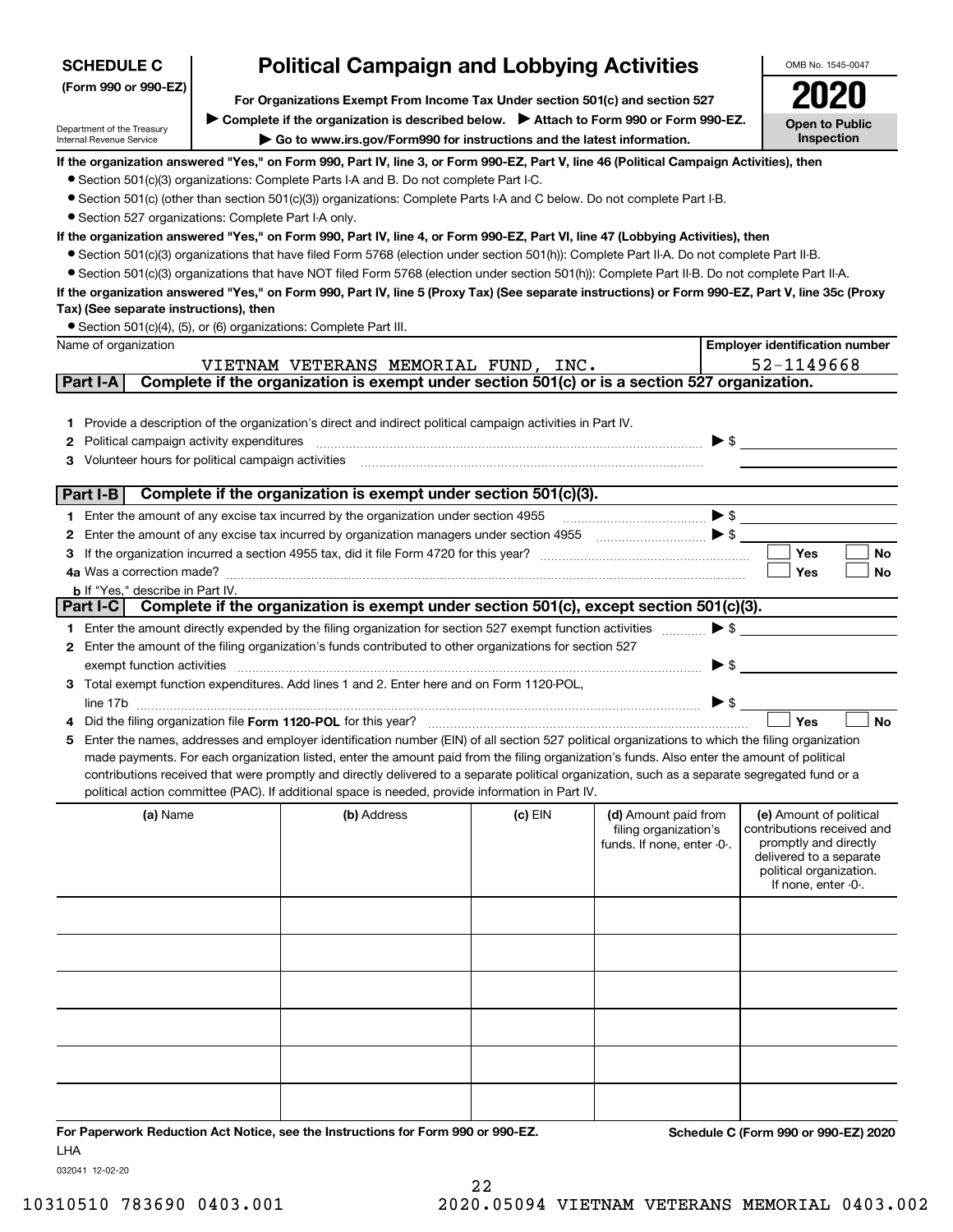| Schedule C (Form 990 or 990-EZ) 2020 VIETNAM VETERANS MEMORIAL FUND, INC.<br>Part II-A                                 |                                                                                                                                   |                                                                                  |            |                              | $52 - 1149668$ Page 2          |  |  |  |
|------------------------------------------------------------------------------------------------------------------------|-----------------------------------------------------------------------------------------------------------------------------------|----------------------------------------------------------------------------------|------------|------------------------------|--------------------------------|--|--|--|
| Complete if the organization is exempt under section 501(c)(3) and filed Form 5768 (election under<br>section 501(h)). |                                                                                                                                   |                                                                                  |            |                              |                                |  |  |  |
| A Check $\blacktriangleright$                                                                                          | if the filing organization belongs to an affiliated group (and list in Part IV each affiliated group member's name, address, EIN, |                                                                                  |            |                              |                                |  |  |  |
| expenses, and share of excess lobbying expenditures).                                                                  |                                                                                                                                   |                                                                                  |            |                              |                                |  |  |  |
| <b>B</b> Check $\blacktriangleright$                                                                                   |                                                                                                                                   | if the filing organization checked box A and "limited control" provisions apply. |            |                              |                                |  |  |  |
|                                                                                                                        | <b>Limits on Lobbying Expenditures</b>                                                                                            |                                                                                  |            | (a) Filing<br>organization's | (b) Affiliated group<br>totals |  |  |  |
|                                                                                                                        |                                                                                                                                   | (The term "expenditures" means amounts paid or incurred.)                        |            | totals                       |                                |  |  |  |
| 1a Total lobbying expenditures to influence public opinion (grassroots lobbying)                                       |                                                                                                                                   |                                                                                  |            | 0.                           |                                |  |  |  |
| <b>b</b> Total lobbying expenditures to influence a legislative body (direct lobbying)                                 |                                                                                                                                   |                                                                                  |            | $\mathbf 0$ .                |                                |  |  |  |
| c                                                                                                                      |                                                                                                                                   |                                                                                  |            | 0.                           |                                |  |  |  |
| d Other exempt purpose expenditures                                                                                    |                                                                                                                                   |                                                                                  |            | 6, 111, 682.                 |                                |  |  |  |
| e Total exempt purpose expenditures (add lines 1c and 1d)                                                              |                                                                                                                                   |                                                                                  |            | $\overline{6,111},682.$      |                                |  |  |  |
| f Lobbying nontaxable amount. Enter the amount from the following table in both columns.                               |                                                                                                                                   |                                                                                  |            | 455,584.                     |                                |  |  |  |
| If the amount on line 1e, column $(a)$ or $(b)$ is:                                                                    |                                                                                                                                   | The lobbying nontaxable amount is:                                               |            |                              |                                |  |  |  |
| Not over \$500,000                                                                                                     |                                                                                                                                   | 20% of the amount on line 1e.                                                    |            |                              |                                |  |  |  |
| Over \$500,000 but not over \$1,000,000                                                                                |                                                                                                                                   | \$100,000 plus 15% of the excess over \$500,000.                                 |            |                              |                                |  |  |  |
| Over \$1,000,000 but not over \$1,500,000                                                                              |                                                                                                                                   | \$175,000 plus 10% of the excess over \$1,000,000.                               |            |                              |                                |  |  |  |
| Over \$1,500,000 but not over \$17,000,000                                                                             |                                                                                                                                   | \$225,000 plus 5% of the excess over \$1,500,000.                                |            |                              |                                |  |  |  |
| Over \$17,000,000                                                                                                      | \$1,000,000.                                                                                                                      |                                                                                  |            |                              |                                |  |  |  |
|                                                                                                                        |                                                                                                                                   |                                                                                  |            |                              |                                |  |  |  |
| g Grassroots nontaxable amount (enter 25% of line 1f)                                                                  |                                                                                                                                   | 113,896.                                                                         |            |                              |                                |  |  |  |
| h Subtract line 1g from line 1a. If zero or less, enter -0-                                                            |                                                                                                                                   | о.                                                                               |            |                              |                                |  |  |  |
| i Subtract line 1f from line 1c. If zero or less, enter -0-                                                            |                                                                                                                                   |                                                                                  |            | О.                           |                                |  |  |  |
| If there is an amount other than zero on either line 1h or line 1i, did the organization file Form 4720                |                                                                                                                                   |                                                                                  |            |                              |                                |  |  |  |
| reporting section 4911 tax for this year?                                                                              |                                                                                                                                   |                                                                                  |            |                              | Yes<br>No                      |  |  |  |
|                                                                                                                        |                                                                                                                                   | 4-Year Averaging Period Under Section 501(h)                                     |            |                              |                                |  |  |  |
| (Some organizations that made a section 501(h) election do not have to complete all of the five columns below.         |                                                                                                                                   | See the separate instructions for lines 2a through 2f.)                          |            |                              |                                |  |  |  |
|                                                                                                                        |                                                                                                                                   | Lobbying Expenditures During 4-Year Averaging Period                             |            |                              |                                |  |  |  |
| Calendar year<br>(or fiscal year beginning in)                                                                         | (a) 2017                                                                                                                          | $(b)$ 2018                                                                       | $(c)$ 2019 | $(d)$ 2020                   | (e) Total                      |  |  |  |
| 2a Lobbying nontaxable amount                                                                                          | 533,665.                                                                                                                          | 494,813.                                                                         | 286,322.   |                              | $455, 584.$ 1, 770, 384.       |  |  |  |
| <b>b</b> Lobbying ceiling amount<br>(150% of line 2a, column(e))                                                       |                                                                                                                                   |                                                                                  |            |                              | 2,655,576.                     |  |  |  |
| c Total lobbying expenditures                                                                                          |                                                                                                                                   |                                                                                  |            |                              |                                |  |  |  |
| d Grassroots nontaxable amount                                                                                         | 133,416.                                                                                                                          | 123,703.                                                                         | 71,581.    | 113,896.                     | 442,596.                       |  |  |  |
| e Grassroots ceiling amount                                                                                            |                                                                                                                                   |                                                                                  |            |                              |                                |  |  |  |
| (150% of line 2d, column (e))                                                                                          |                                                                                                                                   |                                                                                  |            |                              | 663,894.                       |  |  |  |
| f Grassroots lobbying expenditures                                                                                     |                                                                                                                                   |                                                                                  |            |                              |                                |  |  |  |

**Schedule C (Form 990 or 990-EZ) 2020**

032042 12-02-20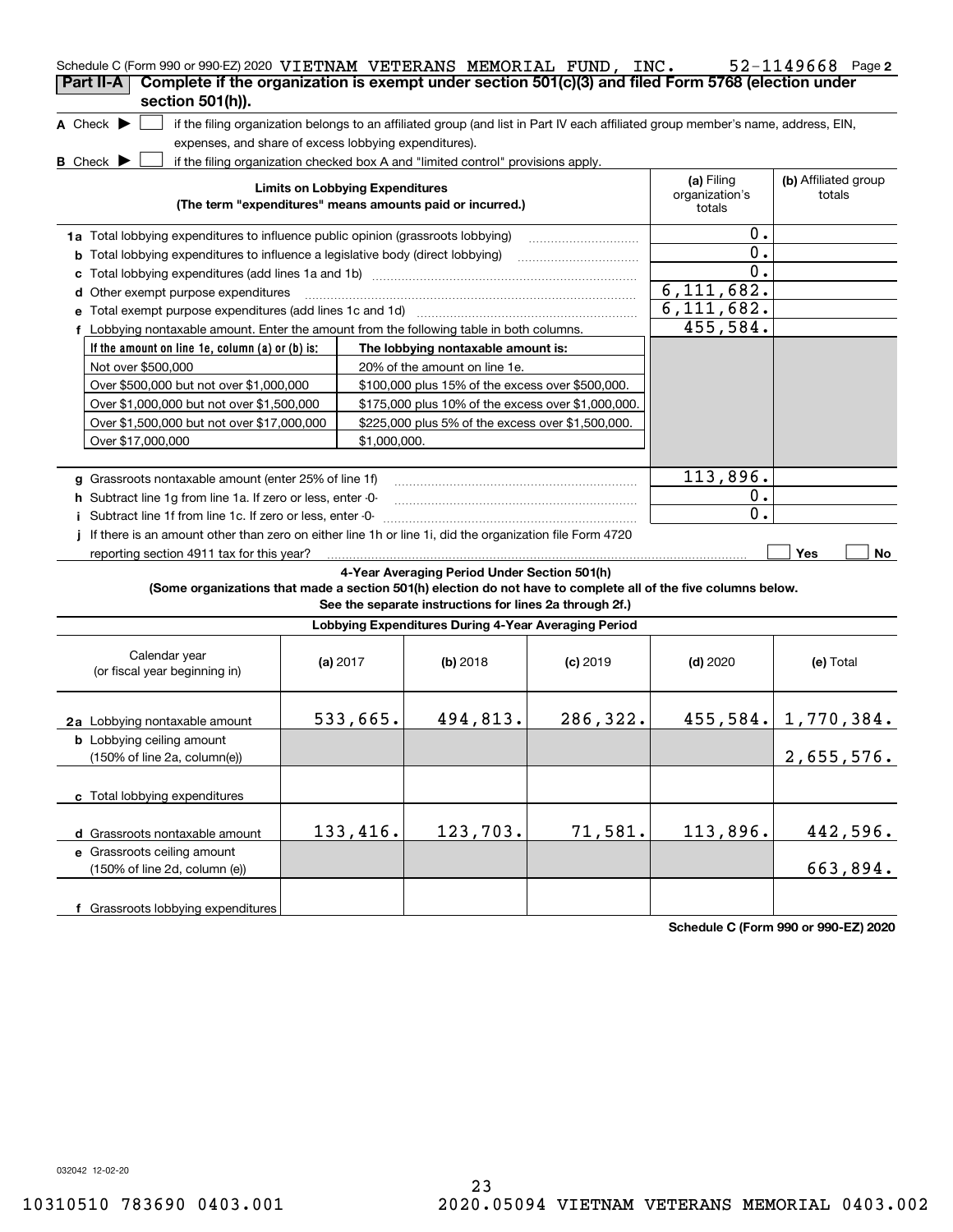#### **3** Schedule C (Form 990 or 990-EZ) 2020 Page VIETNAM VETERANS MEMORIAL FUND, INC. 52-1149668

#### **Part II-B** Complete if the organization is exempt under section 501(c)(3) and has NOT filed Form 5768 **(election under section 501(h)).**

|         | For each "Yes" response on lines 1a through 1i below, provide in Part IV a detailed description                                                                                                                                      |     |                | (b)    |    |
|---------|--------------------------------------------------------------------------------------------------------------------------------------------------------------------------------------------------------------------------------------|-----|----------------|--------|----|
|         | of the lobbying activity.                                                                                                                                                                                                            | Yes | No             | Amount |    |
| 1       | During the year, did the filing organization attempt to influence foreign, national, state, or<br>local legislation, including any attempt to influence public opinion on a legislative matter<br>or referendum, through the use of: |     |                |        |    |
|         | <b>b</b> Paid staff or management (include compensation in expenses reported on lines 1c through 1i)?                                                                                                                                |     |                |        |    |
|         |                                                                                                                                                                                                                                      |     |                |        |    |
|         | e Publications, or published or broadcast statements?                                                                                                                                                                                |     |                |        |    |
|         | f Grants to other organizations for lobbying purposes?                                                                                                                                                                               |     |                |        |    |
| q       | Direct contact with legislators, their staffs, government officials, or a legislative body?<br>.                                                                                                                                     |     |                |        |    |
|         | h Rallies, demonstrations, seminars, conventions, speeches, lectures, or any similar means?                                                                                                                                          |     |                |        |    |
|         | <i>i</i> Other activities?                                                                                                                                                                                                           |     |                |        |    |
|         |                                                                                                                                                                                                                                      |     |                |        |    |
|         | 2a Did the activities in line 1 cause the organization to be not described in section 501(c)(3)?                                                                                                                                     |     |                |        |    |
|         |                                                                                                                                                                                                                                      |     |                |        |    |
|         | c If "Yes," enter the amount of any tax incurred by organization managers under section 4912                                                                                                                                         |     |                |        |    |
|         | d If the filing organization incurred a section 4912 tax, did it file Form 4720 for this year?                                                                                                                                       |     |                |        |    |
|         | Complete if the organization is exempt under section 501(c)(4), section 501(c)(5), or section<br> Part III-A  <br>$501(c)(6)$ .                                                                                                      |     |                |        |    |
|         |                                                                                                                                                                                                                                      |     |                | Yes    | No |
| 1       |                                                                                                                                                                                                                                      |     | $\mathbf{1}$   |        |    |
| 2       | Did the organization make only in house lobbying expenditures of \$2,000 or less?                                                                                                                                                    |     | $\mathbf 2$    |        |    |
| 3       | Did the organization agree to carry over lobbying and political campaign activity expenditures from the prior year?                                                                                                                  |     | 3              |        |    |
|         | Complete if the organization is exempt under section 501(c)(4), section 501(c)(5), or section<br><b>Part III-B</b>                                                                                                                   |     |                |        |    |
|         | 501(c)(6) and if either (a) BOTH Part III-A, lines 1 and 2, are answered "No" OR (b) Part III-A, line 3, is<br>answered "Yes."                                                                                                       |     |                |        |    |
| 1       | Dues, assessments and similar amounts from members [111] matter continuum matter and similar amounts and similar amounts from members [11] matter continuum matter and similar amounts from members [11] matter and similar an       |     | $\mathbf{1}$   |        |    |
| 2       | Section 162(e) nondeductible lobbying and political expenditures (do not include amounts of political                                                                                                                                |     |                |        |    |
|         | expenses for which the section 527(f) tax was paid).                                                                                                                                                                                 |     |                |        |    |
|         | <b>a</b> Current year                                                                                                                                                                                                                |     | 2a             |        |    |
|         | b Carryover from last year manufactured and contain a series of the contract of the contract of the contract of the contract of the contract of the contract of the contract of the contract of the contract of the contract o       |     | 2 <sub>b</sub> |        |    |
|         |                                                                                                                                                                                                                                      |     | 2c             |        |    |
| З       | Aggregate amount reported in section 6033(e)(1)(A) notices of nondeductible section 162(e) dues                                                                                                                                      |     | 3              |        |    |
| 4       | If notices were sent and the amount on line 2c exceeds the amount on line 3, what portion of the excess                                                                                                                              |     |                |        |    |
|         | does the organization agree to carryover to the reasonable estimate of nondeductible lobbying and political                                                                                                                          |     |                |        |    |
|         | expenditure next year?                                                                                                                                                                                                               |     | 4              |        |    |
| 5       |                                                                                                                                                                                                                                      |     | 5              |        |    |
| Part IV | <b>Supplemental Information</b>                                                                                                                                                                                                      |     |                |        |    |
|         | Provide the descriptions required for Part I-A, line 1; Part I-B, line 4; Part I-C, line 5; Part II-A (affiliated group list); Part II-A, lines 1 and 2 (See                                                                         |     |                |        |    |

instructions); and Part II-B, line 1. Also, complete this part for any additional information.

**Schedule C (Form 990 or 990-EZ) 2020**

032043 12-02-20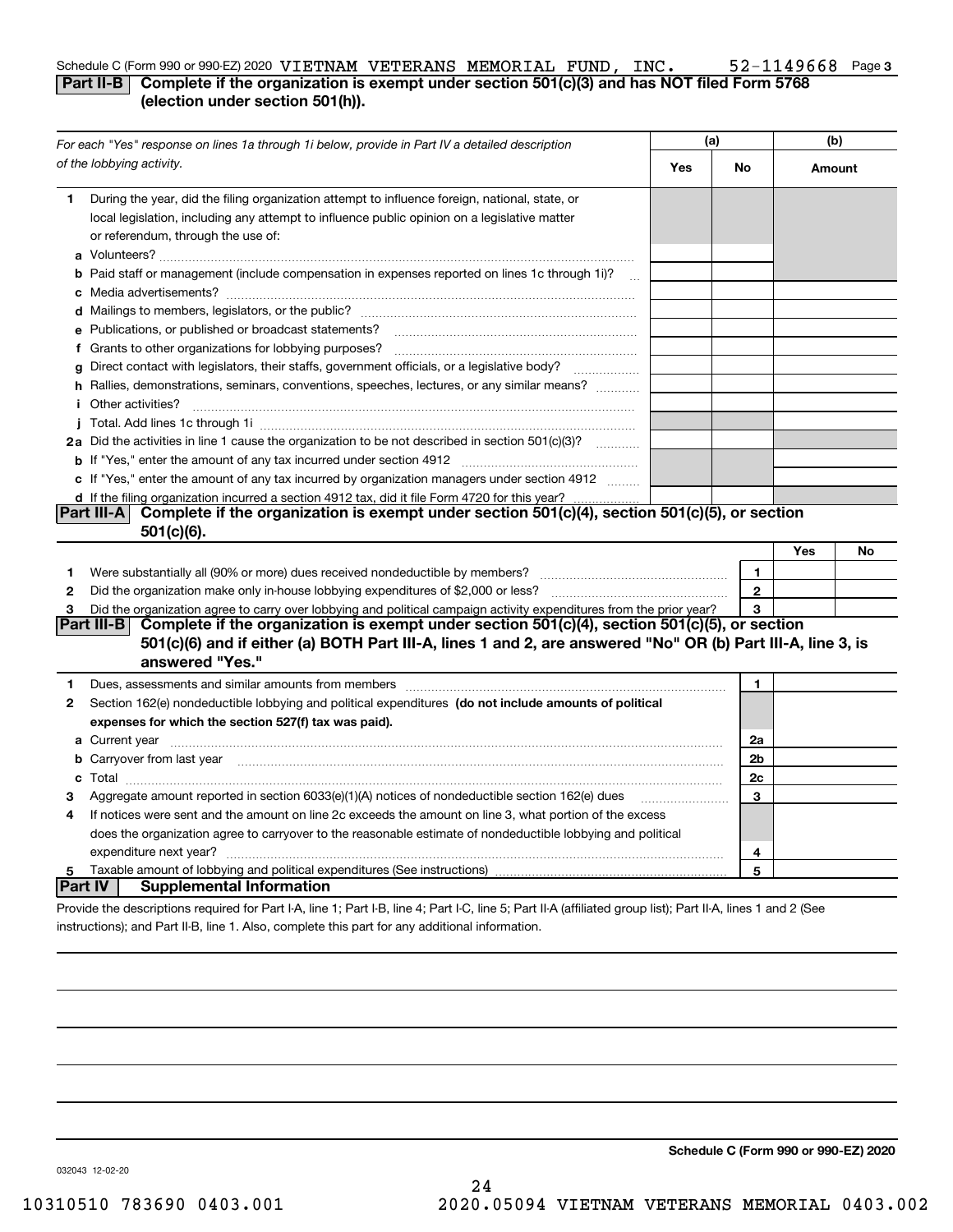| <b>SCHEDULE D</b> |  |
|-------------------|--|
|-------------------|--|

| (Form 990) |  |
|------------|--|
|------------|--|

## **Supplemental Financial Statements**

(Form 990)<br>
Pepartment of the Treasury<br>
Department of the Treasury<br>
Department of the Treasury<br>
Department of the Treasury<br> **Co to www.irs.gov/Form990 for instructions and the latest information.**<br> **Co to www.irs.gov/Form9** 



Department of the Treasury Internal Revenue Service

**Name of the organization Employer identification number**

VIETNAM VETERANS MEMORIAL FUND, INC.  $\vert$  52-1149668

| Part I       | <b>Organizations Maintaining Donor Advised Funds or Other Similar Funds or Accounts.</b> Complete if the                                       |                         |                                                    |
|--------------|------------------------------------------------------------------------------------------------------------------------------------------------|-------------------------|----------------------------------------------------|
|              | organization answered "Yes" on Form 990, Part IV, line 6.                                                                                      |                         |                                                    |
|              |                                                                                                                                                | (a) Donor advised funds | (b) Funds and other accounts                       |
| 1.           |                                                                                                                                                |                         |                                                    |
| 2            | Aggregate value of contributions to (during year)                                                                                              |                         |                                                    |
| з            | Aggregate value of grants from (during year)                                                                                                   |                         |                                                    |
| 4            |                                                                                                                                                |                         |                                                    |
| 5            | Did the organization inform all donors and donor advisors in writing that the assets held in donor advised funds                               |                         |                                                    |
|              |                                                                                                                                                |                         | Yes<br>No                                          |
| 6            | Did the organization inform all grantees, donors, and donor advisors in writing that grant funds can be used only                              |                         |                                                    |
|              | for charitable purposes and not for the benefit of the donor or donor advisor, or for any other purpose conferring                             |                         |                                                    |
| Part II      | impermissible private benefit?                                                                                                                 |                         | Yes<br>No                                          |
|              | Conservation Easements. Complete if the organization answered "Yes" on Form 990, Part IV, line 7.                                              |                         |                                                    |
| 1            | Purpose(s) of conservation easements held by the organization (check all that apply).                                                          |                         |                                                    |
|              | Preservation of land for public use (for example, recreation or education)                                                                     |                         | Preservation of a historically important land area |
|              | Protection of natural habitat                                                                                                                  |                         | Preservation of a certified historic structure     |
|              | Preservation of open space                                                                                                                     |                         |                                                    |
| 2            | Complete lines 2a through 2d if the organization held a qualified conservation contribution in the form of a conservation easement on the last |                         |                                                    |
|              | day of the tax year.                                                                                                                           |                         | Held at the End of the Tax Year                    |
| а            | Total number of conservation easements                                                                                                         |                         | 2a                                                 |
|              | Total acreage restricted by conservation easements                                                                                             |                         | 2b                                                 |
| c            | Number of conservation easements included in (c) acquired after 7/25/06, and not on a historic structure                                       |                         | 2c                                                 |
| d            |                                                                                                                                                |                         | 2d                                                 |
| З.           | Number of conservation easements modified, transferred, released, extinguished, or terminated by the organization during the tax               |                         |                                                    |
|              | $year \blacktriangleright$                                                                                                                     |                         |                                                    |
| 4            | Number of states where property subject to conservation easement is located >                                                                  |                         |                                                    |
| 5            | Does the organization have a written policy regarding the periodic monitoring, inspection, handling of                                         |                         |                                                    |
|              | violations, and enforcement of the conservation easements it holds?                                                                            |                         | Yes<br><b>No</b>                                   |
| 6            | Staff and volunteer hours devoted to monitoring, inspecting, handling of violations, and enforcing conservation easements during the year      |                         |                                                    |
|              |                                                                                                                                                |                         |                                                    |
| 7            | Amount of expenses incurred in monitoring, inspecting, handling of violations, and enforcing conservation easements during the year            |                         |                                                    |
|              | $\blacktriangleright$ \$                                                                                                                       |                         |                                                    |
| 8            | Does each conservation easement reported on line 2(d) above satisfy the requirements of section 170(h)(4)(B)(i)                                |                         |                                                    |
|              |                                                                                                                                                |                         | Yes<br>No                                          |
| 9            | In Part XIII, describe how the organization reports conservation easements in its revenue and expense statement and                            |                         |                                                    |
|              | balance sheet, and include, if applicable, the text of the footnote to the organization's financial statements that describes the              |                         |                                                    |
|              | organization's accounting for conservation easements.                                                                                          |                         |                                                    |
|              | Organizations Maintaining Collections of Art, Historical Treasures, or Other Similar Assets.<br>Part III                                       |                         |                                                    |
|              | Complete if the organization answered "Yes" on Form 990, Part IV, line 8.                                                                      |                         |                                                    |
|              | 1a If the organization elected, as permitted under FASB ASC 958, not to report in its revenue statement and balance sheet works                |                         |                                                    |
|              | of art, historical treasures, or other similar assets held for public exhibition, education, or research in furtherance of public              |                         |                                                    |
|              | service, provide in Part XIII the text of the footnote to its financial statements that describes these items.                                 |                         |                                                    |
| b            | If the organization elected, as permitted under FASB ASC 958, to report in its revenue statement and balance sheet works of                    |                         |                                                    |
|              | art, historical treasures, or other similar assets held for public exhibition, education, or research in furtherance of public service,        |                         |                                                    |
|              | provide the following amounts relating to these items:                                                                                         |                         |                                                    |
|              |                                                                                                                                                |                         | $\frac{1}{2}$                                      |
|              | (ii) Assets included in Form 990, Part X                                                                                                       |                         | $\triangleright$ \$                                |
| $\mathbf{2}$ | If the organization received or held works of art, historical treasures, or other similar assets for financial gain, provide                   |                         |                                                    |
|              | the following amounts required to be reported under FASB ASC 958 relating to these items:                                                      |                         |                                                    |
| а            | Revenue included on Form 990, Part VIII, line 1 [2000] [2000] [2000] [2000] [3000] [3000] [3000] [3000] [3000                                  |                         | $\frac{1}{2}$                                      |
|              |                                                                                                                                                |                         | $\blacktriangleright$ \$                           |
|              | LHA For Paperwork Reduction Act Notice, see the Instructions for Form 990.                                                                     |                         | Schedule D (Form 990) 2020                         |
|              | 032051 12-01-20                                                                                                                                | 25                      |                                                    |

10310510 783690 0403.001 2020.05094 VIETNAM VETERANS MEMORIAL 0403.002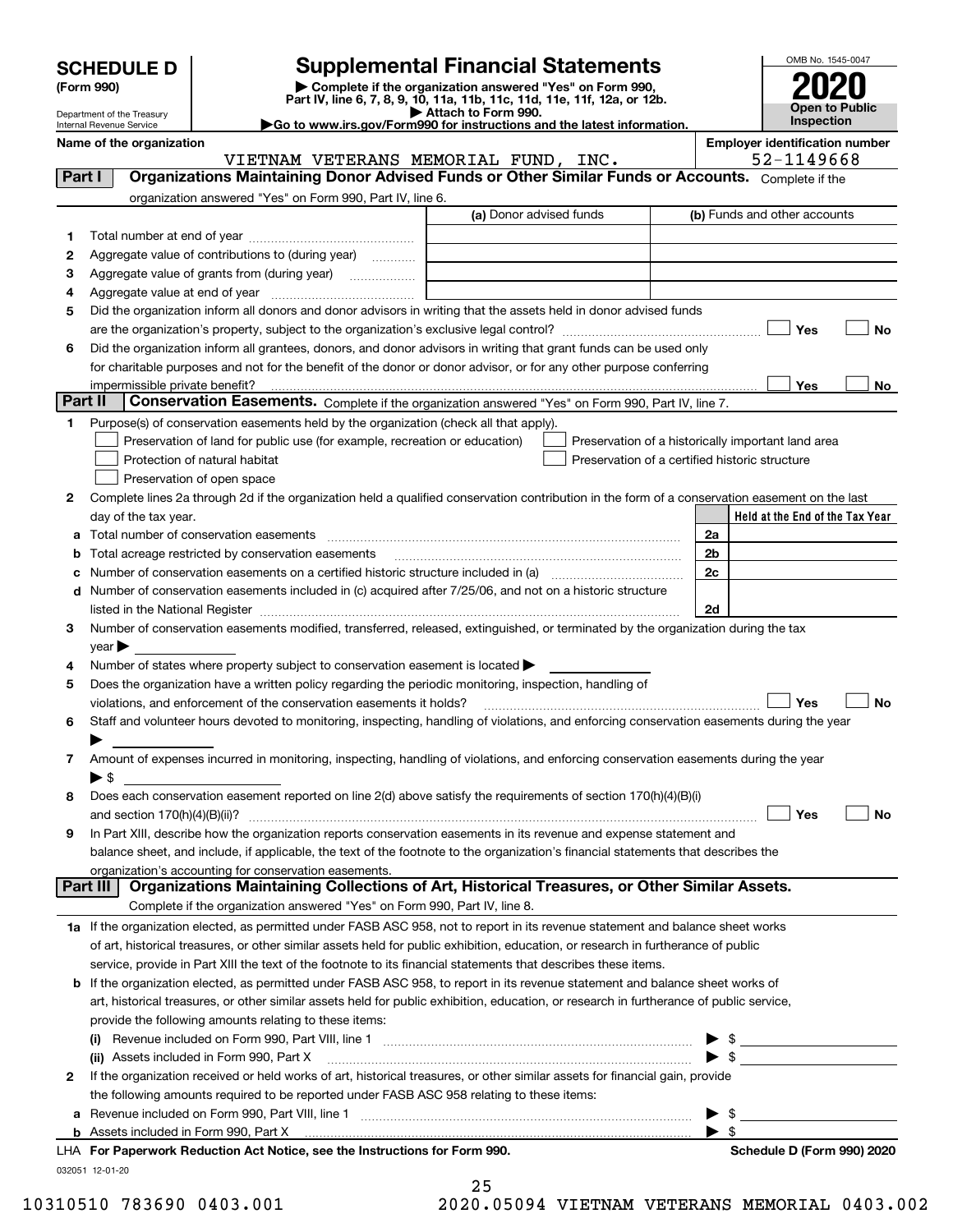|               | Schedule D (Form 990) 2020                                                                                                                                                                                                     | VIETNAM VETERANS MEMORIAL FUND, INC. |                |                                                                                                                                                                                                                                |            |                 |                      | 52-1149668          | Page $2$   |             |
|---------------|--------------------------------------------------------------------------------------------------------------------------------------------------------------------------------------------------------------------------------|--------------------------------------|----------------|--------------------------------------------------------------------------------------------------------------------------------------------------------------------------------------------------------------------------------|------------|-----------------|----------------------|---------------------|------------|-------------|
|               | Organizations Maintaining Collections of Art, Historical Treasures, or Other Similar Assets<br>Part III                                                                                                                        |                                      |                |                                                                                                                                                                                                                                |            |                 |                      | (continued)         |            |             |
| з             | Using the organization's acquisition, accession, and other records, check any of the following that make significant use of its                                                                                                |                                      |                |                                                                                                                                                                                                                                |            |                 |                      |                     |            |             |
|               | collection items (check all that apply):                                                                                                                                                                                       |                                      |                |                                                                                                                                                                                                                                |            |                 |                      |                     |            |             |
| a             | Public exhibition                                                                                                                                                                                                              | d                                    |                | Loan or exchange program                                                                                                                                                                                                       |            |                 |                      |                     |            |             |
| b             | Scholarly research                                                                                                                                                                                                             | е                                    |                | Other and the control of the control of the control of the control of the control of the control of the control of the control of the control of the control of the control of the control of the control of the control of th |            |                 |                      |                     |            |             |
| c             | Preservation for future generations                                                                                                                                                                                            |                                      |                |                                                                                                                                                                                                                                |            |                 |                      |                     |            |             |
| 4             | Provide a description of the organization's collections and explain how they further the organization's exempt purpose in Part XIII.                                                                                           |                                      |                |                                                                                                                                                                                                                                |            |                 |                      |                     |            |             |
| 5             | During the year, did the organization solicit or receive donations of art, historical treasures, or other similar assets                                                                                                       |                                      |                |                                                                                                                                                                                                                                |            |                 |                      |                     |            |             |
|               | to be sold to raise funds rather than to be maintained as part of the organization's collection?<br><b>Part IV</b>                                                                                                             |                                      |                |                                                                                                                                                                                                                                |            |                 |                      | Yes                 |            | No          |
|               | Escrow and Custodial Arrangements. Complete if the organization answered "Yes" on Form 990, Part IV, line 9, or<br>reported an amount on Form 990, Part X, line 21.                                                            |                                      |                |                                                                                                                                                                                                                                |            |                 |                      |                     |            |             |
|               | 1a Is the organization an agent, trustee, custodian or other intermediary for contributions or other assets not included                                                                                                       |                                      |                |                                                                                                                                                                                                                                |            |                 |                      |                     |            |             |
|               |                                                                                                                                                                                                                                |                                      |                |                                                                                                                                                                                                                                |            |                 |                      | Yes                 |            | No          |
|               | b If "Yes," explain the arrangement in Part XIII and complete the following table:                                                                                                                                             |                                      |                |                                                                                                                                                                                                                                |            |                 |                      |                     |            |             |
|               |                                                                                                                                                                                                                                |                                      |                |                                                                                                                                                                                                                                |            |                 |                      | Amount              |            |             |
|               | c Beginning balance measurements and the contract of the contract of the contract of the contract of the contract of the contract of the contract of the contract of the contract of the contract of the contract of the contr |                                      |                |                                                                                                                                                                                                                                |            | 1c              |                      |                     |            |             |
|               |                                                                                                                                                                                                                                |                                      |                |                                                                                                                                                                                                                                |            | 1d              |                      |                     |            |             |
|               | e Distributions during the year measurements are also according to the year and the year measurement of the year measurement of the state of the state of the state of the state of the state of the state of the state of the |                                      |                |                                                                                                                                                                                                                                |            | 1e              |                      |                     |            |             |
|               | Ending balance manufactured and contract the contract of the contract of the contract of the contract of the contract of the contract of the contract of the contract of the contract of the contract of the contract of the c |                                      |                |                                                                                                                                                                                                                                |            | 1f              |                      |                     |            |             |
|               | 2a Did the organization include an amount on Form 990, Part X, line 21, for escrow or custodial account liability?                                                                                                             |                                      |                |                                                                                                                                                                                                                                |            |                 |                      | Yes                 |            | No          |
|               | <b>b</b> If "Yes," explain the arrangement in Part XIII. Check here if the explanation has been provided on Part XIII                                                                                                          |                                      |                |                                                                                                                                                                                                                                |            |                 |                      |                     |            |             |
| <b>Part V</b> | Endowment Funds. Complete if the organization answered "Yes" on Form 990, Part IV, line 10.                                                                                                                                    |                                      |                |                                                                                                                                                                                                                                |            |                 |                      |                     |            |             |
|               |                                                                                                                                                                                                                                | (a) Current year                     | (b) Prior year | (c) Two years back                                                                                                                                                                                                             |            |                 | (d) Three years back | (e) Four years back |            |             |
|               | 1a Beginning of year balance                                                                                                                                                                                                   | 2,318,653.                           | 2,679,840.     |                                                                                                                                                                                                                                | 4,068,775. |                 | 3,948,632.           |                     | 3,099,204. |             |
|               |                                                                                                                                                                                                                                | 5,003,750.                           |                |                                                                                                                                                                                                                                |            |                 |                      |                     |            |             |
|               | Net investment earnings, gains, and losses                                                                                                                                                                                     | 542,483.                             |                |                                                                                                                                                                                                                                | 61,522.    |                 | 251,430.             |                     | 1,005,355. |             |
|               |                                                                                                                                                                                                                                |                                      |                |                                                                                                                                                                                                                                |            |                 |                      |                     |            |             |
|               | e Other expenditures for facilities                                                                                                                                                                                            |                                      |                |                                                                                                                                                                                                                                |            |                 |                      |                     |            |             |
|               | and programs                                                                                                                                                                                                                   | 396,569.                             | 361, 187.      |                                                                                                                                                                                                                                | 1,450,457. |                 | 131,287.             | 155,927.            |            |             |
|               | Administrative expenses                                                                                                                                                                                                        |                                      |                |                                                                                                                                                                                                                                |            |                 |                      |                     |            |             |
| g             | End of year balance                                                                                                                                                                                                            | 7,468,317.                           | 2,318,653.     |                                                                                                                                                                                                                                | 2,679,840. |                 | 4,068,775.           |                     | 3,948,632. |             |
|               | Provide the estimated percentage of the current year end balance (line 1g, column (a)) held as:                                                                                                                                |                                      |                |                                                                                                                                                                                                                                |            |                 |                      |                     |            |             |
|               | Board designated or quasi-endowment                                                                                                                                                                                            | 67.0000                              | %              |                                                                                                                                                                                                                                |            |                 |                      |                     |            |             |
| b             | Permanent endowment >                                                                                                                                                                                                          | %                                    |                |                                                                                                                                                                                                                                |            |                 |                      |                     |            |             |
|               | 33.0000<br>$\mathbf c$ Term endowment $\blacktriangleright$                                                                                                                                                                    | %                                    |                |                                                                                                                                                                                                                                |            |                 |                      |                     |            |             |
|               | The percentages on lines 2a, 2b, and 2c should equal 100%.                                                                                                                                                                     |                                      |                |                                                                                                                                                                                                                                |            |                 |                      |                     |            |             |
|               | 3a Are there endowment funds not in the possession of the organization that are held and administered for the organization                                                                                                     |                                      |                |                                                                                                                                                                                                                                |            |                 |                      |                     | Yes        |             |
|               | by:<br>(i)                                                                                                                                                                                                                     |                                      |                |                                                                                                                                                                                                                                |            |                 |                      | 3a(i)               |            | No<br>X     |
|               |                                                                                                                                                                                                                                |                                      |                |                                                                                                                                                                                                                                |            |                 |                      | 3a(ii)              |            | $\mathbf X$ |
|               |                                                                                                                                                                                                                                |                                      |                |                                                                                                                                                                                                                                |            |                 |                      | 3b                  |            |             |
| 4             | Describe in Part XIII the intended uses of the organization's endowment funds.                                                                                                                                                 |                                      |                |                                                                                                                                                                                                                                |            |                 |                      |                     |            |             |
|               | Land, Buildings, and Equipment.<br><b>Part VI</b>                                                                                                                                                                              |                                      |                |                                                                                                                                                                                                                                |            |                 |                      |                     |            |             |
|               | Complete if the organization answered "Yes" on Form 990, Part IV, line 11a. See Form 990, Part X, line 10.                                                                                                                     |                                      |                |                                                                                                                                                                                                                                |            |                 |                      |                     |            |             |
|               | Description of property                                                                                                                                                                                                        | (a) Cost or other                    |                | (b) Cost or other                                                                                                                                                                                                              |            | (c) Accumulated |                      | (d) Book value      |            |             |
|               |                                                                                                                                                                                                                                | basis (investment)                   |                | basis (other)                                                                                                                                                                                                                  |            | depreciation    |                      |                     |            |             |
|               |                                                                                                                                                                                                                                |                                      |                |                                                                                                                                                                                                                                |            |                 |                      |                     |            |             |
|               |                                                                                                                                                                                                                                |                                      |                |                                                                                                                                                                                                                                |            |                 |                      |                     |            |             |
|               |                                                                                                                                                                                                                                |                                      |                |                                                                                                                                                                                                                                |            |                 |                      |                     |            |             |
|               |                                                                                                                                                                                                                                |                                      |                | 88,859.                                                                                                                                                                                                                        |            |                 | 74,093.              |                     | 14,766.    |             |
|               | e Other                                                                                                                                                                                                                        |                                      |                | 653,824.                                                                                                                                                                                                                       |            | 345, 375.       |                      |                     | 308,449.   |             |
|               |                                                                                                                                                                                                                                |                                      |                |                                                                                                                                                                                                                                |            |                 |                      |                     | 323,215.   |             |

**Schedule D (Form 990) 2020**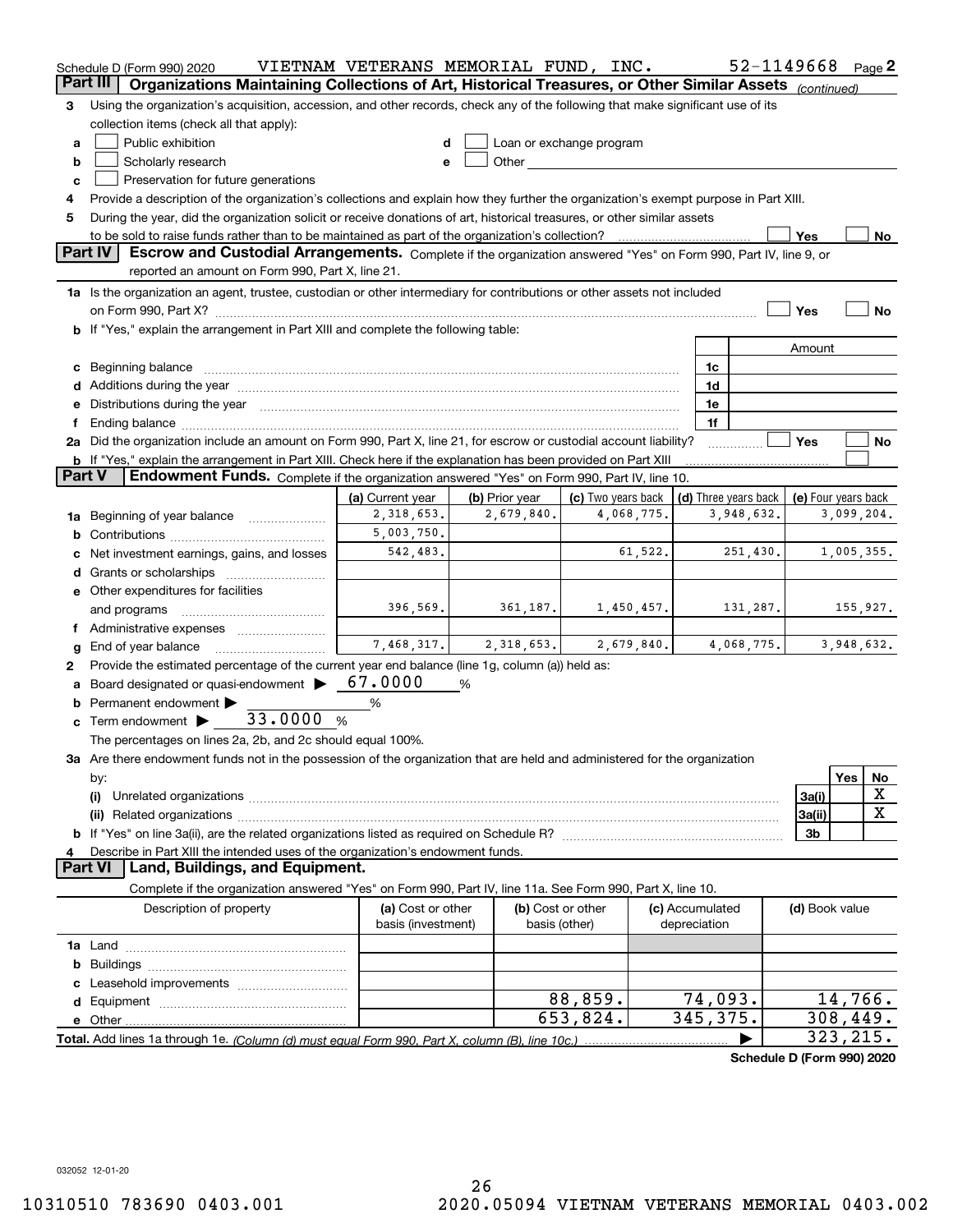| Schedule D (Form 990) 2020<br>Part VII Investments - Other Securities.                                                                                                                                            | VIETNAM VETERANS MEMORIAL FUND, INC. |                                                           | 52-1149668<br>Page $3$   |
|-------------------------------------------------------------------------------------------------------------------------------------------------------------------------------------------------------------------|--------------------------------------|-----------------------------------------------------------|--------------------------|
| Complete if the organization answered "Yes" on Form 990, Part IV, line 11b. See Form 990, Part X, line 12.                                                                                                        |                                      |                                                           |                          |
| (a) Description of security or category (including name of security)                                                                                                                                              | (b) Book value                       | (c) Method of valuation: Cost or end-of-year market value |                          |
|                                                                                                                                                                                                                   |                                      |                                                           |                          |
| (2) Closely held equity interests [11] [2] Closely held equity interests                                                                                                                                          |                                      |                                                           |                          |
| $(3)$ Other                                                                                                                                                                                                       |                                      |                                                           |                          |
| (A)                                                                                                                                                                                                               |                                      |                                                           |                          |
| (B)                                                                                                                                                                                                               |                                      |                                                           |                          |
| (C)                                                                                                                                                                                                               |                                      |                                                           |                          |
| (D)                                                                                                                                                                                                               |                                      |                                                           |                          |
| (E)                                                                                                                                                                                                               |                                      |                                                           |                          |
| (F)                                                                                                                                                                                                               |                                      |                                                           |                          |
| (G)                                                                                                                                                                                                               |                                      |                                                           |                          |
| (H)                                                                                                                                                                                                               |                                      |                                                           |                          |
| Total. (Col. (b) must equal Form 990, Part X, col. (B) line 12.)                                                                                                                                                  |                                      |                                                           |                          |
| Part VIII Investments - Program Related.                                                                                                                                                                          |                                      |                                                           |                          |
| Complete if the organization answered "Yes" on Form 990, Part IV, line 11c. See Form 990, Part X, line 13.                                                                                                        |                                      |                                                           |                          |
| (a) Description of investment                                                                                                                                                                                     | (b) Book value                       | (c) Method of valuation: Cost or end-of-year market value |                          |
| (1)                                                                                                                                                                                                               |                                      |                                                           |                          |
| (2)                                                                                                                                                                                                               |                                      |                                                           |                          |
| (3)                                                                                                                                                                                                               |                                      |                                                           |                          |
| (4)                                                                                                                                                                                                               |                                      |                                                           |                          |
| (5)                                                                                                                                                                                                               |                                      |                                                           |                          |
| (6)                                                                                                                                                                                                               |                                      |                                                           |                          |
| (7)                                                                                                                                                                                                               |                                      |                                                           |                          |
| (8)                                                                                                                                                                                                               |                                      |                                                           |                          |
| (9)                                                                                                                                                                                                               |                                      |                                                           |                          |
| Total. (Col. (b) must equal Form 990, Part X, col. (B) line 13.)<br><b>Other Assets.</b><br>Part IX<br>Complete if the organization answered "Yes" on Form 990, Part IV, line 11d. See Form 990, Part X, line 15. | (a) Description                      |                                                           | (b) Book value           |
| SECURITY DEPOSIT<br>(1)                                                                                                                                                                                           |                                      |                                                           | 14,127.                  |
| WALL OF FACES<br>(2)                                                                                                                                                                                              |                                      |                                                           | 2,029,626.               |
| <b>GRANITE FOR WALL</b><br>(3)                                                                                                                                                                                    |                                      |                                                           | 280, 700.                |
| (4)                                                                                                                                                                                                               |                                      |                                                           |                          |
| (5)                                                                                                                                                                                                               |                                      |                                                           |                          |
| (6)                                                                                                                                                                                                               |                                      |                                                           |                          |
| (7)                                                                                                                                                                                                               |                                      |                                                           |                          |
| (8)                                                                                                                                                                                                               |                                      |                                                           |                          |
| (9)                                                                                                                                                                                                               |                                      |                                                           |                          |
| Part X<br><b>Other Liabilities.</b>                                                                                                                                                                               |                                      |                                                           | $\overline{2,324,453}$ . |
| Complete if the organization answered "Yes" on Form 990, Part IV, line 11e or 11f. See Form 990, Part X, line 25.                                                                                                 |                                      |                                                           |                          |
| (a) Description of liability<br>1.                                                                                                                                                                                |                                      |                                                           | (b) Book value           |
| (1)<br>Federal income taxes                                                                                                                                                                                       |                                      |                                                           |                          |
| DEFERRED RENT<br>(2)                                                                                                                                                                                              |                                      |                                                           | 44,238.                  |
| GRANTS TO BE REPAID PER CONTRACT<br>(3)                                                                                                                                                                           |                                      |                                                           | 200,000.                 |
| (4)                                                                                                                                                                                                               |                                      |                                                           |                          |
| (5)                                                                                                                                                                                                               |                                      |                                                           |                          |
| (6)                                                                                                                                                                                                               |                                      |                                                           |                          |
| (7)                                                                                                                                                                                                               |                                      |                                                           |                          |
| (8)                                                                                                                                                                                                               |                                      |                                                           |                          |
| (9)                                                                                                                                                                                                               |                                      |                                                           |                          |
|                                                                                                                                                                                                                   |                                      |                                                           | 244,238.                 |
| 2. Liability for uncertain tax positions. In Part XIII, provide the text of the footnote to the organization's financial statements that reports the                                                              |                                      |                                                           |                          |

organization's liability for uncertain tax positions under FASB ASC 740. Check here if the text of the footnote has been provided in Part XIII  $\boxed{\text{X}}$ 

**Schedule D (Form 990) 2020**

52-1149668 Page 3

032053 12-01-20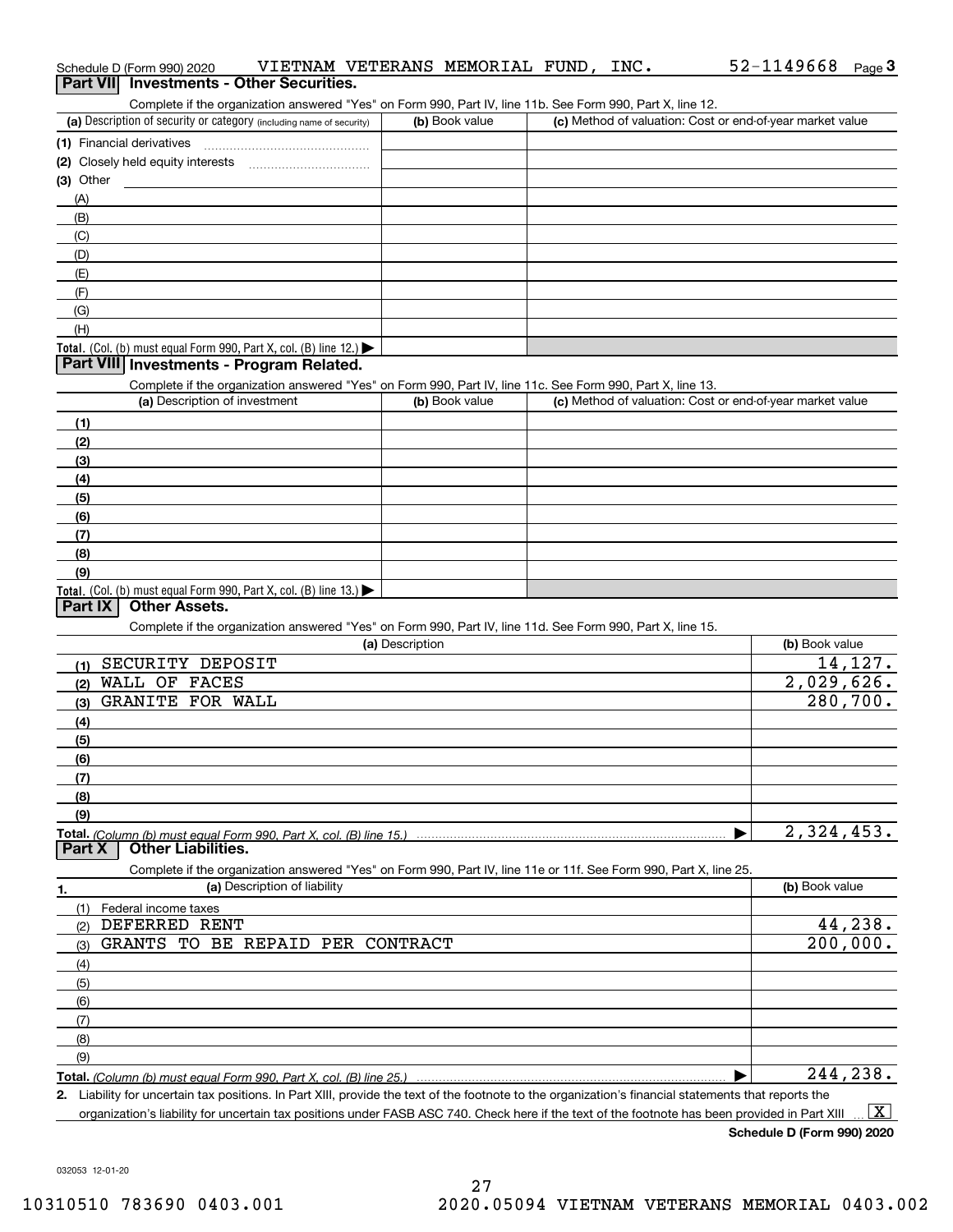|   | VIETNAM VETERANS MEMORIAL FUND, INC.<br>Schedule D (Form 990) 2020                                                                                                                                                                 |                |            |                | 52-1149668<br>Page $4$ |  |  |  |  |
|---|------------------------------------------------------------------------------------------------------------------------------------------------------------------------------------------------------------------------------------|----------------|------------|----------------|------------------------|--|--|--|--|
|   | Part XI<br>Reconciliation of Revenue per Audited Financial Statements With Revenue per Return.                                                                                                                                     |                |            |                |                        |  |  |  |  |
|   | Complete if the organization answered "Yes" on Form 990, Part IV, line 12a.                                                                                                                                                        |                |            |                |                        |  |  |  |  |
| 1 | Total revenue, gains, and other support per audited financial statements                                                                                                                                                           |                |            | $\blacksquare$ | 12,036,857.            |  |  |  |  |
| 2 | Amounts included on line 1 but not on Form 990, Part VIII, line 12:                                                                                                                                                                |                |            |                |                        |  |  |  |  |
| a |                                                                                                                                                                                                                                    | 2a             | 995,720.   |                |                        |  |  |  |  |
| b |                                                                                                                                                                                                                                    | 2 <sub>b</sub> | 3,838,980. |                |                        |  |  |  |  |
|   |                                                                                                                                                                                                                                    | 2c             |            |                |                        |  |  |  |  |
| d |                                                                                                                                                                                                                                    | 2d             |            |                |                        |  |  |  |  |
| е | Add lines 2a through 2d                                                                                                                                                                                                            |                |            | 2e             | 4,834,700.             |  |  |  |  |
| 3 |                                                                                                                                                                                                                                    |                |            | $\mathbf{3}$   | 7, 202, 157.           |  |  |  |  |
| 4 | Amounts included on Form 990, Part VIII, line 12, but not on line 1:                                                                                                                                                               |                |            |                |                        |  |  |  |  |
|   | Investment expenses not included on Form 990, Part VIII, line 7b [11, 111, 111, 121, 131, 14a]                                                                                                                                     |                | 55,517.    |                |                        |  |  |  |  |
|   |                                                                                                                                                                                                                                    | 4b             |            |                |                        |  |  |  |  |
|   | c Add lines 4a and 4b                                                                                                                                                                                                              |                |            | 4c             | 55,517.                |  |  |  |  |
|   |                                                                                                                                                                                                                                    |                |            | 5 <sup>1</sup> | 7,257,674.             |  |  |  |  |
|   |                                                                                                                                                                                                                                    |                |            |                |                        |  |  |  |  |
|   | Part XII   Reconciliation of Expenses per Audited Financial Statements With Expenses per Return.                                                                                                                                   |                |            |                |                        |  |  |  |  |
|   | Complete if the organization answered "Yes" on Form 990, Part IV, line 12a.                                                                                                                                                        |                |            |                |                        |  |  |  |  |
| 1 |                                                                                                                                                                                                                                    |                |            | $\blacksquare$ | 9,937,945.             |  |  |  |  |
| 2 | Amounts included on line 1 but not on Form 990, Part IX, line 25:                                                                                                                                                                  |                |            |                |                        |  |  |  |  |
| a |                                                                                                                                                                                                                                    | 2a             | 3,838,980. |                |                        |  |  |  |  |
| b |                                                                                                                                                                                                                                    | 2 <sub>b</sub> |            |                |                        |  |  |  |  |
|   | Other losses                                                                                                                                                                                                                       | 2c             | 42,800.    |                |                        |  |  |  |  |
|   |                                                                                                                                                                                                                                    | 2d             |            |                |                        |  |  |  |  |
| e | Add lines 2a through 2d <b>contained a contained a contained a contained a</b> contained a contained a contained a contained a contained a contact a contact a contact a contact a contact a contact a contact a contact a contact |                |            | 2e             | 3,881,780.             |  |  |  |  |
| 3 |                                                                                                                                                                                                                                    |                |            | 3              | 6,056,165.             |  |  |  |  |
| 4 | Amounts included on Form 990, Part IX, line 25, but not on line 1:                                                                                                                                                                 |                |            |                |                        |  |  |  |  |
| a |                                                                                                                                                                                                                                    | 4a             | 55,517.    |                |                        |  |  |  |  |
|   | <b>b</b> Other (Describe in Part XIII.)                                                                                                                                                                                            | 4 <sub>b</sub> |            |                |                        |  |  |  |  |
|   | c Add lines 4a and 4b                                                                                                                                                                                                              |                |            | 4 <sub>c</sub> | 55,517.                |  |  |  |  |
|   | Part XIII Supplemental Information.                                                                                                                                                                                                |                |            | 5              | 6, 111, 682.           |  |  |  |  |

Provide the descriptions required for Part II, lines 3, 5, and 9; Part III, lines 1a and 4; Part IV, lines 1b and 2b; Part V, line 4; Part X, line 2; Part XI, lines 2d and 4b; and Part XII, lines 2d and 4b. Also complete this part to provide any additional information.

PART V, LINE 4:

THE PURPOSE OF THE ENDOWMENT FUNDS IS TO PROVIDE FOR THE LONG-TERM

SUSTAINMENT OF VVMF'S CHARITABLE AND EDUCATIONAL MISSION, VISION AND

PROGRAMS, INCLUDING MAINTENANCE OF THE MEMORIAL, EDUCATION PROGRAMS, AND

OUTREACH.

PART X, LINE 2:

THE FUND IS GENERALLY EXEMPT FROM FEDERAL INCOME TAXES UNDER INTERNAL

REVENUE CODE SECTION 501(C)(3). IN ADDITION, THE FUND QUALIFIES FOR

CHARITABLE CONTRIBUTION DEDUCTIONS AND HAS BEEN CLASSIFIED AS AN

ORGANIZATION THAT IS NOT A PRIVATE FOUNDATION. THE FUND HAD NO UNRELATED

BUSINESS INCOME FOR THE YEARS ENDED SEPTEMBER 30, 2021 AND 2020.

032054 12-01-20

**Schedule D (Form 990) 2020**

28

10310510 783690 0403.001 2020.05094 VIETNAM VETERANS MEMORIAL 0403.002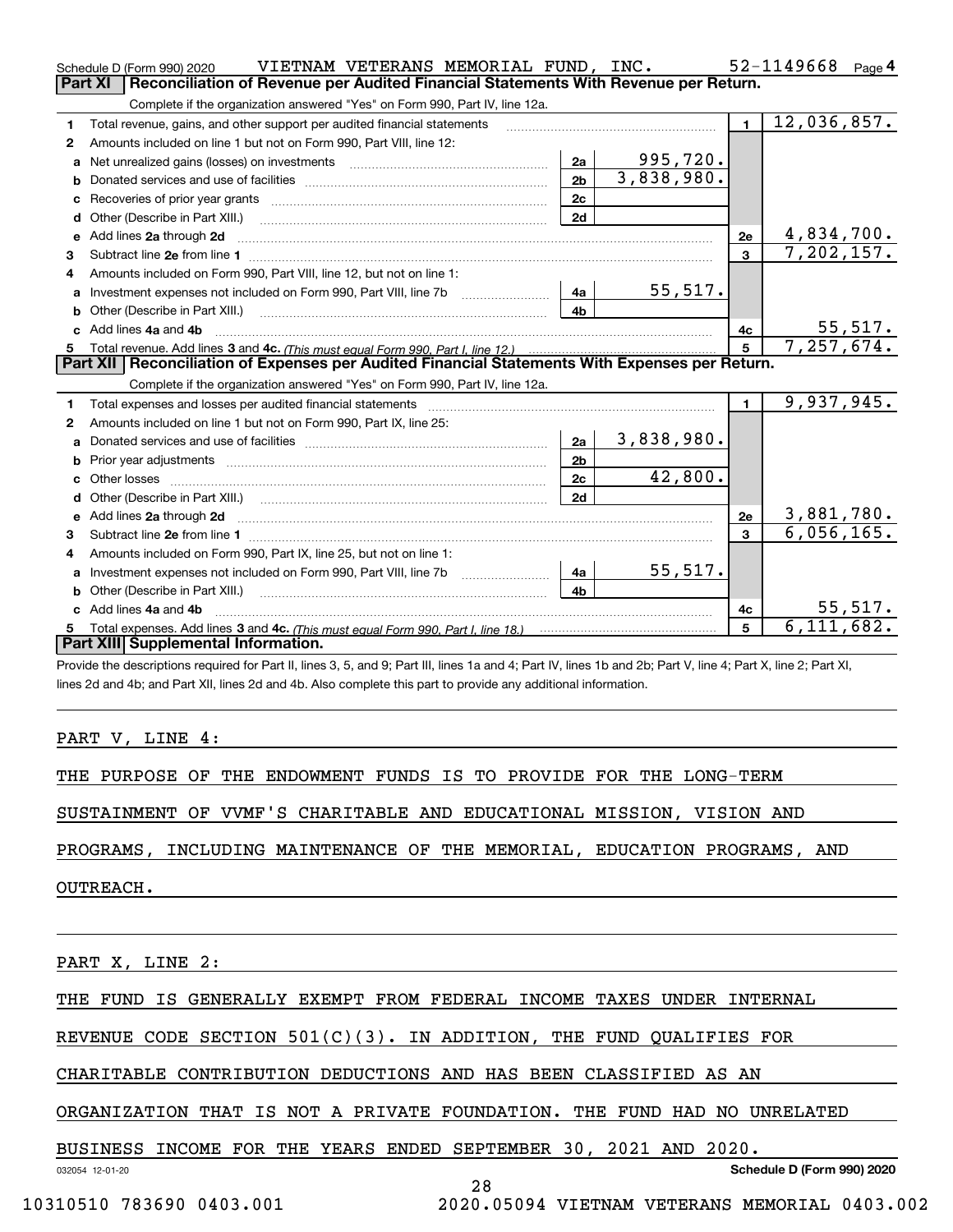| Schedule D (Form 990) 2020 VIETNAM VET<br><b>Part XIII   Supplemental Information</b> (continued) | VIETNAM VETERANS MEMORIAL FUND, INC.                                     | $52 - 1149668$ Page 5      |
|---------------------------------------------------------------------------------------------------|--------------------------------------------------------------------------|----------------------------|
|                                                                                                   | MANAGEMENT HAS EVALUATED THE FUND'S TAX POSITIONS AND HAS CONCLUDED THAT |                            |
|                                                                                                   | THE FUND HAS TAKEN NO UNCERTAIN TAX POSITIONS THAT REQUIRE ADJUSTMENT TO |                            |
|                                                                                                   | OR DISCLOSURE IN THE ACCOMPANYING FINANCIAL STATEMENTS.                  |                            |
|                                                                                                   |                                                                          |                            |
|                                                                                                   |                                                                          |                            |
|                                                                                                   |                                                                          |                            |
|                                                                                                   |                                                                          |                            |
|                                                                                                   |                                                                          |                            |
|                                                                                                   |                                                                          |                            |
|                                                                                                   |                                                                          |                            |
|                                                                                                   |                                                                          |                            |
|                                                                                                   |                                                                          |                            |
|                                                                                                   |                                                                          |                            |
|                                                                                                   |                                                                          |                            |
|                                                                                                   |                                                                          |                            |
|                                                                                                   |                                                                          |                            |
|                                                                                                   |                                                                          |                            |
|                                                                                                   |                                                                          |                            |
|                                                                                                   |                                                                          |                            |
|                                                                                                   |                                                                          |                            |
|                                                                                                   |                                                                          |                            |
|                                                                                                   |                                                                          |                            |
|                                                                                                   |                                                                          |                            |
|                                                                                                   |                                                                          |                            |
|                                                                                                   |                                                                          |                            |
|                                                                                                   |                                                                          |                            |
|                                                                                                   |                                                                          |                            |
|                                                                                                   |                                                                          |                            |
|                                                                                                   |                                                                          |                            |
|                                                                                                   |                                                                          | Schedule D (Form 990) 2020 |
| 032055 12-01-20                                                                                   |                                                                          |                            |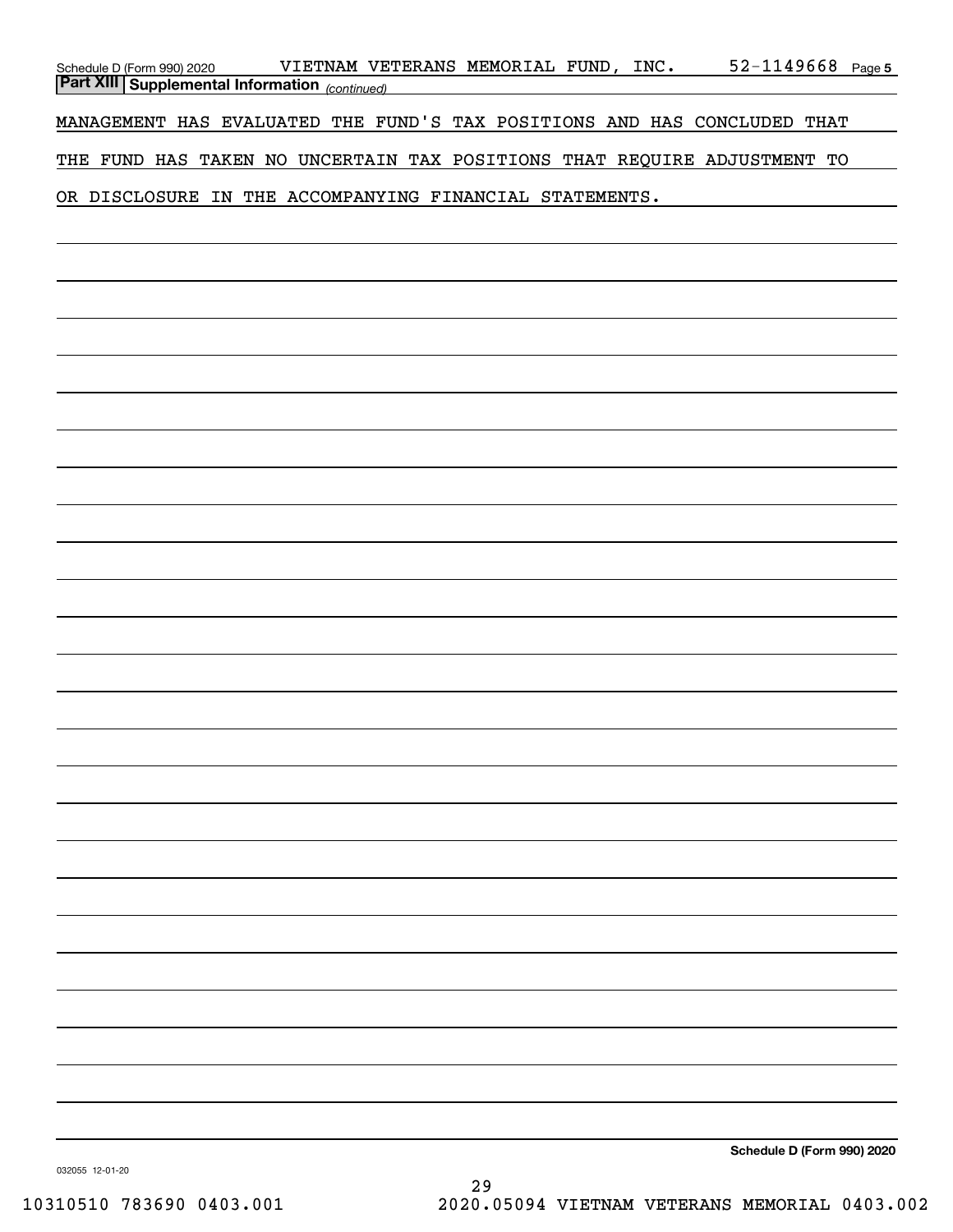| <b>SCHEDULE G</b>                                                                                                                                                   | <b>Supplemental Information Regarding Fundraising or Gaming Activities</b>                                                                                          |                                                                                                                                       |                                                                |                               |    |                     |                                   |            | OMB No. 1545-0047                   |  |  |
|---------------------------------------------------------------------------------------------------------------------------------------------------------------------|---------------------------------------------------------------------------------------------------------------------------------------------------------------------|---------------------------------------------------------------------------------------------------------------------------------------|----------------------------------------------------------------|-------------------------------|----|---------------------|-----------------------------------|------------|-------------------------------------|--|--|
| (Form 990 or 990-EZ)                                                                                                                                                | Complete if the organization answered "Yes" on Form 990, Part IV, line 17, 18, or 19, or if the<br>organization entered more than \$15,000 on Form 990-EZ, line 6a. |                                                                                                                                       |                                                                |                               |    |                     |                                   |            |                                     |  |  |
| Attach to Form 990 or Form 990-EZ.<br><b>Open to Public</b><br>Department of the Treasury                                                                           |                                                                                                                                                                     |                                                                                                                                       |                                                                |                               |    |                     |                                   |            |                                     |  |  |
| Internal Revenue Service                                                                                                                                            | Inspection<br>Go to www.irs.gov/Form990 for instructions and the latest information.<br><b>Employer identification number</b>                                       |                                                                                                                                       |                                                                |                               |    |                     |                                   |            |                                     |  |  |
| Name of the organization<br>VIETNAM VETERANS MEMORIAL FUND, INC.                                                                                                    |                                                                                                                                                                     |                                                                                                                                       |                                                                |                               |    |                     |                                   |            |                                     |  |  |
|                                                                                                                                                                     |                                                                                                                                                                     |                                                                                                                                       |                                                                |                               |    |                     |                                   | 52-1149668 |                                     |  |  |
| Part I                                                                                                                                                              | required to complete this part.                                                                                                                                     | Fundraising Activities. Complete if the organization answered "Yes" on Form 990, Part IV, line 17. Form 990-EZ filers are not         |                                                                |                               |    |                     |                                   |            |                                     |  |  |
| 1 Indicate whether the organization raised funds through any of the following activities. Check all that apply.                                                     |                                                                                                                                                                     |                                                                                                                                       |                                                                |                               |    |                     |                                   |            |                                     |  |  |
|                                                                                                                                                                     | $\mathbf{e} \times \mathbf{X}$ Solicitation of non-government grants<br>$a \mid X \mid$ Mail solicitations                                                          |                                                                                                                                       |                                                                |                               |    |                     |                                   |            |                                     |  |  |
| $\boxed{\text{X}}$ Internet and email solicitations<br>b                                                                                                            |                                                                                                                                                                     |                                                                                                                                       | $f\left[\overline{X}\right]$ Solicitation of government grants |                               |    |                     |                                   |            |                                     |  |  |
| $\vert X \vert$ Phone solicitations<br>C                                                                                                                            |                                                                                                                                                                     |                                                                                                                                       | $g\mid X$ Special fundraising events                           |                               |    |                     |                                   |            |                                     |  |  |
| $\boxed{\text{X}}$ In-person solicitations<br>d                                                                                                                     |                                                                                                                                                                     |                                                                                                                                       |                                                                |                               |    |                     |                                   |            |                                     |  |  |
| 2 a Did the organization have a written or oral agreement with any individual (including officers, directors, trustees, or                                          |                                                                                                                                                                     |                                                                                                                                       |                                                                |                               |    |                     |                                   | $X$ Yes    |                                     |  |  |
|                                                                                                                                                                     |                                                                                                                                                                     | key employees listed in Form 990, Part VII) or entity in connection with professional fundraising services?                           |                                                                |                               |    |                     |                                   |            | No                                  |  |  |
| compensated at least \$5,000 by the organization.                                                                                                                   |                                                                                                                                                                     | b If "Yes," list the 10 highest paid individuals or entities (fundraisers) pursuant to agreements under which the fundraiser is to be |                                                                |                               |    |                     |                                   |            |                                     |  |  |
|                                                                                                                                                                     |                                                                                                                                                                     |                                                                                                                                       |                                                                |                               |    |                     |                                   |            |                                     |  |  |
| (i) Name and address of individual                                                                                                                                  |                                                                                                                                                                     |                                                                                                                                       |                                                                | (iii) Did<br>fundraiser       |    | (iv) Gross receipts | (v) Amount paid                   |            | (vi) Amount paid                    |  |  |
| or entity (fundraiser)                                                                                                                                              |                                                                                                                                                                     | (ii) Activity                                                                                                                         |                                                                | have custody<br>or control of |    | from activity       | to (or retained by)<br>fundraiser |            | to (or retained by)<br>organization |  |  |
|                                                                                                                                                                     |                                                                                                                                                                     |                                                                                                                                       |                                                                | contributions?                |    |                     | listed in col. (i)                |            |                                     |  |  |
| ROBBINSKERSTEN DIRECT, LLC -                                                                                                                                        |                                                                                                                                                                     |                                                                                                                                       |                                                                | Yes                           | No |                     |                                   |            |                                     |  |  |
| 201 SUMMER STREET, HOLLISTON,                                                                                                                                       |                                                                                                                                                                     | DIRECT MAIL CONSULTING                                                                                                                |                                                                |                               | х  | 5,045,818.          |                                   | 361,584.   | 4,684,234.                          |  |  |
|                                                                                                                                                                     |                                                                                                                                                                     |                                                                                                                                       |                                                                |                               |    |                     |                                   |            |                                     |  |  |
|                                                                                                                                                                     |                                                                                                                                                                     |                                                                                                                                       |                                                                |                               |    |                     |                                   |            |                                     |  |  |
|                                                                                                                                                                     |                                                                                                                                                                     |                                                                                                                                       |                                                                |                               |    |                     |                                   |            |                                     |  |  |
|                                                                                                                                                                     |                                                                                                                                                                     |                                                                                                                                       |                                                                |                               |    |                     |                                   |            |                                     |  |  |
|                                                                                                                                                                     |                                                                                                                                                                     |                                                                                                                                       |                                                                |                               |    |                     |                                   |            |                                     |  |  |
|                                                                                                                                                                     |                                                                                                                                                                     |                                                                                                                                       |                                                                |                               |    |                     |                                   |            |                                     |  |  |
|                                                                                                                                                                     |                                                                                                                                                                     |                                                                                                                                       |                                                                |                               |    |                     |                                   |            |                                     |  |  |
|                                                                                                                                                                     |                                                                                                                                                                     |                                                                                                                                       |                                                                |                               |    |                     |                                   |            |                                     |  |  |
|                                                                                                                                                                     |                                                                                                                                                                     |                                                                                                                                       |                                                                |                               |    |                     |                                   |            |                                     |  |  |
|                                                                                                                                                                     |                                                                                                                                                                     |                                                                                                                                       |                                                                |                               |    |                     |                                   |            |                                     |  |  |
|                                                                                                                                                                     |                                                                                                                                                                     |                                                                                                                                       |                                                                |                               |    |                     |                                   |            |                                     |  |  |
|                                                                                                                                                                     |                                                                                                                                                                     |                                                                                                                                       |                                                                |                               |    |                     |                                   |            |                                     |  |  |
|                                                                                                                                                                     |                                                                                                                                                                     |                                                                                                                                       |                                                                |                               |    |                     |                                   |            |                                     |  |  |
|                                                                                                                                                                     |                                                                                                                                                                     |                                                                                                                                       |                                                                |                               |    |                     |                                   |            |                                     |  |  |
|                                                                                                                                                                     |                                                                                                                                                                     |                                                                                                                                       |                                                                |                               |    |                     |                                   |            |                                     |  |  |
|                                                                                                                                                                     |                                                                                                                                                                     |                                                                                                                                       |                                                                |                               |    |                     |                                   |            |                                     |  |  |
|                                                                                                                                                                     |                                                                                                                                                                     |                                                                                                                                       |                                                                |                               |    |                     |                                   |            |                                     |  |  |
|                                                                                                                                                                     |                                                                                                                                                                     |                                                                                                                                       |                                                                |                               |    |                     |                                   |            |                                     |  |  |
| Total                                                                                                                                                               |                                                                                                                                                                     |                                                                                                                                       |                                                                |                               |    | 5,045,818.          |                                   | 361.584.   | 4,684,234.                          |  |  |
| 3 List all states in which the organization is registered or licensed to solicit contributions or has been notified it is exempt from registration<br>or licensing. |                                                                                                                                                                     |                                                                                                                                       |                                                                |                               |    |                     |                                   |            |                                     |  |  |
|                                                                                                                                                                     |                                                                                                                                                                     |                                                                                                                                       |                                                                |                               |    |                     |                                   |            |                                     |  |  |

AL,AK,AZ,AR,CA,CO,CT,DE,FL,GA,HI,ID,IL,IN,IA,KS,KY,LA,ME,MD,MA,MI,MN,MS,MO MT,NE,NV,NH,NJ,NM,NY,NC,ND,OH,OK,OR,PA,RI,SC,SD,TN,TX,UT,VT,VA,WA,WV,WI,WY

LHA For Paperwork Reduction Act Notice, see the Instructions for Form 990 or 990-EZ. Schedule G (Form 990 or 990-EZ) 2020 SEE PART IV FOR CONTINUATIONS

032081 11-25-20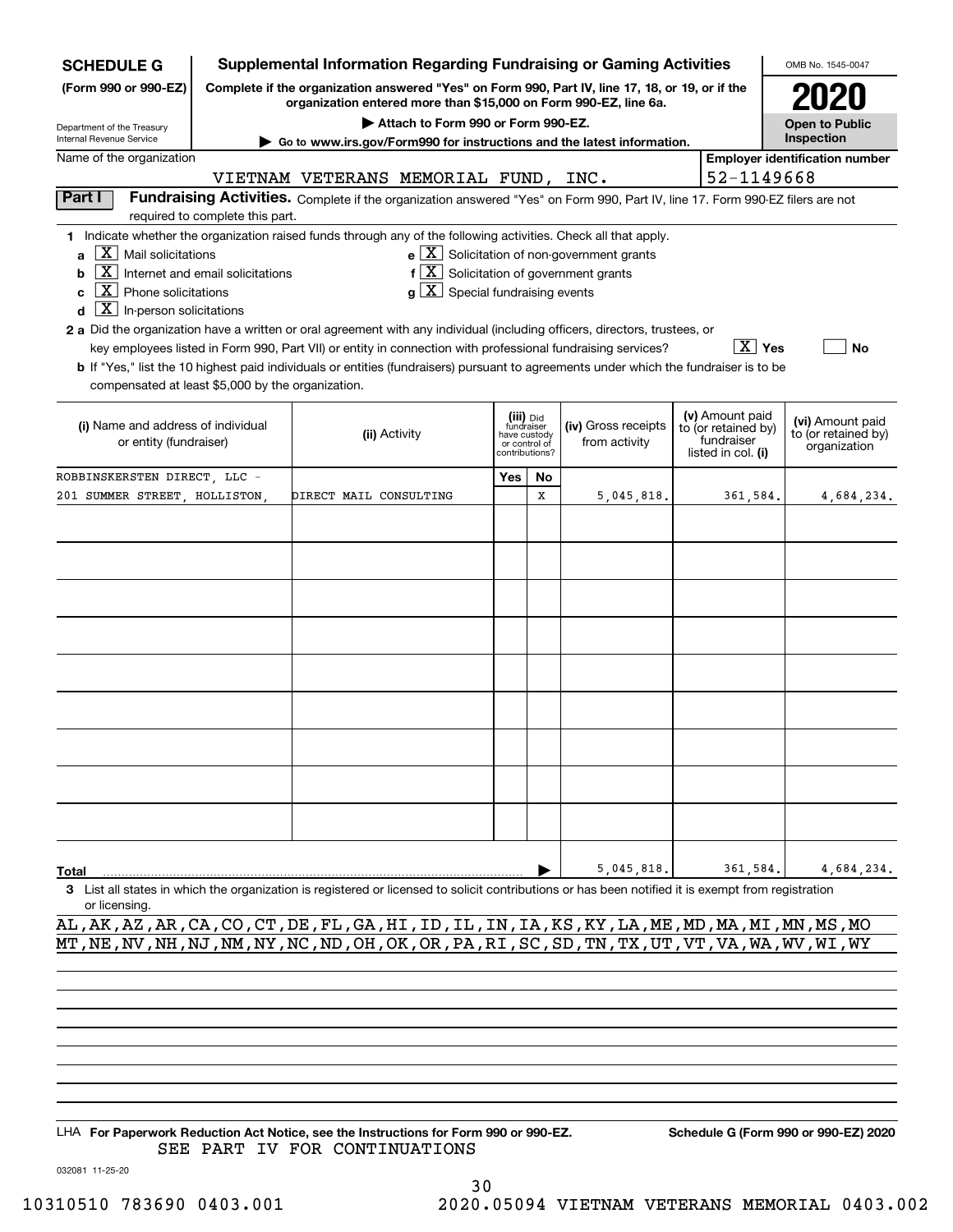|   |  |  |  | Schedule G (Form 990 or 990-EZ) 2020 VIETNAM VETERANS MEMORIAL FUND, | INC. | 52-1149668 | Page 2 |
|---|--|--|--|----------------------------------------------------------------------|------|------------|--------|
| . |  |  |  |                                                                      |      |            |        |

| <b>Contract Contract Contract</b> |  |  |
|-----------------------------------|--|--|
|                                   |  |  |

**Part II** | Fundraising Events. Complete if the organization answered "Yes" on Form 990, Part IV, line 18, or reported more than \$15,000 of fundraising event contributions and gross income on Form 990-EZ, lines 1 and 6b. List events with gross receipts greater than \$5,000.

|                 |          |                                                                                                                                                                                                                                           | (a) Event $#1$ | $(b)$ Event #2          | (c) Other events | (d) Total events<br>(add col. (a) through<br>col. (c)) |
|-----------------|----------|-------------------------------------------------------------------------------------------------------------------------------------------------------------------------------------------------------------------------------------------|----------------|-------------------------|------------------|--------------------------------------------------------|
|                 |          |                                                                                                                                                                                                                                           | (event type)   | (event type)            | (total number)   |                                                        |
| Revenue         | 1.       |                                                                                                                                                                                                                                           |                |                         |                  |                                                        |
|                 |          |                                                                                                                                                                                                                                           |                |                         |                  |                                                        |
|                 |          | 3 Gross income (line 1 minus line 2)                                                                                                                                                                                                      |                |                         |                  |                                                        |
|                 | 4        |                                                                                                                                                                                                                                           |                |                         |                  |                                                        |
|                 | 5        |                                                                                                                                                                                                                                           |                |                         |                  |                                                        |
|                 | 6        |                                                                                                                                                                                                                                           |                |                         |                  |                                                        |
| Direct Expenses | 7        | Food and beverages                                                                                                                                                                                                                        |                |                         |                  |                                                        |
|                 | 8        |                                                                                                                                                                                                                                           |                |                         |                  |                                                        |
|                 | 9        |                                                                                                                                                                                                                                           |                |                         |                  |                                                        |
|                 | 10       | Direct expense summary. Add lines 4 through 9 in column (d)                                                                                                                                                                               |                |                         | ▶                |                                                        |
|                 |          |                                                                                                                                                                                                                                           |                |                         |                  |                                                        |
|                 | Part III | Gaming. Complete if the organization answered "Yes" on Form 990, Part IV, line 19, or reported more than<br>\$15,000 on Form 990-EZ, line 6a.                                                                                             |                |                         |                  |                                                        |
|                 |          |                                                                                                                                                                                                                                           |                | (b) Pull tabs/instant   |                  | (d) Total gaming (add                                  |
|                 |          |                                                                                                                                                                                                                                           | (a) Bingo      | bingo/progressive bingo | (c) Other gaming | col. (a) through col. (c))                             |
| Revenue         |          |                                                                                                                                                                                                                                           |                |                         |                  |                                                        |
|                 | 1.       |                                                                                                                                                                                                                                           |                |                         |                  |                                                        |
|                 |          |                                                                                                                                                                                                                                           |                |                         |                  |                                                        |
|                 | 2        |                                                                                                                                                                                                                                           |                |                         |                  |                                                        |
| Direct Expenses | 3        |                                                                                                                                                                                                                                           |                |                         |                  |                                                        |
|                 | 4        |                                                                                                                                                                                                                                           |                |                         |                  |                                                        |
|                 |          |                                                                                                                                                                                                                                           |                |                         |                  |                                                        |
|                 |          |                                                                                                                                                                                                                                           | Yes<br>%       | Yes<br>%                | Yes<br>%         |                                                        |
|                 |          | Volunteer labor                                                                                                                                                                                                                           | No             | No                      | No               |                                                        |
|                 | 7        | Direct expense summary. Add lines 2 through 5 in column (d)                                                                                                                                                                               |                |                         | ▶                |                                                        |
|                 | 8        |                                                                                                                                                                                                                                           |                |                         |                  |                                                        |
|                 |          |                                                                                                                                                                                                                                           |                |                         |                  |                                                        |
| 9               |          | Enter the state(s) in which the organization conducts gaming activities:                                                                                                                                                                  |                |                         |                  |                                                        |
|                 |          |                                                                                                                                                                                                                                           |                |                         |                  | Yes<br>No                                              |
|                 |          | <b>b</b> If "No," explain:                                                                                                                                                                                                                |                |                         |                  |                                                        |
|                 |          |                                                                                                                                                                                                                                           |                |                         |                  |                                                        |
|                 |          |                                                                                                                                                                                                                                           |                |                         |                  | <b>Yes</b><br>No                                       |
|                 |          | <b>b</b> If "Yes," explain: <u>the contract of the contract of the contract of the contract of the contract of the contract of the contract of the contract of the contract of the contract of the contract of the contract of the co</u> |                |                         |                  |                                                        |
|                 |          |                                                                                                                                                                                                                                           |                |                         |                  |                                                        |
|                 |          |                                                                                                                                                                                                                                           |                |                         |                  |                                                        |
|                 |          | 032082 11-25-20                                                                                                                                                                                                                           |                |                         |                  | Schedule G (Form 990 or 990-EZ) 2020                   |

**Schedule G (Form 990 or 990-EZ) 2020**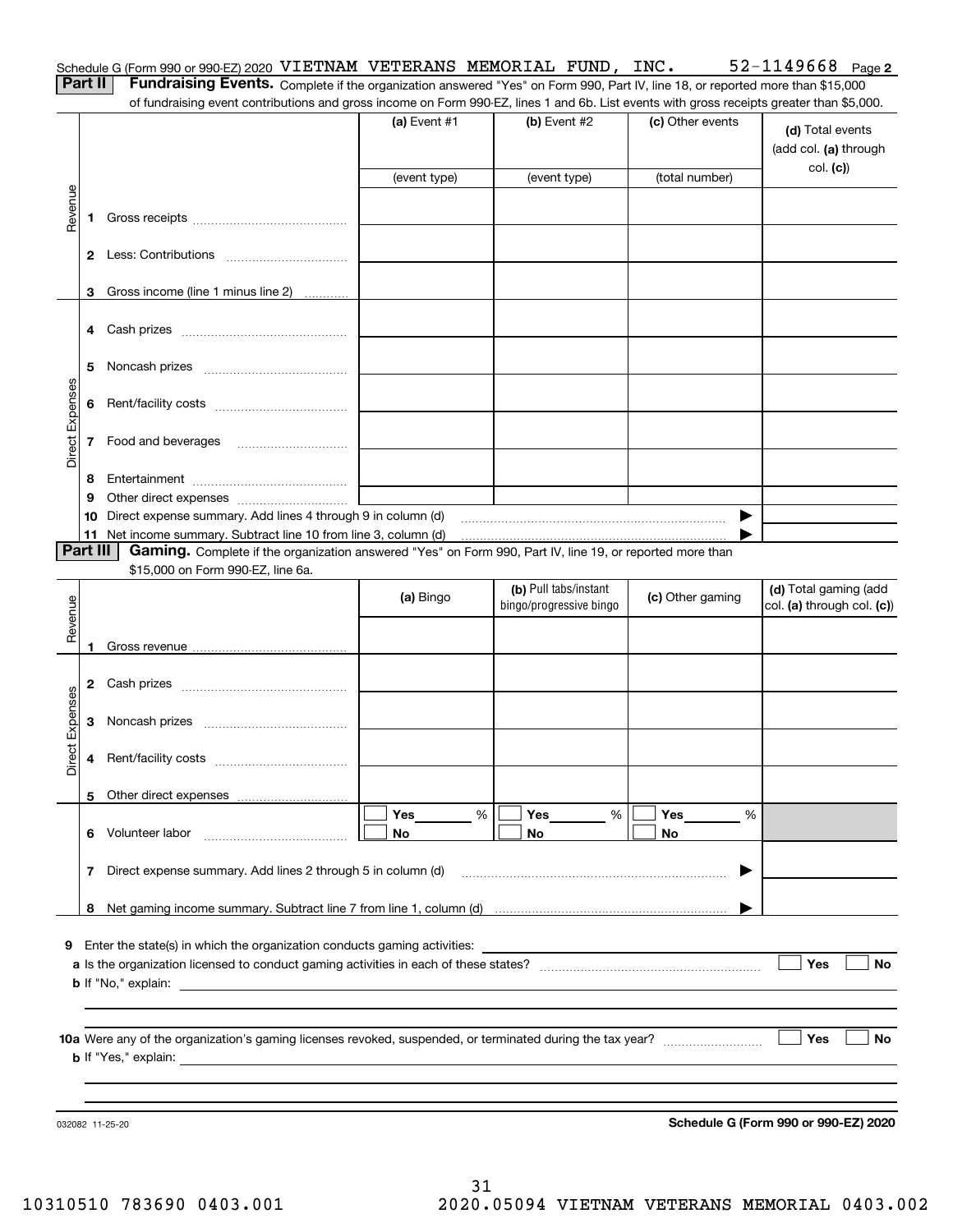|       | Schedule G (Form 990 or 990-EZ) 2020 VIETNAM VETERANS MEMORIAL FUND, INC. 52-1149668<br>Page 3                                                                                                                                                                                                                                |
|-------|-------------------------------------------------------------------------------------------------------------------------------------------------------------------------------------------------------------------------------------------------------------------------------------------------------------------------------|
|       | Yes<br>No                                                                                                                                                                                                                                                                                                                     |
|       | 12 Is the organization a grantor, beneficiary or trustee of a trust, or a member of a partnership or other entity formed                                                                                                                                                                                                      |
|       | Yes<br>No                                                                                                                                                                                                                                                                                                                     |
|       | 13 Indicate the percentage of gaming activity conducted in:                                                                                                                                                                                                                                                                   |
|       | 13а<br>%<br>13 <sub>b</sub><br>%                                                                                                                                                                                                                                                                                              |
|       | <b>b</b> An outside facility <i>www.communicality www.communicality.communicality www.communicality www.communicality www.communicality www.communicality www.communicality www.communicality.com</i><br>14 Enter the name and address of the person who prepares the organization's gaming/special events books and records: |
|       |                                                                                                                                                                                                                                                                                                                               |
|       |                                                                                                                                                                                                                                                                                                                               |
|       |                                                                                                                                                                                                                                                                                                                               |
|       | Yes<br>No                                                                                                                                                                                                                                                                                                                     |
|       |                                                                                                                                                                                                                                                                                                                               |
|       |                                                                                                                                                                                                                                                                                                                               |
|       | c If "Yes," enter name and address of the third party:                                                                                                                                                                                                                                                                        |
|       | $Name \rightarrow$                                                                                                                                                                                                                                                                                                            |
|       |                                                                                                                                                                                                                                                                                                                               |
|       |                                                                                                                                                                                                                                                                                                                               |
| 16    | Gaming manager information:                                                                                                                                                                                                                                                                                                   |
|       | Name $\blacktriangleright$ $\lrcorner$                                                                                                                                                                                                                                                                                        |
|       | Gaming manager compensation > \$                                                                                                                                                                                                                                                                                              |
|       |                                                                                                                                                                                                                                                                                                                               |
|       | $Description of services provided$ $\triangleright$                                                                                                                                                                                                                                                                           |
|       |                                                                                                                                                                                                                                                                                                                               |
|       |                                                                                                                                                                                                                                                                                                                               |
|       | Director/officer<br>Employee<br>Independent contractor                                                                                                                                                                                                                                                                        |
|       | 17 Mandatory distributions:                                                                                                                                                                                                                                                                                                   |
|       | a Is the organization required under state law to make charitable distributions from the gaming proceeds to                                                                                                                                                                                                                   |
|       | retain the state gaming license? $\Box$ No                                                                                                                                                                                                                                                                                    |
|       | <b>b</b> Enter the amount of distributions required under state law to be distributed to other exempt organizations or spent in the                                                                                                                                                                                           |
|       | organization's own exempt activities during the tax year $\triangleright$ \$                                                                                                                                                                                                                                                  |
|       | <b>Part IV</b><br>Supplemental Information. Provide the explanations required by Part I, line 2b, columns (iii) and (v); and Part III, lines 9, 9b, 10b,<br>15b, 15c, 16, and 17b, as applicable. Also provide any additional information. See instructions.                                                                  |
|       |                                                                                                                                                                                                                                                                                                                               |
|       | SCHEDULE G, PART I, LINE 2B, LIST OF TEN HIGHEST PAID FUNDRAISERS:                                                                                                                                                                                                                                                            |
|       |                                                                                                                                                                                                                                                                                                                               |
| ( I ) | NAME OF FUNDRAISER: ROBBINSKERSTEN DIRECT, LLC                                                                                                                                                                                                                                                                                |
|       |                                                                                                                                                                                                                                                                                                                               |
| (I)   | ADDRESS OF FUNDRAISER: 201 SUMMER STREET, HOLLISTON, MA<br>01746                                                                                                                                                                                                                                                              |
|       |                                                                                                                                                                                                                                                                                                                               |
|       | PART I, LINE 2B, COLUMN (V):                                                                                                                                                                                                                                                                                                  |
|       | THE AGREEMENTS BETWEEN VVMF AND ROBBINSKERSTEN DIRECT, LLC PROVIDES FOR                                                                                                                                                                                                                                                       |
|       |                                                                                                                                                                                                                                                                                                                               |
|       | THE REIMBURSEMENT OF EXPENSES SEPARATE FROM THE PAYMENT OF FEES RELATED<br>TO FUNDRAISING SERVICES. ROBBINSKERSTEN DIRECT, LLC<br>LISTS THESE EXPENSES                                                                                                                                                                        |
|       | Schedule G (Form 990 or 990-EZ) 2020<br>032083 11-25-20                                                                                                                                                                                                                                                                       |
|       | 32                                                                                                                                                                                                                                                                                                                            |

 <sup>10310510 783690 0403.001 2020.05094</sup> VIETNAM VETERANS MEMORIAL 0403.002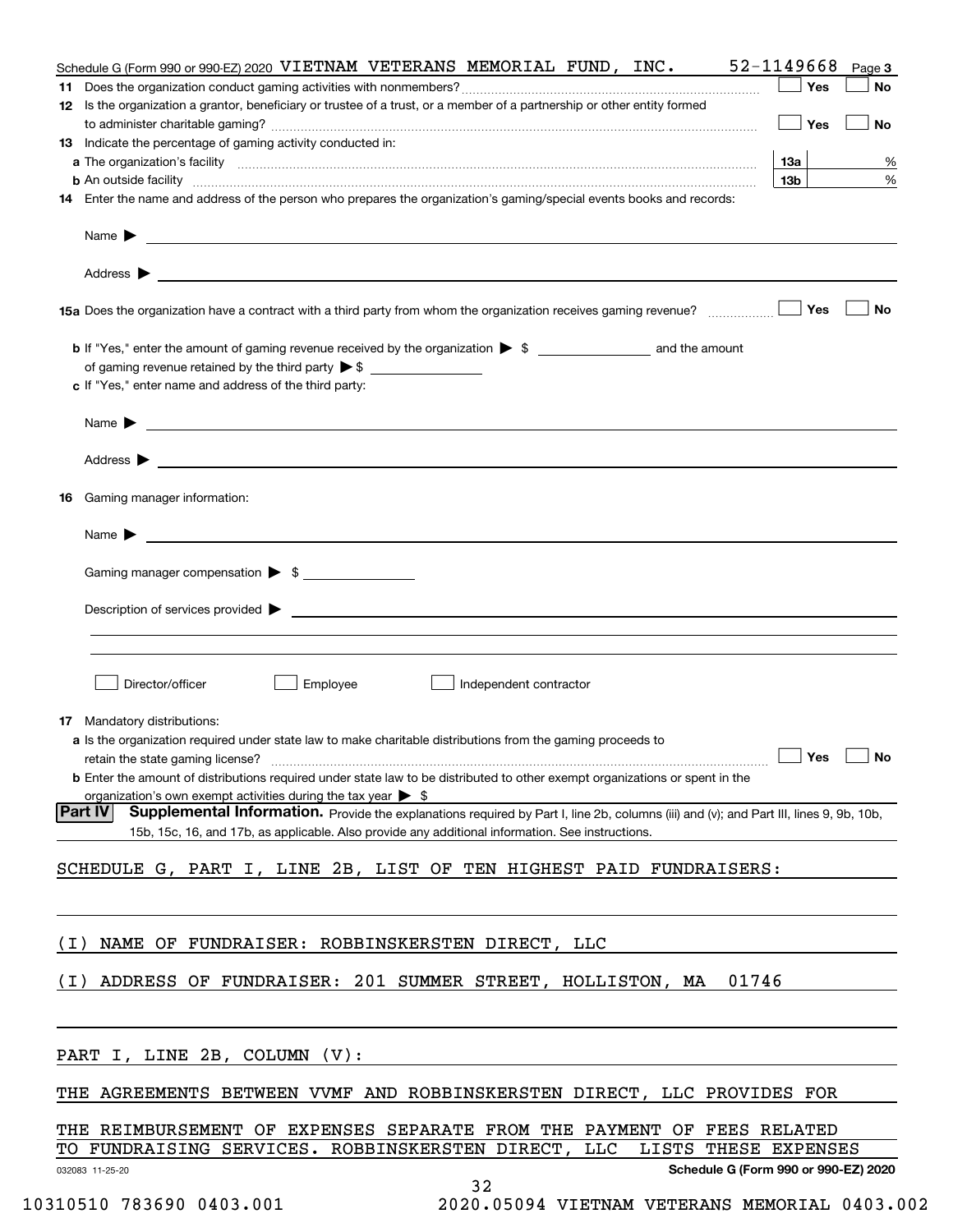Schedule G (Form 990 or 990-EZ) VIETNAM VETERANS MEMORIAL FUND,INC。 52-1149668 page 4 *(continued)* **Part IV Supplemental Information** 

AS DIFFERENT LINE-ITEMS ON INVOICES TO DISTINGUISH THEM FROM FUNDRAISING

SERVICE FEES.

PART IV LINE (V)

THE ORGANIZATION HAS CONTRACTED WITH ROBBINSKERSTEN DIRECT, LLC, A

FUNDRAISING CONSULTANT FOR THE PURPOSE OF BUILDING AND CULTIVATING A

QUALITY DONOR CONSTITUENCY AND OBTAINING FOR VIETNAM VETERANS MEMORIAL

FUND, THE MAXIMUM POSSIBLE DIRECT RESPONSE GIFT FROM SUCH DONORS.

**Schedule G (Form 990 or 990-EZ)**

032084 04-01-20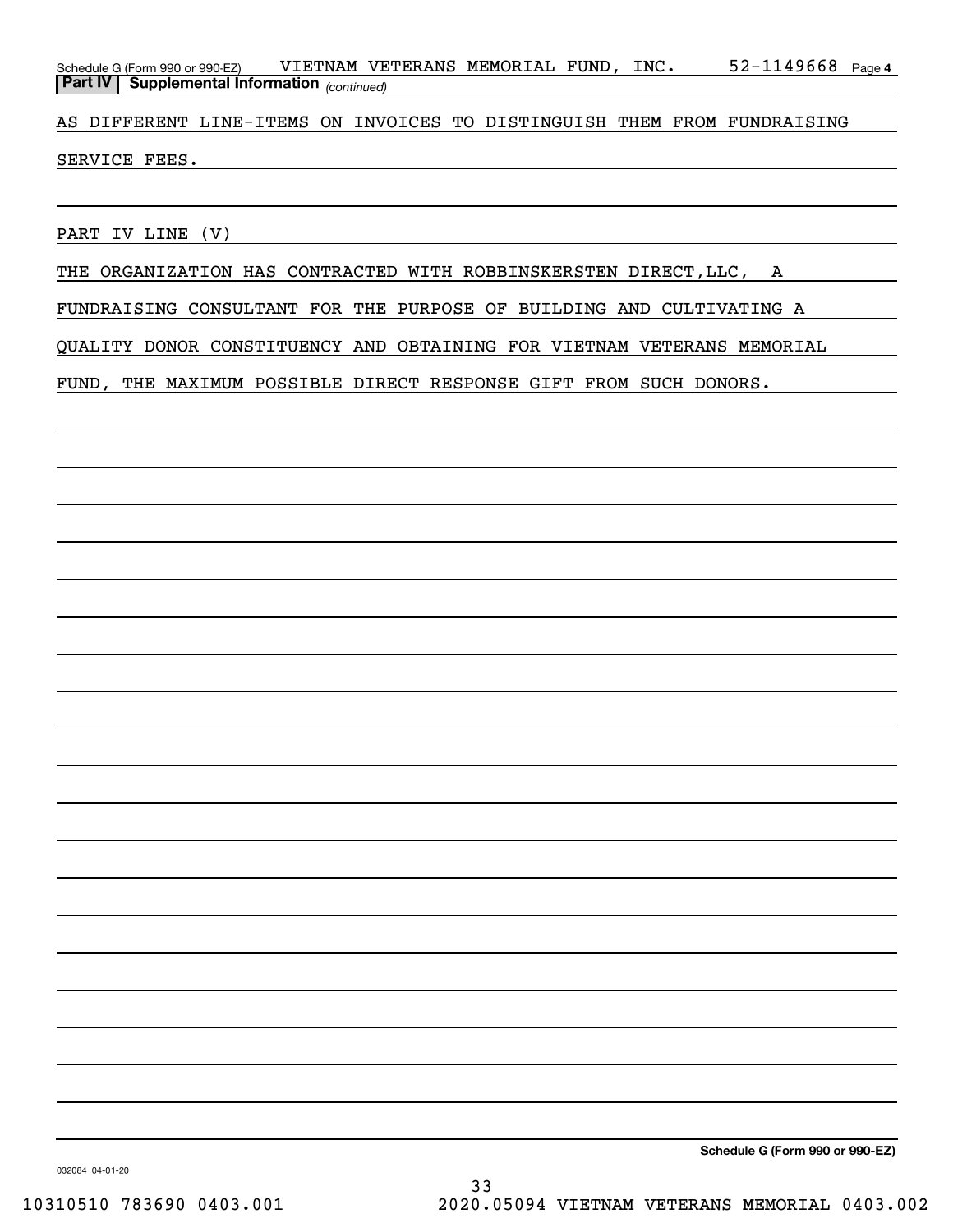|    | <b>Compensation Information</b><br><b>SCHEDULE J</b>                                                                                                    |                                       | OMB No. 1545-0047          |     |                              |  |  |  |
|----|---------------------------------------------------------------------------------------------------------------------------------------------------------|---------------------------------------|----------------------------|-----|------------------------------|--|--|--|
|    | (Form 990)<br>For certain Officers, Directors, Trustees, Key Employees, and Highest                                                                     |                                       |                            |     |                              |  |  |  |
|    | <b>Compensated Employees</b>                                                                                                                            |                                       |                            |     |                              |  |  |  |
|    | Complete if the organization answered "Yes" on Form 990, Part IV, line 23.                                                                              |                                       | <b>Open to Public</b>      |     |                              |  |  |  |
|    | Attach to Form 990.<br>Department of the Treasury<br>Go to www.irs.gov/Form990 for instructions and the latest information.<br>Internal Revenue Service |                                       | Inspection                 |     |                              |  |  |  |
|    | Name of the organization                                                                                                                                | <b>Employer identification number</b> |                            |     |                              |  |  |  |
|    | VIETNAM VETERANS MEMORIAL FUND, INC.                                                                                                                    | 52-1149668                            |                            |     |                              |  |  |  |
|    | <b>Questions Regarding Compensation</b><br>Part I                                                                                                       |                                       |                            |     |                              |  |  |  |
|    |                                                                                                                                                         |                                       |                            | Yes | No                           |  |  |  |
|    | <b>1a</b> Check the appropriate box(es) if the organization provided any of the following to or for a person listed on Form 990,                        |                                       |                            |     |                              |  |  |  |
|    | Part VII, Section A, line 1a. Complete Part III to provide any relevant information regarding these items.                                              |                                       |                            |     |                              |  |  |  |
|    | First-class or charter travel<br>Housing allowance or residence for personal use                                                                        |                                       |                            |     |                              |  |  |  |
|    | Travel for companions<br>Payments for business use of personal residence                                                                                |                                       |                            |     |                              |  |  |  |
|    | Tax indemnification and gross-up payments<br>Health or social club dues or initiation fees                                                              |                                       |                            |     |                              |  |  |  |
|    | Discretionary spending account<br>Personal services (such as maid, chauffeur, chef)                                                                     |                                       |                            |     |                              |  |  |  |
|    |                                                                                                                                                         |                                       |                            |     |                              |  |  |  |
|    | <b>b</b> If any of the boxes on line 1a are checked, did the organization follow a written policy regarding payment or                                  |                                       |                            |     |                              |  |  |  |
|    | reimbursement or provision of all of the expenses described above? If "No," complete Part III to explain                                                |                                       | 1b                         |     |                              |  |  |  |
| 2  | Did the organization require substantiation prior to reimbursing or allowing expenses incurred by all directors,                                        |                                       |                            |     |                              |  |  |  |
|    |                                                                                                                                                         |                                       | $\mathbf 2$                | x   |                              |  |  |  |
|    |                                                                                                                                                         |                                       |                            |     |                              |  |  |  |
| 3  | Indicate which, if any, of the following the organization used to establish the compensation of the organization's                                      |                                       |                            |     |                              |  |  |  |
|    | CEO/Executive Director. Check all that apply. Do not check any boxes for methods used by a related organization to                                      |                                       |                            |     |                              |  |  |  |
|    | establish compensation of the CEO/Executive Director, but explain in Part III.                                                                          |                                       |                            |     |                              |  |  |  |
|    | Compensation committee<br>Written employment contract                                                                                                   |                                       |                            |     |                              |  |  |  |
|    | Compensation survey or study<br>Independent compensation consultant                                                                                     |                                       |                            |     |                              |  |  |  |
|    | Approval by the board or compensation committee<br>Form 990 of other organizations                                                                      |                                       |                            |     |                              |  |  |  |
|    |                                                                                                                                                         |                                       |                            |     |                              |  |  |  |
| 4  | During the year, did any person listed on Form 990, Part VII, Section A, line 1a, with respect to the filing                                            |                                       |                            |     |                              |  |  |  |
|    | organization or a related organization:                                                                                                                 |                                       |                            |     |                              |  |  |  |
|    | Receive a severance payment or change-of-control payment?                                                                                               |                                       | 4a                         |     | х<br>$\overline{\mathtt{x}}$ |  |  |  |
|    | Participate in or receive payment from a supplemental nonqualified retirement plan?                                                                     |                                       | 4b                         |     | $\overline{\mathbf{x}}$      |  |  |  |
| с  | Participate in or receive payment from an equity-based compensation arrangement?                                                                        |                                       | 4c                         |     |                              |  |  |  |
|    | If "Yes" to any of lines 4a-c, list the persons and provide the applicable amounts for each item in Part III.                                           |                                       |                            |     |                              |  |  |  |
|    |                                                                                                                                                         |                                       |                            |     |                              |  |  |  |
|    | Only section 501(c)(3), 501(c)(4), and 501(c)(29) organizations must complete lines 5-9.                                                                |                                       |                            |     |                              |  |  |  |
| 5. | For persons listed on Form 990, Part VII, Section A, line 1a, did the organization pay or accrue any compensation                                       |                                       |                            |     |                              |  |  |  |
|    | contingent on the revenues of:                                                                                                                          |                                       |                            |     | <u>x</u>                     |  |  |  |
|    |                                                                                                                                                         |                                       | 5a<br>5b                   |     | $\overline{\mathbf{x}}$      |  |  |  |
|    | If "Yes" on line 5a or 5b, describe in Part III.                                                                                                        |                                       |                            |     |                              |  |  |  |
|    | 6 For persons listed on Form 990, Part VII, Section A, line 1a, did the organization pay or accrue any compensation                                     |                                       |                            |     |                              |  |  |  |
|    | contingent on the net earnings of:                                                                                                                      |                                       |                            |     |                              |  |  |  |
|    |                                                                                                                                                         |                                       | 6а                         |     | x                            |  |  |  |
|    |                                                                                                                                                         |                                       | 6b                         |     | $\overline{\mathbf{x}}$      |  |  |  |
|    | If "Yes" on line 6a or 6b, describe in Part III.                                                                                                        |                                       |                            |     |                              |  |  |  |
|    | 7 For persons listed on Form 990, Part VII, Section A, line 1a, did the organization provide any nonfixed payments                                      |                                       |                            |     |                              |  |  |  |
|    |                                                                                                                                                         |                                       | 7                          |     | х                            |  |  |  |
| 8  | Were any amounts reported on Form 990, Part VII, paid or accrued pursuant to a contract that was subject to the                                         |                                       |                            |     |                              |  |  |  |
|    |                                                                                                                                                         |                                       | 8                          |     | x                            |  |  |  |
| 9  | If "Yes" on line 8, did the organization also follow the rebuttable presumption procedure described in                                                  |                                       |                            |     |                              |  |  |  |
|    |                                                                                                                                                         |                                       | 9                          |     |                              |  |  |  |
|    | LHA For Paperwork Reduction Act Notice, see the Instructions for Form 990.                                                                              |                                       | Schedule J (Form 990) 2020 |     |                              |  |  |  |

032111 12-07-20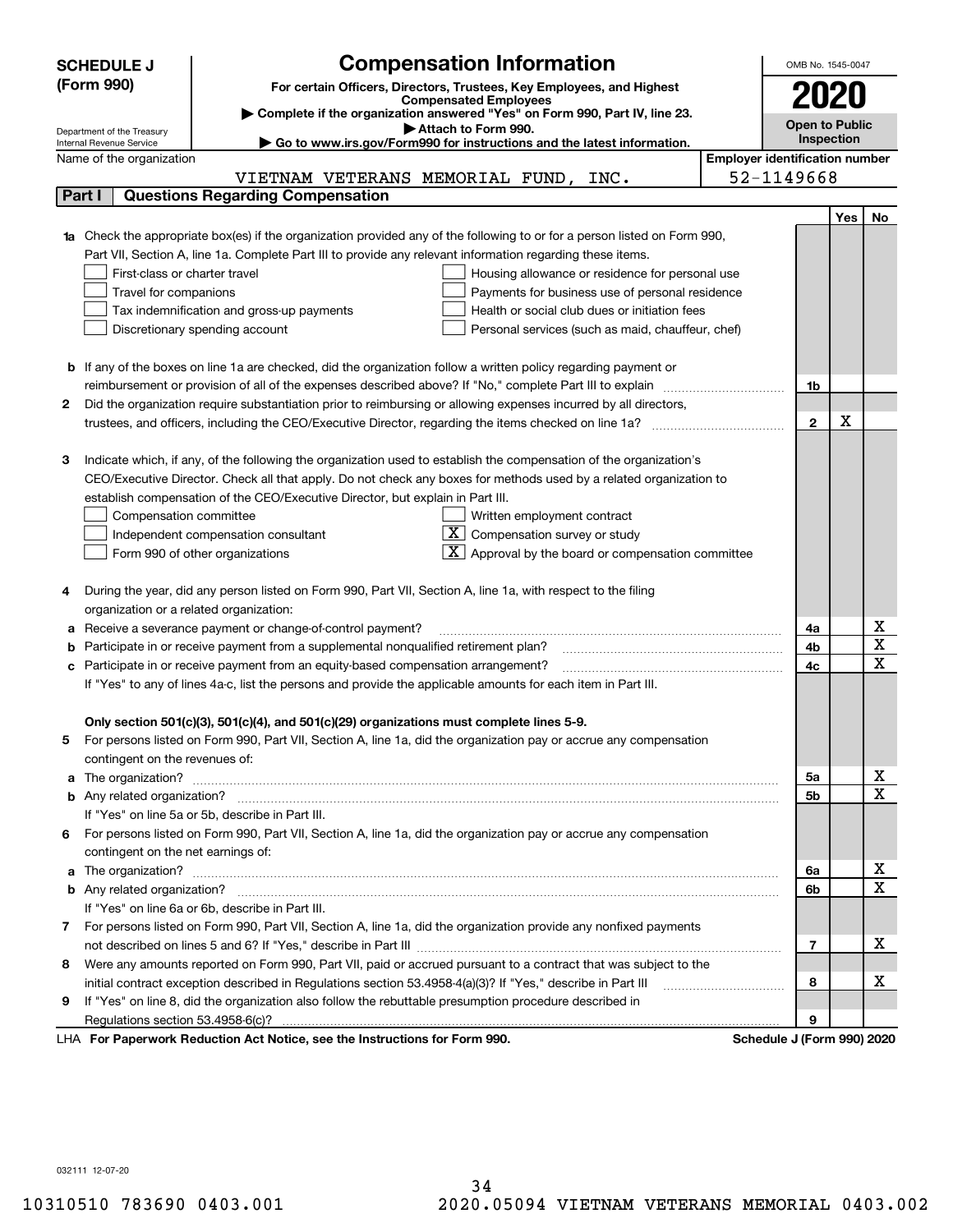### VIETNAM VETERANS MEMORIAL FUND, INC.

# **Part II Officers, Directors, Trustees, Key Employees, and Highest Compensated Employees.**  Schedule J (Form 990) 2020 Page Use duplicate copies if additional space is needed.

For each individual whose compensation must be reported on Schedule J, report compensation from the organization on row (i) and from related organizations, described in the instructions, on row (ii). Do not list any individuals that aren't listed on Form 990, Part VII.

52-1149668

**Note:**  The sum of columns (B)(i)-(iii) for each listed individual must equal the total amount of Form 990, Part VII, Section A, line 1a, applicable column (D) and (E) amounts for that individual.

| (A) Name and Title        |             | (B) Breakdown of W-2 and/or 1099-MISC compensation |                                           |                                           | (C) Retirement and             | (D) Nontaxable | (E) Total of columns<br>(F) Compensation |                                                            |  |
|---------------------------|-------------|----------------------------------------------------|-------------------------------------------|-------------------------------------------|--------------------------------|----------------|------------------------------------------|------------------------------------------------------------|--|
|                           |             | (i) Base<br>compensation                           | (ii) Bonus &<br>incentive<br>compensation | (iii) Other<br>reportable<br>compensation | other deferred<br>compensation | benefits       | $(B)(i)$ - $(D)$                         | in column (B)<br>reported as deferred<br>on prior Form 990 |  |
| (1) JIM KNOTTS            | $(\sf{i})$  | 225,000.                                           | 33,750.                                   | 941.                                      | 7,852.                         | 18,900.        | 286,443.                                 | $\mathbf 0$ .                                              |  |
| PRESIDENT & CEO           | (ii)        | $\overline{0}$ .                                   | $\mathbf 0$ .                             | $\overline{0}$ .                          | $\overline{0}$ .               | 0.             | 0.                                       | $\overline{0}$ .                                           |  |
| (2) VIKTORAS ZIKAS        | (i)         | 178,240.                                           | $\overline{0}$ .                          | 17.                                       | 5,555.                         | 25,568.        | 209,380.                                 | $\overline{0}$ .                                           |  |
| CHIEF DEVELOPMENT OFFICER | (ii)        | 0.                                                 | $\overline{0}$ .                          | 0.                                        | 0.                             | 0.             | 0.                                       | $\overline{0}$ .                                           |  |
|                           | $(\sf{i})$  |                                                    |                                           |                                           |                                |                |                                          |                                                            |  |
|                           | (ii)        |                                                    |                                           |                                           |                                |                |                                          |                                                            |  |
|                           | $(\sf{i})$  |                                                    |                                           |                                           |                                |                |                                          |                                                            |  |
|                           | (ii)        |                                                    |                                           |                                           |                                |                |                                          |                                                            |  |
|                           | $(\sf{i})$  |                                                    |                                           |                                           |                                |                |                                          |                                                            |  |
|                           | (ii)        |                                                    |                                           |                                           |                                |                |                                          |                                                            |  |
|                           | $(\sf{i})$  |                                                    |                                           |                                           |                                |                |                                          |                                                            |  |
|                           | (ii)        |                                                    |                                           |                                           |                                |                |                                          |                                                            |  |
|                           | $(\sf{i})$  |                                                    |                                           |                                           |                                |                |                                          |                                                            |  |
|                           | (ii)        |                                                    |                                           |                                           |                                |                |                                          |                                                            |  |
|                           | $(\sf{i})$  |                                                    |                                           |                                           |                                |                |                                          |                                                            |  |
|                           | (ii)        |                                                    |                                           |                                           |                                |                |                                          |                                                            |  |
|                           | $(\sf{i})$  |                                                    |                                           |                                           |                                |                |                                          |                                                            |  |
|                           | (ii)        |                                                    |                                           |                                           |                                |                |                                          |                                                            |  |
|                           | $(\sf{i})$  |                                                    |                                           |                                           |                                |                |                                          |                                                            |  |
|                           | (ii)        |                                                    |                                           |                                           |                                |                |                                          |                                                            |  |
|                           | $(\sf{i})$  |                                                    |                                           |                                           |                                |                |                                          |                                                            |  |
|                           | (ii)        |                                                    |                                           |                                           |                                |                |                                          |                                                            |  |
|                           | $(\sf{i})$  |                                                    |                                           |                                           |                                |                |                                          |                                                            |  |
|                           | (ii)        |                                                    |                                           |                                           |                                |                |                                          |                                                            |  |
|                           | $(\sf{i})$  |                                                    |                                           |                                           |                                |                |                                          |                                                            |  |
|                           | (ii)        |                                                    |                                           |                                           |                                |                |                                          |                                                            |  |
|                           | $(\sf{i})$  |                                                    |                                           |                                           |                                |                |                                          |                                                            |  |
|                           | (ii)        |                                                    |                                           |                                           |                                |                |                                          |                                                            |  |
|                           | $(\sf{i})$  |                                                    |                                           |                                           |                                |                |                                          |                                                            |  |
|                           | (ii)        |                                                    |                                           |                                           |                                |                |                                          |                                                            |  |
|                           | (i)<br>(ii) |                                                    |                                           |                                           |                                |                |                                          |                                                            |  |
|                           |             |                                                    |                                           |                                           |                                |                |                                          |                                                            |  |

**Schedule J (Form 990) 2020**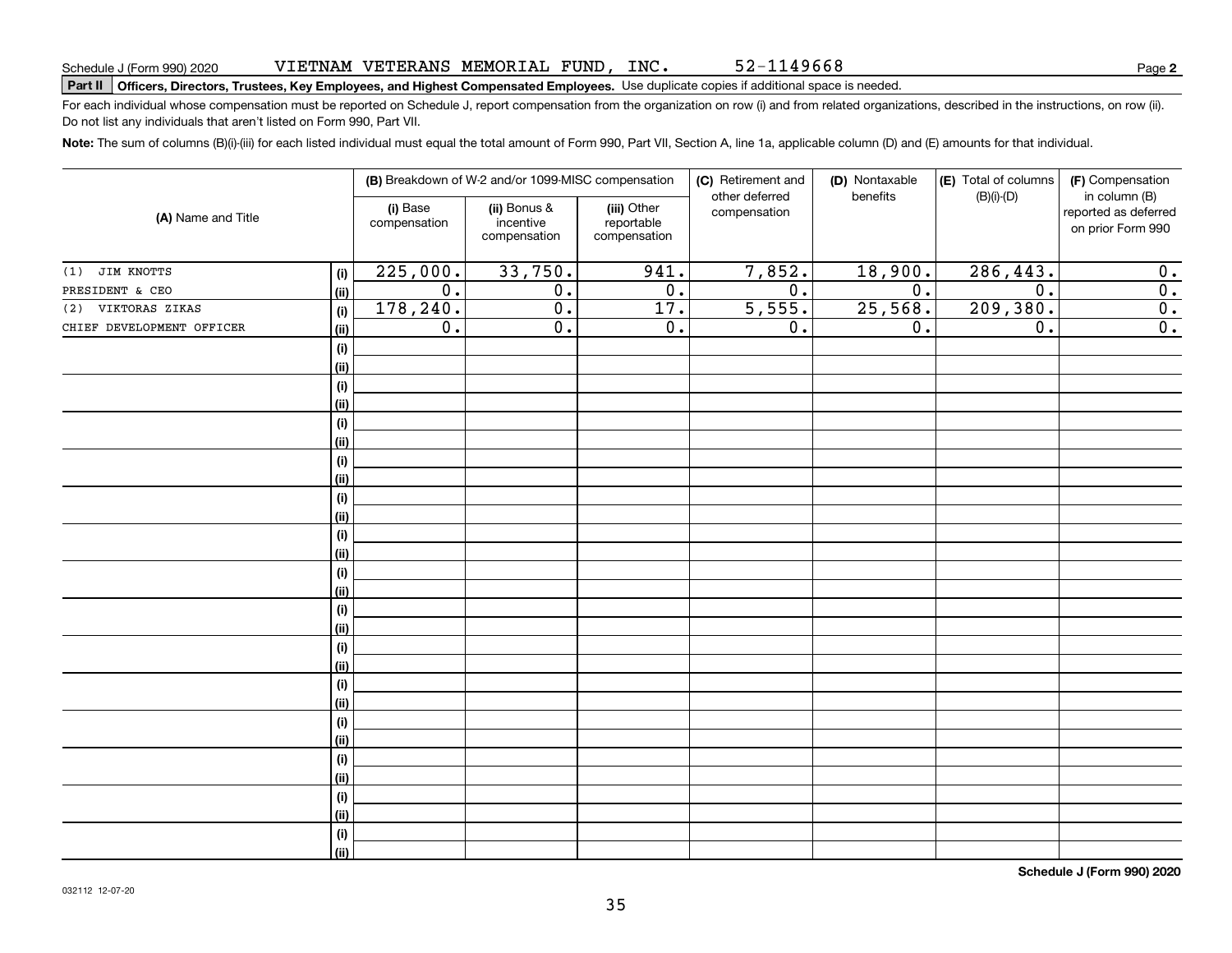Schedule J (Form 990) 2020 VIETNAM VETERANS MEMORIAL FUND, INC. 52-1149668<br>Part III Supplemental Information<br>Provide the information. explanation. or descriptions required for Part I. lines 1a. 1b. 3. 4a. 4b. 4c. 5a. 5b. 6

#### SCHEDULE J, PART II (A)

THE EXECUTIVE COMMITTEE REVIEWS THE EMPLOYMENT TERMS AND SALARY

REQUIREMENTS BASED ON SALARY COMPARISON DATA AND CONTEMPORANEOUS

DOCUMENTATION OF THE DECISION IS MADE BY THE COMMITTEE FOR THE

PRESIDENT/CEO.

THE EXECUTIVE COMMITTEE ALSO APPROVES SALARY REQUIREMENTS OF OTHER

STAFF OFFICERS AND KEY EMPLOYEES OF THE ORGANIZATION. THE EXECUTIVE

COMMITTEE MAKES RECOMMENDATIONS TO THE FULL BOARD RELATED TO EXECUTIVE

COMPENSATION. THE COMPENSATION PHILOSOPHY OF THE BOARD IS TO PAY AT

MARKET RATE FOR BASE SALARY, OFFER COMPETITIVE BENEFITS AS COMPARED TO

SIMILAR NONPROFITS, AND TO REWARD EXEMPLARY PERFORMANCE WITH BONUSES

BASED ON THE ANNUAL PERFORMANCE REVIEW.

SINCE 2014, THE STAFF HAS BEEN REDUCED BY 1/2. THE PRESIDENT AND CEO

HAS ASSUMED RESPONSIBILITIES FOR REQUIRED DUTIES FROM SEVERAL OF THESE

POSITIONS. IN ADDITION TO HIS PRIMARY DUTIES, THE PRESIDENT AND CEO

CURRENTLY SERVES AS CHIEF OPERATING OFFICER, CHIEF INFORMATION OFFICER,

AND DIRECT OVERSEER OF THE OUTSOURCED CHIEF FINANCIAL OFFICER AND

IN-HOUSE FINANCE STAFF. THE COST AVOIDANCE RELATED TO ASSUMPTION OF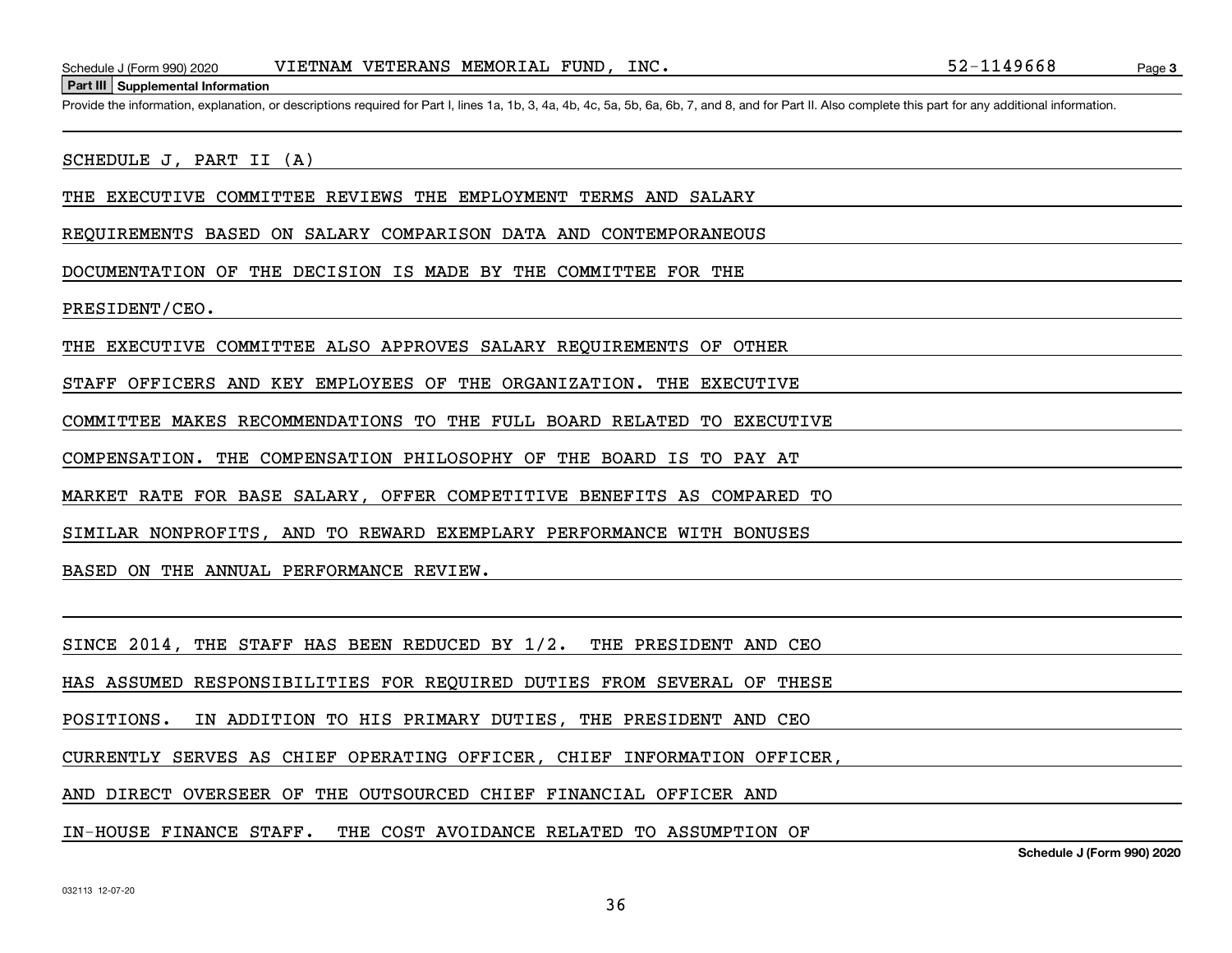**Part III Supplemental Information**

Schedule J (Form 990) 2020 VIETNAM VETERANS MEMORIAL FUND, INC. 52-1149668<br>Part III Supplemental Information<br>Provide the information, explanation, or descriptions required for Part I, lines 1a, 1b, 3, 4a, 4b, 4c, 5a, 5b, 6

### THESE ADDITIONAL POSITIONS IS WELL OVER \$300,000 ANNUALLY THAT THE

#### ORGANIZATION IS NO LONGER PAYING IN PERSONNEL COSTS.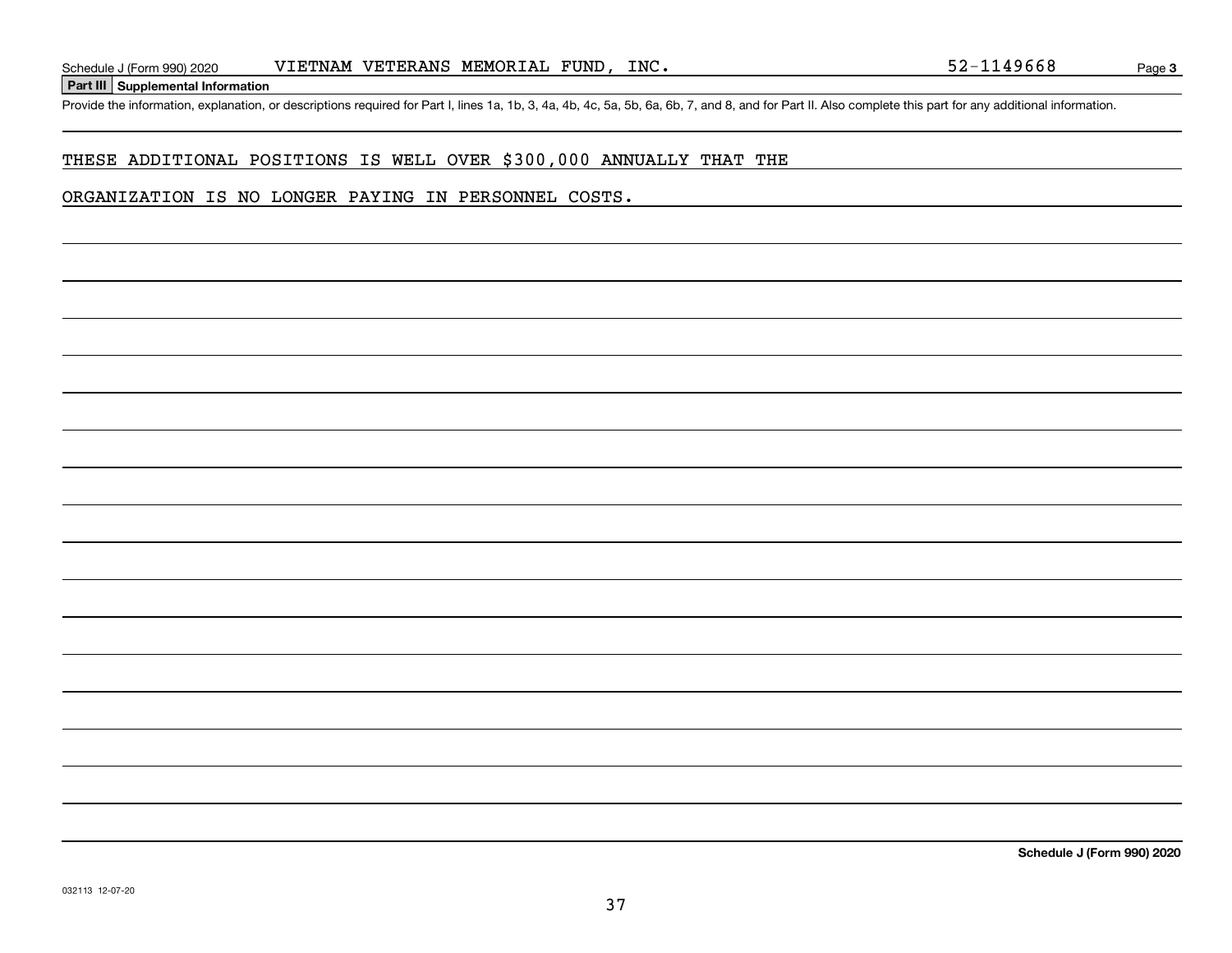**(Form 990 or 990-EZ)**

Department of the Treasury Internal Revenue Service Name of the organization

**Complete to provide information for responses to specific questions on Form 990 or 990-EZ or to provide any additional information. | Attach to Form 990 or 990-EZ. | Go to www.irs.gov/Form990 for the latest information. SCHEDULE O Supplemental Information to Form 990 or 990-EZ**



VIETNAM VETERANS MEMORIAL FUND, INC. | 52-1149668

**Employer identification number**

### FORM 990, PART I, LINE 1, DESCRIPTION OF ORGANIZATION MISSION:

VIETNAM WAR.

FORM 990, PART III, LINE 3, CHANGES IN PROGRAM SERVICES:

DUE TO THE COVID-19 PANDEMIC, THE ORGANIZATION HAD TO POSTPONE A FEW

STOPS ON THE SCHEDULE FOR THE WALL THAT HEALS, WHICH REDUCED A MAJOR

SOURCE OF INDIVIDUAL DONATIONS. CEREMONIES AND ACTIVITIES AT THE

MEMORIAL RETURNED IN PERSON, BUT WITH LIMITED CROWDS. THE STAFF

CONTINUED EFFORTS STARTED DURING THE PANDEMIC, TAKING ADVANTAGE OF

INTERNET CAPABILITIES TO DELIVER OUR PROGRAMS TO A BROADER NATIONWIDE

AUDIENCE.

IN 2022, VVMF WILL COMMEMORATE THE 40TH ANNIVERSARY OF THE DEDICATION

OF THE MEMORIAL WITH A NUMBER OF EVENTS THROUGHOUT THE YEAR,

CULMINATING ON VETERANS DAY 2022. THE STAFF HAS PLANNED AND THE BOARD

APPROVED THIS SERIES OF IN-PERSON AND ONLINE EVENTS.

FORM 990, PART III, LINE 4C, PROGRAM SERVICE ACCOMPLISHMENTS:

ONLINE, THE ORGANIZATION PROVIDES A WEB-BASED REPOSITORY FOR CONTENT

AND EXHIBITS ORIGINALLY DEVELOPED FOR A PHYSICAL MUSEUM. THE ONLINE

VERSION EXTENDS THE ORIGINAL CONCEPT IN WAYS THAT TAKE ADVANTAGE OF THE

CAPABILITIES OF THE INTERNET. PRIMARY EXHIBITS INCLUDE THE WALL OF

FACES GALLERY, SPECIAL TOPIC COLLECTION, ITEMS LEFT AT THE WALL

COLLECTION, AND TOOLS TO PLAN A VISIT TO THE MEMORIAL. THE INFORMATION

ALSO ENABLES A PHONE-BASED MOBILE APP AND EXHIBITS FOR THE TRAVELING

REPLICA OF THE WALL AND ITS MOBILE EDUCATION CENTER.

032211 11-20-20 LHA For Paperwork Reduction Act Notice, see the Instructions for Form 990 or 990-EZ. Schedule O (Form 990 or 990-EZ) 2020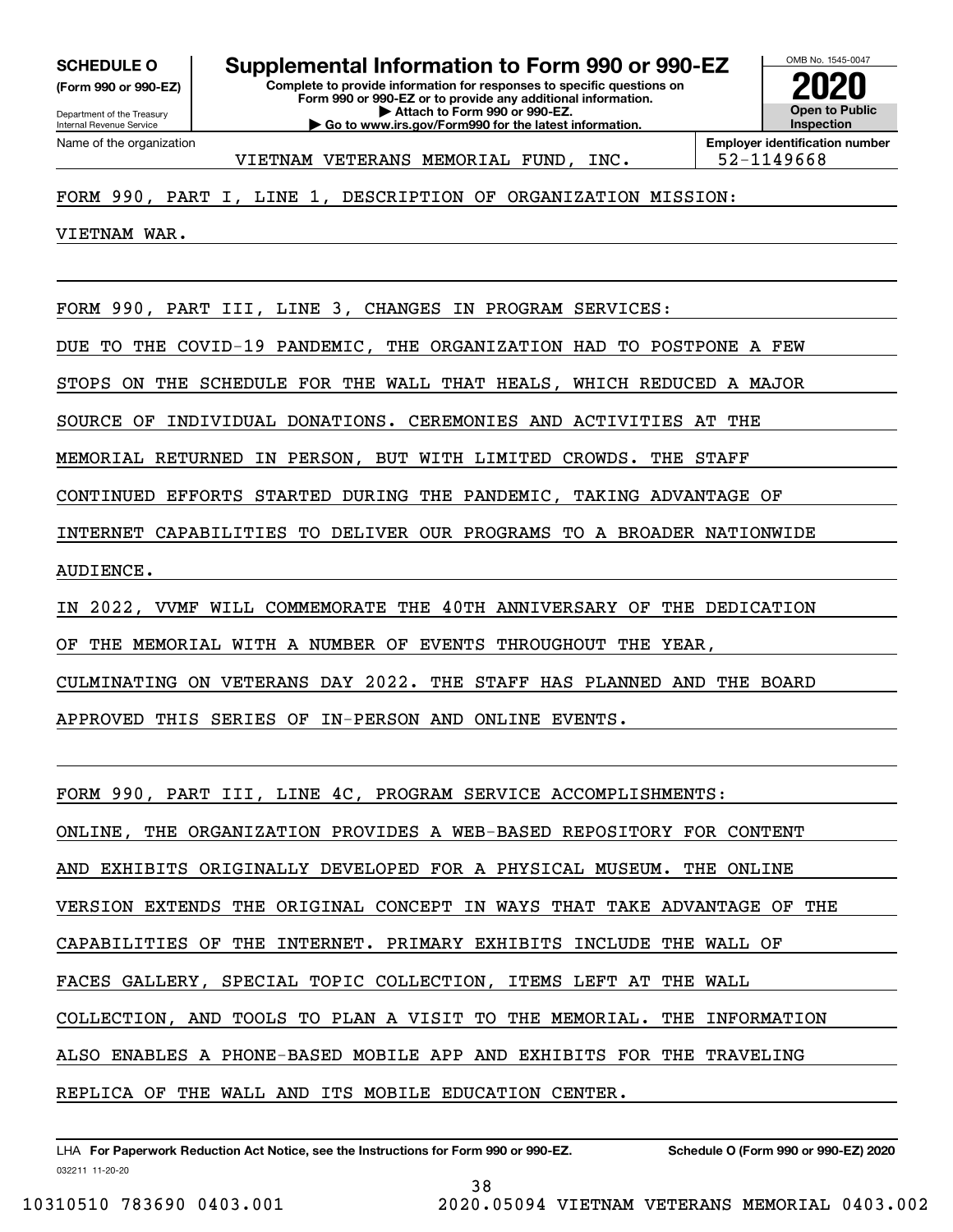| Schedule O (Form 990 or 990-EZ) 2020<br>Name of the organization          | <b>Employer identification number</b> |
|---------------------------------------------------------------------------|---------------------------------------|
| VIETNAM VETERANS MEMORIAL FUND, INC.                                      | 52-1149668                            |
| FORM 990, PART III, LINE 4D, OTHER PROGRAM SERVICES:                      |                                       |
| IN MEMORY:                                                                |                                       |
| VVMF'S IN MEMORY PROGRAM HONORS VIETNAM VETERANS WHOSE LIVES WERE CUT     |                                       |
| SHORT AS A RESULT OF THEIR SERVICE IN VIETNAM BUT ARE NOT ELIGIBLE FOR    |                                       |
| INSCRIPTION ON THE WALL UNDER DEPARTMENT OF DEFENSE GUIDELINES.           |                                       |
| EXAMPLES OF CAUSES OF DEATH THAT FIT THE CRITERIA FOR INCLUSION IN THE    |                                       |
| PROGRAM INCLUDE: EXPOSURE TO AGENT ORANGE, PTSD/SUICIDE, CANCER,          |                                       |
| DIABETES, AND HEART ATTACK. THE IN MEMORY PROGRAM ALSO CONDUCTS A         |                                       |
| READING OF THE NAMES AND IN MEMORY EVENTS.                                |                                       |
| EXPENSES \$ 207,403.<br>INCLUDING GRANTS OF \$0.<br>REVENUE S 0.          |                                       |
|                                                                           |                                       |
| CEREMONIES AND EVENTS:                                                    |                                       |
| THE ORGANIZATION PLANS, ORGANIZES, AND CONDUCTS A NUMBER OF CEREMONIES    |                                       |
| THE MEMORIAL AND ELSEWHERE TO BRING PEOPLE TOGETHER TO REMEMBER AND<br>AT |                                       |
| HONOR THE MEN AND WOMEN WHO SERVED IN THE VIETNAM WAR AND THOSE WHO       |                                       |
| DIED. CEREMONIES ARE CONDUCTED EACH YEAR ON MEMORIAL DAY, VETERANS DAY,   |                                       |
| NATIONAL VIETNAM WAR VETERANS DAY, AGENT ORANGE AWARENESS DAY, PTSD       |                                       |
| AWARENESS DAY, NATIONAL POW/MIA REMEMBRANCE DAY AND FATHERS DAY WEEKEND   |                                       |
| TO RECOGNIZE, REMEMBER, AND HONOR THOSE WHO SERVED AND DIED AS WELL AS    |                                       |

TO BRING HEALING TO THEIR FAMILIES, THEIR FRIENDS, AND OUR NATION.

EXPENSES \$ 136,978. INCLUDING GRANTS OF \$ 0. REVENUE \$ 0.

OUTREACH:

EXPENSES \$ 128,798. INCLUDING GRANTS OF \$ 0. REVENUE \$ 0.

#### MEMORIAL MAINTENANCE:

THE ORGANIZATION WORKS IN COOPERATION WITH THE NATIONAL PARK SERVICE TO

39

PROVIDE FOR ROUTINE AND SPECIAL MAINTENANCE NEEDS OF THE VIETNAM

032212 11-20-20

**Schedule O (Form 990 or 990-EZ) 2020**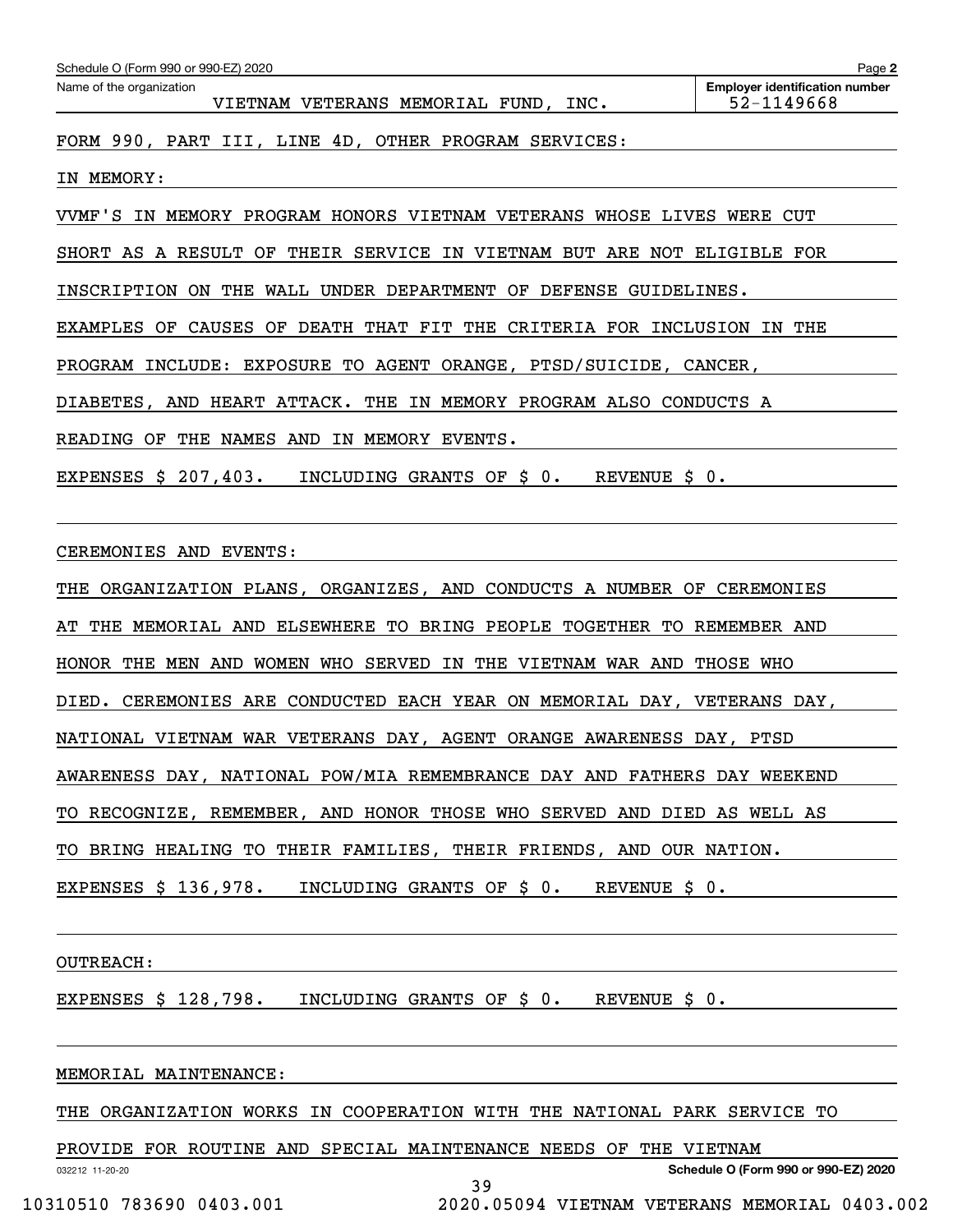| Schedule O (Form 990 or 990-EZ) 2020                                      | Page 2                                              |
|---------------------------------------------------------------------------|-----------------------------------------------------|
| Name of the organization<br>VIETNAM VETERANS MEMORIAL FUND, INC.          | <b>Employer identification number</b><br>52-1149668 |
| VETERANS MEMORIAL IN WASHINGTON, D.C., INCLUDING THE ADJACENT THREE       |                                                     |
| SERVICEMAN STATUE, IN MEMORY PLAQUE, FLAGPOLE AND THE THREE-ACRE SITE     |                                                     |
| WHERE<br>THE VIETNAM VETERANS MEMORIAL IS LOCATED, TO MAINTAIN THE SITE'S |                                                     |
| FUNCTION AS A PLACE OF REFLECTION ON THE VIETNAM WAR, A PLACE OF HONOR,   |                                                     |
| RECOGNITION AND REMEMBRANCE OF THOSE WHO SERVED AND THOSE WHO DIED, A     |                                                     |
| PLACE OF SPIRITUAL CONNECTION WITH LOST COMRADES AND LOVED ONES, AND A    |                                                     |
| SYMBOL OF HEALING FOR OUR NATION. THE MEMORIAL HAS BEEN VISITED BY MORE   |                                                     |
| THAN 90 MILLION PEOPLE, MAKING IT ONE OF THE MOST VISITED MEMORIALS ON    |                                                     |
| NATIONAL MALL. IN A TYPICAL YEAR, MORE THAN FIVE MILLION PEOPLE<br>THE    |                                                     |
| VISIT<br>THE VIETNAM VETERANS MEMORIAL IN WASHINGTON, D.C.                |                                                     |
| REVENUE \$ 0.<br>EXPENSES $$115,435.$<br>INCLUDING GRANTS OF \$ 0.        |                                                     |
| FORM 990, PART VI, SECTION B, LINE 11B:                                   |                                                     |
| A CPA FIRM PREPARES THE FORM 990 AND PROVIDES A DRAFT COPY TO THE CEO FOR |                                                     |
| THE DRAFT IS THEN SENT<br>REVIEW AND APPROVAL.                            | TO THE BOARD OF DIRECTORS FOR                       |
| REVIEW PRIOR TO THE 990 BEING ISSUED FINAL. THE CEO THEN APPROVES THE 990 |                                                     |
| FOR ASSEMBLY AND SIGNS THE FINAL FORM.                                    |                                                     |
| FORM 990, SCHEDULE A, PART II (SUPPORT SCHEDULE FOR ORGANIZATIONS)        |                                                     |

P 569 87 27

FORM 990, PART VI, SECTION B, LINE 12C:

A FORMAL PROCESS IS IN PLACE TO IDENTIFY AND REVIEW POTENTIAL CONFLICTS OF

INTEREST WITH A REQUIRED ANNUAL DISCLOSURE. ADDITIONALLY, AN INFORMAL

PROCESS IS IN PLACE WHEREBY KEY EMPLOYEES VALIDATE ANY POTENTIAL CONFLICTS

DURING THE INDEPENDENT AUDIT.

032212 11-20-20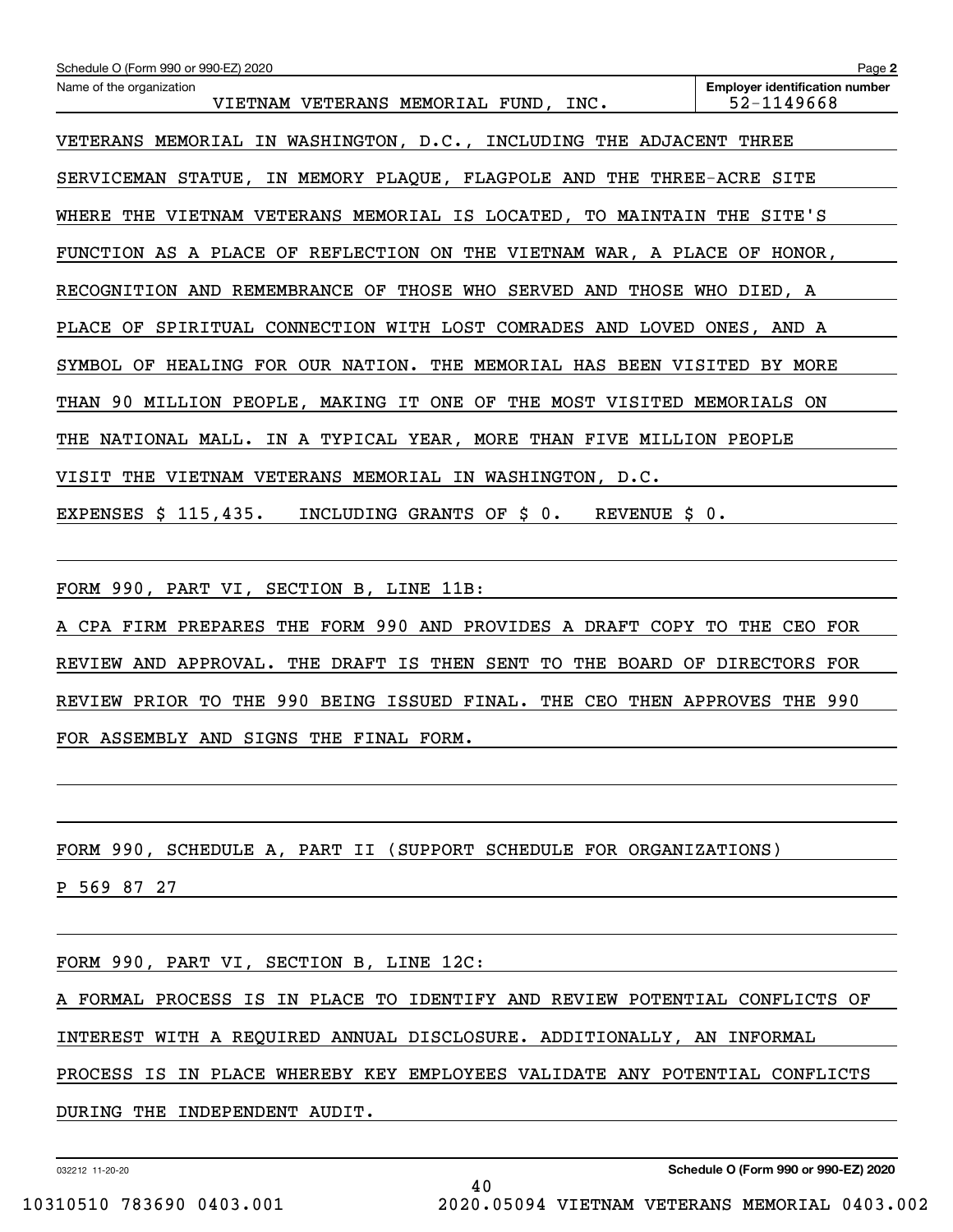| Schedule O (Form 990 or 990-EZ) 2020                                                                      | Page 2                                              |  |  |  |  |  |
|-----------------------------------------------------------------------------------------------------------|-----------------------------------------------------|--|--|--|--|--|
| Name of the organization<br>VIETNAM VETERANS MEMORIAL FUND, INC.                                          | <b>Employer identification number</b><br>52-1149668 |  |  |  |  |  |
| FORM 990, PART VI, SECTION B, LINE 15:                                                                    |                                                     |  |  |  |  |  |
| <b>EXECUTIVE</b><br>COMMITTEE<br>REVIEWS<br>THE<br>EMPLOYMENT<br>TERMS<br>AND<br>SALARY<br>THE            |                                                     |  |  |  |  |  |
| BASED<br>ON<br>SALARY COMPARISON DATA AND<br>CONTEMPORANEOUS<br>REOUIREMENTS                              |                                                     |  |  |  |  |  |
| THE DECISION IS<br><b>DOCUMENTATION</b><br>OF<br>MADE BY<br>THE<br>COMMITTEE<br>FOR<br>THE                |                                                     |  |  |  |  |  |
| PRESIDENT/CEO AND OTHER STAFF OFFICERS AND KEY EMPLOYEES<br>OF.                                           | THE                                                 |  |  |  |  |  |
| ORGANIZATION AS APPROPRIATE. THE EXECUTIVE COMMITTEE MAKES                                                | RECOMMENDATIONS                                     |  |  |  |  |  |
| EXECUTIVE COMPENSATION.<br>TO THE FULL<br>BOARD RELATED<br>TO                                             | THE COMPENSATION                                    |  |  |  |  |  |
| THE BOARD<br>IS TO PAY AT MARKET RATE FOR BASE<br>PHILOSOPHY<br>OF                                        | SALARY,<br>OFFER                                    |  |  |  |  |  |
| BENEFITS AS COMPARED TO SIMILAR NONPROFITS, AND TO<br>COMPETITIVE                                         | REWARD                                              |  |  |  |  |  |
| EXEMPLARY PERFORMANCE<br>WITH<br><b>BONUSES</b><br>BASED<br>ON<br>THE<br>ANNUAL<br>PERFORMANCE<br>REVIEW. |                                                     |  |  |  |  |  |
|                                                                                                           |                                                     |  |  |  |  |  |

SINCE 2014, THE STAFF HAS BEEN REDUCED BY 1/2. THE PRESIDENT AND CEO HAS ASSUMED RESPONSIBILITIES FOR REQUIRED DUTIES FROM SEVERAL OF THESE POSITIONS. IN ADDITION TO HIS PRIMARY DUTIES, THE PRESIDENT AND CEO CURRENTLY SERVES AS CHIEF OPERATING OFFICER, CHIEF INFORMATION OFFICER, AND DIRECT OVERSEER OF THE OUTSOURCED CHIEF FINANCIAL OFFICER AND IN-HOUSE FINANCE STAFF. THE COST AVOIDANCE RELATED TO ASSUMPTION OF THESE ADDITIONAL POSITIONS IS WELL OVER \$300,000 ANNUALLY THAT THE ORGANIZATION NO LONGER PAYS IN PERSONNEL COSTS.

FORM 990, PART VI, LINE 17, LIST OF STATES RECEIVING COPY OF FORM 990: AL,AK,AZ,AR,CA,CT,DC,FL,GA,HI,IL,IA,KS,KY,LA,ME,MD,MA,MI,MN,MS,MO,MT,NV,NH NJ,NM,NY,NC,ND,OH,OK,OR,PA,RI,SC,SD,TN,UT,VA,WV,WI,WY

032212 11-20-20 **Schedule O (Form 990 or 990-EZ) 2020** FORM 990, PART VI, SECTION C, LINE 18: VVMF COMPLIES WITH SECTION 6104 AND MAKES ITS FORM 1023, 990 AND 990-T (IF APPLICABLE) AVAILABLE FOR PUBLIC INSPECTION. FORM 990 AND 990-T (IF APPLICABLE) IS AVAILABLE ON THE VVMF WEBSITE, VVMF.ORG, ON GUIDESTAR.COM, 41

10310510 783690 0403.001 2020.05094 VIETNAM VETERANS MEMORIAL 0403.002